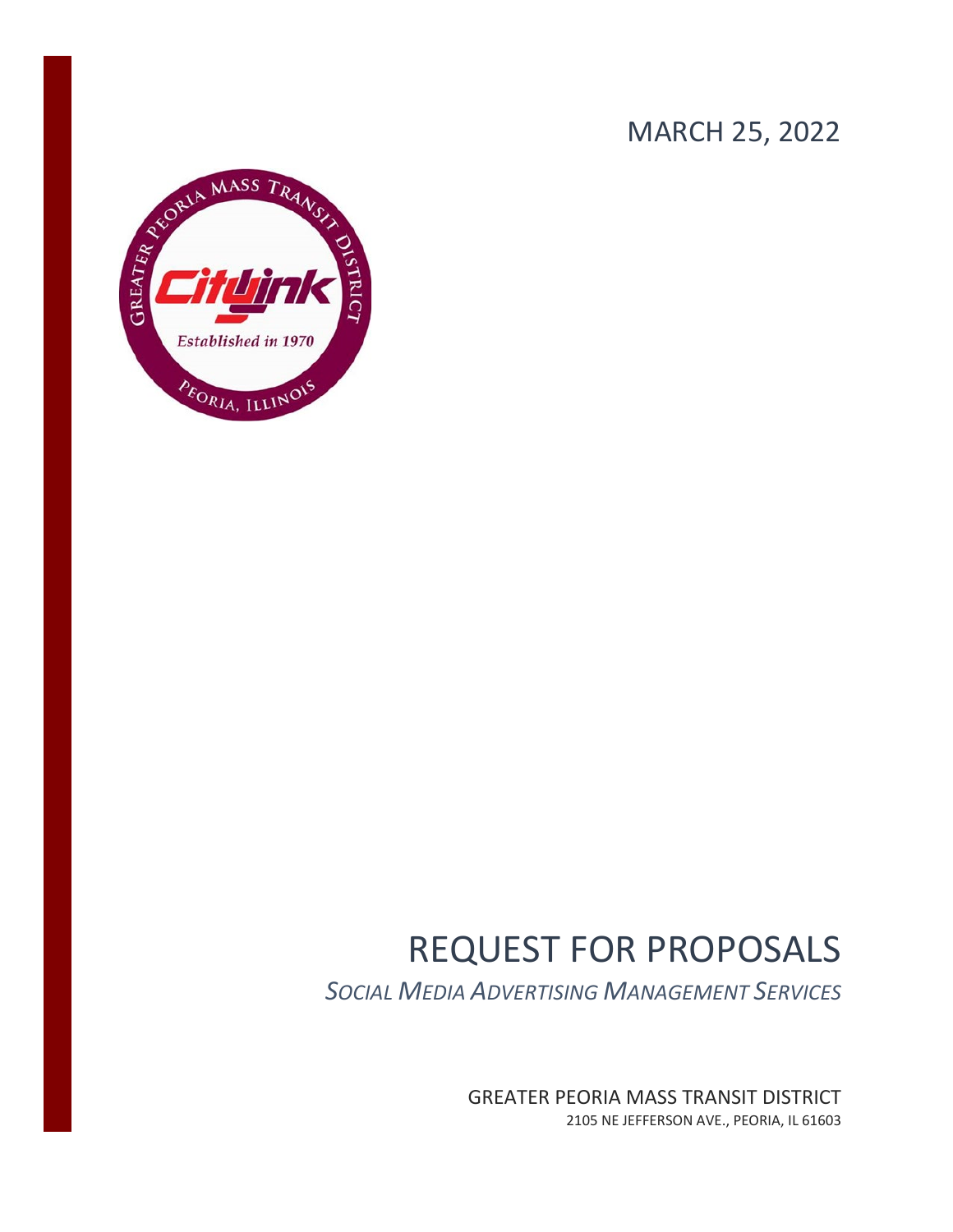#### **REQUEST FOR PROPOSAL – COVER PAGE**

<span id="page-1-0"></span>Issue Date:

March 25, 2022

Title:

Reference Number:

Issuing and Using Agency:

Social Media Advertising Management Services

RFP# NF2022-04

Greater Peoria Mass Transit District Attn: Jamie Arbogast, Procurement 2105 NE Jefferson Avenue Peoria, Illinois 61603

Proposals for Furnishing the Product(s)/Service(s) Described Herein Will Be Received Until: **3:00 PM on April 28, 2022 (CST)**

All Inquiries for Information Should Be Directed To: Address listed above or Phone (309) 679-8155.

#### IF PROPOSALS ARE MAILED OR HAND-DELIVERED, SEND DIRECTLY TO: **GPMTD PROCUREMENT, 2105 NE JEFFERSON AVENUE, PEORIA, ILLINOIS 61603**.

The Reference Number, Date and Time of proposal submission deadline, as reflected above, must clearly appear on the face of the returned proposal package.

In Compliance With This Request For Proposals And To All Conditions Imposed Therein And Hereby Incorporated By Reference, The Undersigned Offers And Agrees To Furnish The Goods/Services Described Herein In Accordance With The Attached Signed Proposal Or As Mutually Agreed Upon By Subsequent Negotiation.

Name and Address of Firm:

|                                                          | (Signature in ink) |
|----------------------------------------------------------|--------------------|
| ____________________________ Zip Code: _________________ | (Please Print)     |
|                                                          |                    |
| Fax Number: ( ) _________________________                |                    |
| DUNS Number: ________________________________            |                    |

**NON-MANDATORY PRE-PROPOSAL MEETING WILL BE HELD: March 31, 2022 at 2:00 pm (CST)**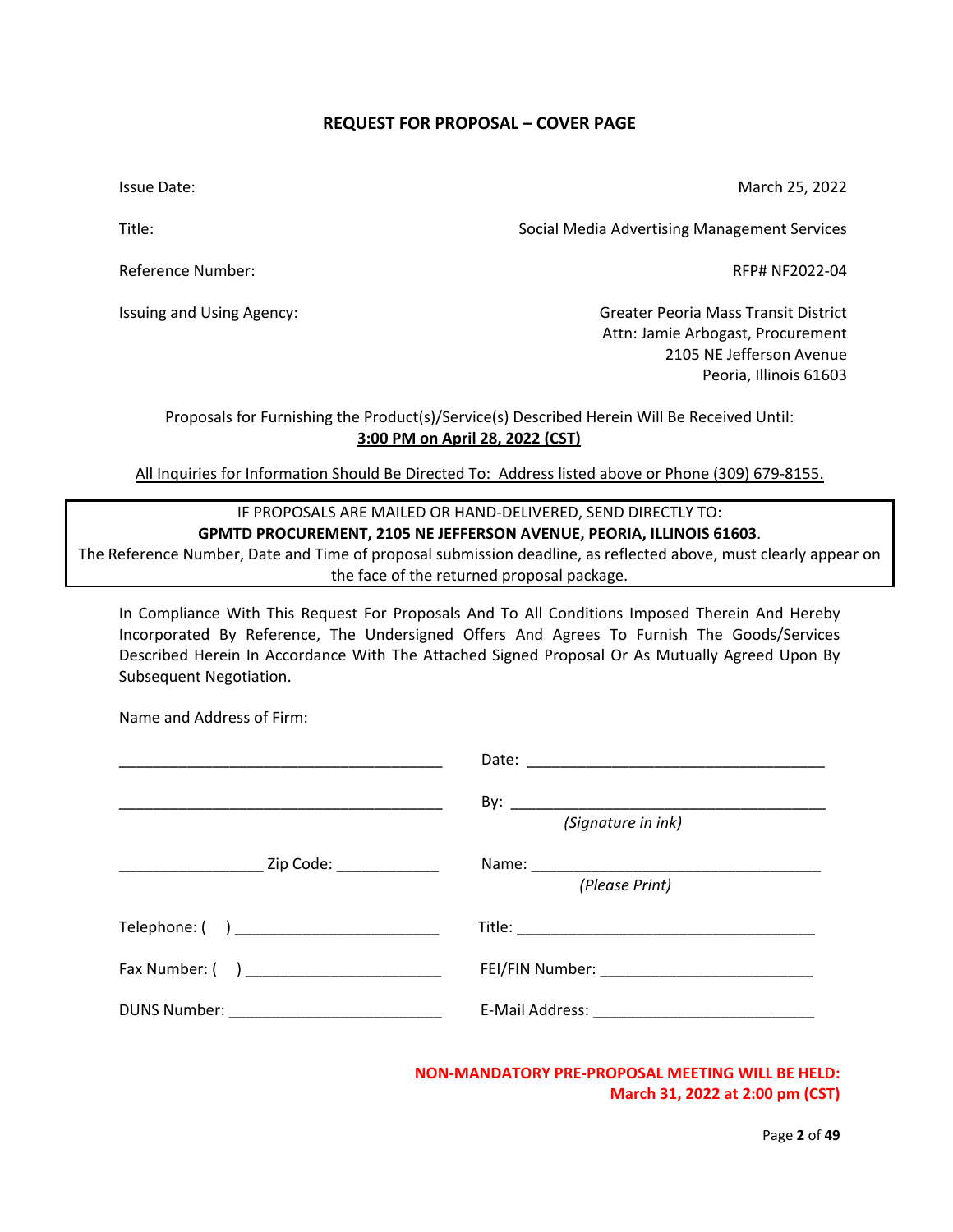## **TABLE OF CONTENTS**

<span id="page-2-0"></span>

| 3-1 Postponement, Amendment and/or Cancellation of Request for Proposals 18 |  |
|-----------------------------------------------------------------------------|--|
|                                                                             |  |
|                                                                             |  |
|                                                                             |  |
|                                                                             |  |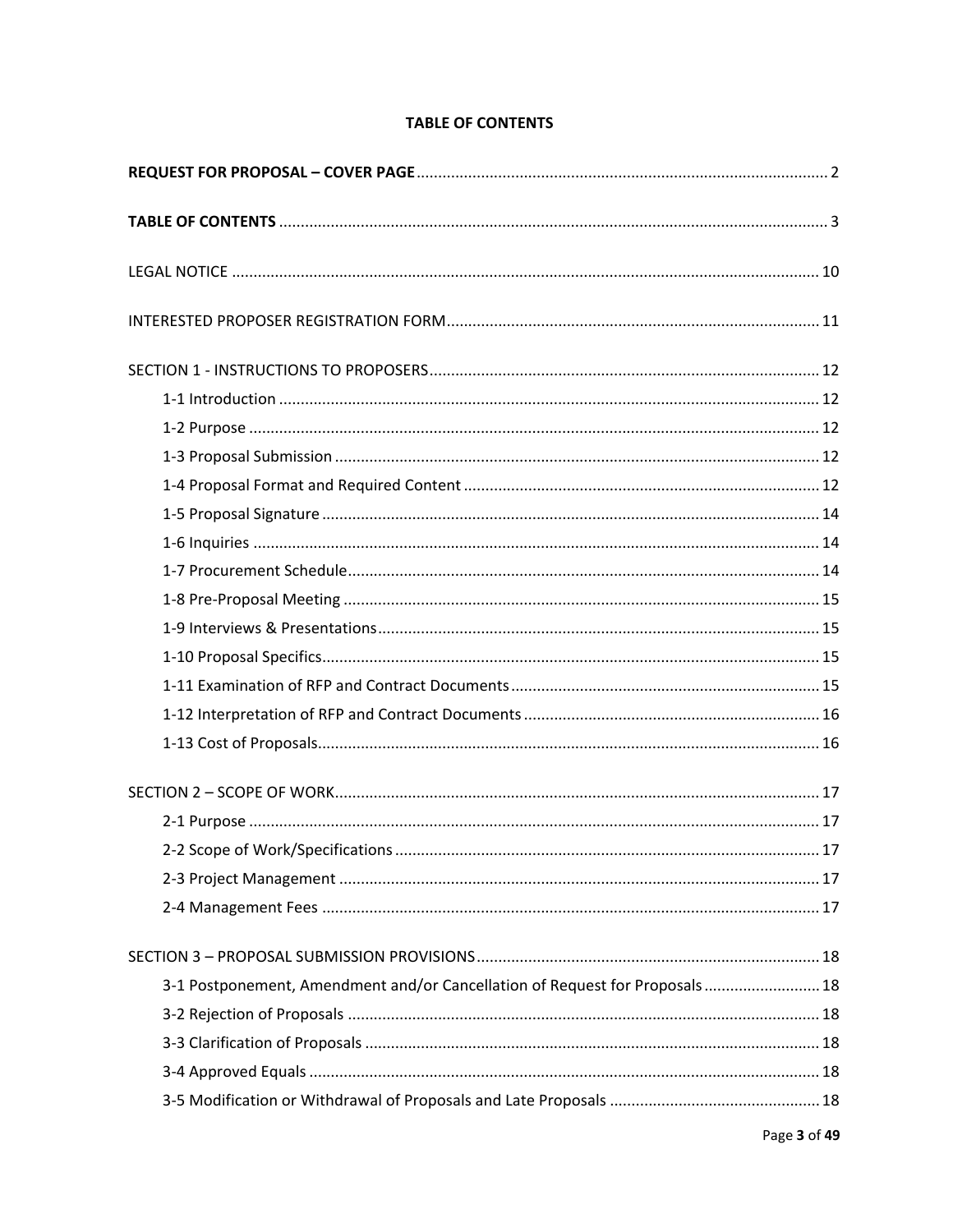| Page 4 of 49 |
|--------------|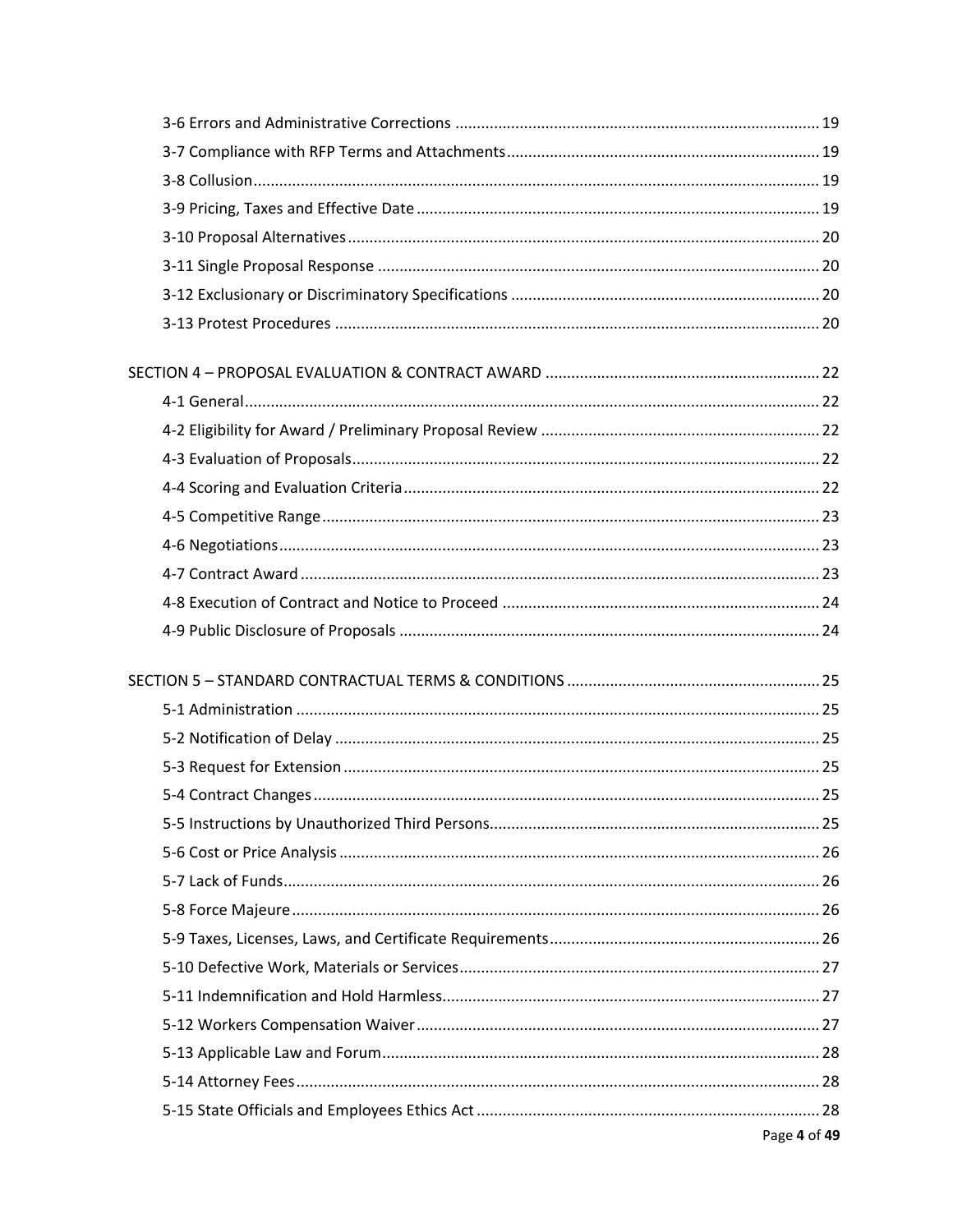| 5-21 Use of GPMTD's Name in Contractor Advertising or Public Relations  29 |              |
|----------------------------------------------------------------------------|--------------|
|                                                                            |              |
|                                                                            |              |
|                                                                            |              |
|                                                                            |              |
|                                                                            |              |
|                                                                            |              |
|                                                                            |              |
|                                                                            |              |
|                                                                            |              |
|                                                                            |              |
|                                                                            |              |
|                                                                            |              |
|                                                                            |              |
|                                                                            |              |
|                                                                            |              |
|                                                                            |              |
|                                                                            |              |
|                                                                            |              |
|                                                                            |              |
|                                                                            |              |
|                                                                            |              |
|                                                                            |              |
|                                                                            |              |
|                                                                            |              |
|                                                                            |              |
|                                                                            |              |
|                                                                            |              |
|                                                                            |              |
|                                                                            | Page 5 of 49 |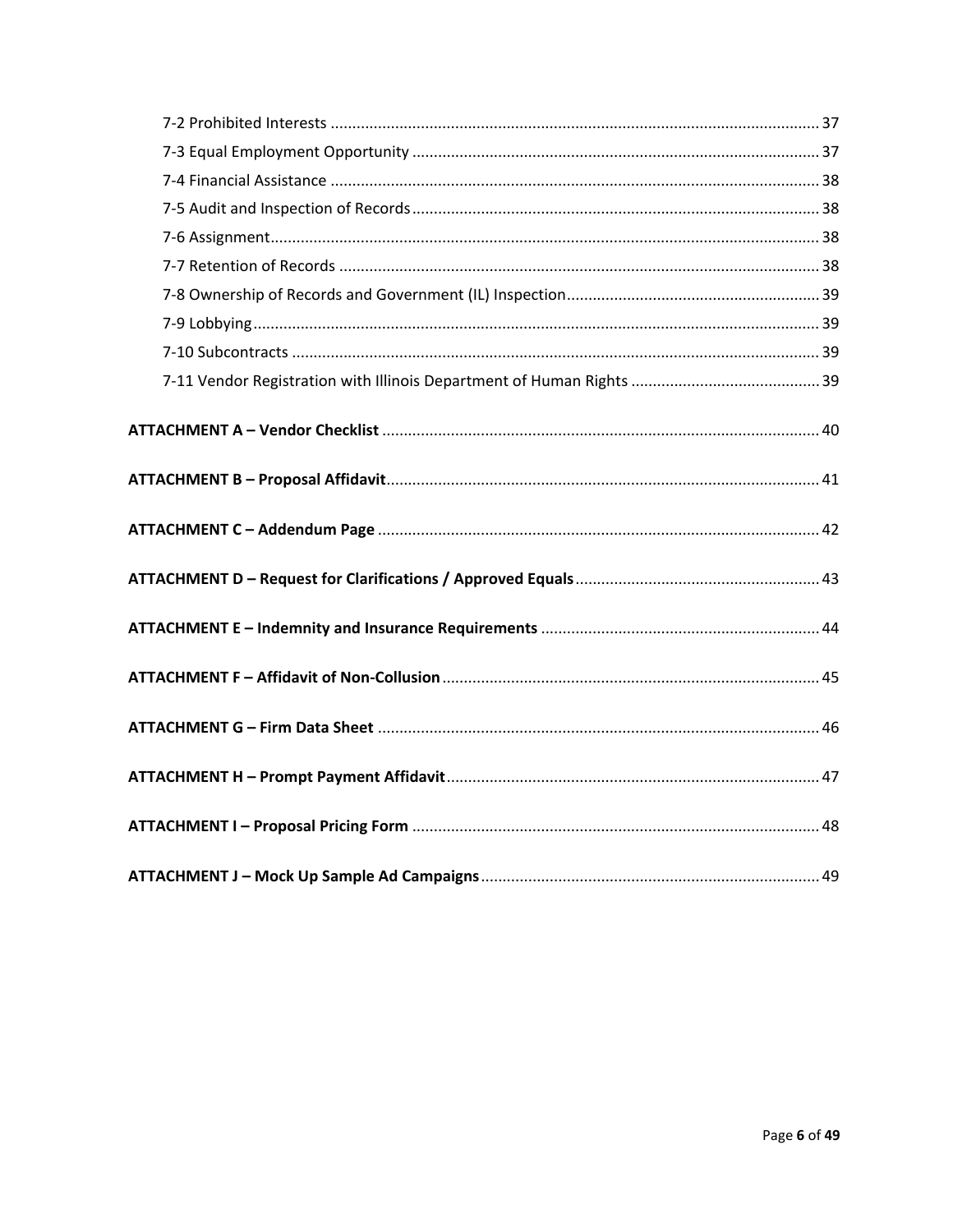#### DEFINITION OF WORDS AND TERMS

Words and terms shall be given their ordinary and usual meanings. Where used in the Contract documents, the following words and terms shall have the meanings indicated. The meanings shall be applicable to the singular, plural, masculine, feminine and neuter of the words and terms.

Acceptance or Accepted: Written documentation of GPMTD's determination that the Contractor's Work has been completed in accordance with the Contract.

Addendum/Addenda: Written additions, deletions, clarification, interpretations, modifications or corrections to the solicitation documents issued by GPMTD during the Solicitation period and prior to contract award.

Administrative Change: Documentation provided by GPMTD to Contractor, which reflects internal GPMTD procedures not affecting the Contract terms or Scope of Work.

Best and Final Offer: Best and Final Offer shall consist of the Proposer's revised proposal, the supplemental information, and the Proposer's Best and Final Offer. In the event of any conflict or inconsistency in the items submitted by the Proposer, the items submitted last will govern.

Buyer: Individual designated by GPMTD to conduct the Contract solicitation process, draft and negotiate contracts, resolves contractual issues and supports the Project Manager during Contract performance.

Click Budget: Budget set for clicks recorded when a user interacts with an ad by clicking on it.

Change Documentation: A written document agreed upon by Project Managers, which if it creates a material change to the Contract term or Scope of Work shall be executed as a Contract Amendment.

Change Order: Written order issued by GPMTD, with or without notice to sureties, making changes in the Work within the scope of this Contract.

Contract Amendment: A written change to the Contract modifying, deleting or adding to the terms or scope of work, signed by both parties, with or without notice to the sureties.

Contract or Contract Documents: The writings and drawings embodying the legally binding obligations between GPMTD and the Contractor for completion of the Work.

Contract Period: The period of time during which the Contractor shall perform the Services or Work under the Contract.

Contract Price: Amount payable to the Contractor under the terms and conditions of the Contract for the satisfactory performance of the Services or Work under the Contract.

Contractor: The individual, association, partnership, firm, company, corporation, or combination thereof, including joint ventures, contracting with GPMTD for the performance of Services or Work under the Contract.

Cost Analysis: The review, evaluation and verification of cost data and the evaluation of the specific elements of costs and profit. Cost analysis is the application of judgment utilizing criteria to project from the data to the estimated costs in order to form an opinion on the degree to which proposed costs represent what the Contract should cost, assuming reasonable economy and efficiency.

Dashboard: Electronic tracking tool used to build an interactive, visual representation of data from campaigns to monitor metrics and performance.

Day: Calendar Day.

DBE: Disadvantage Business Enterprise.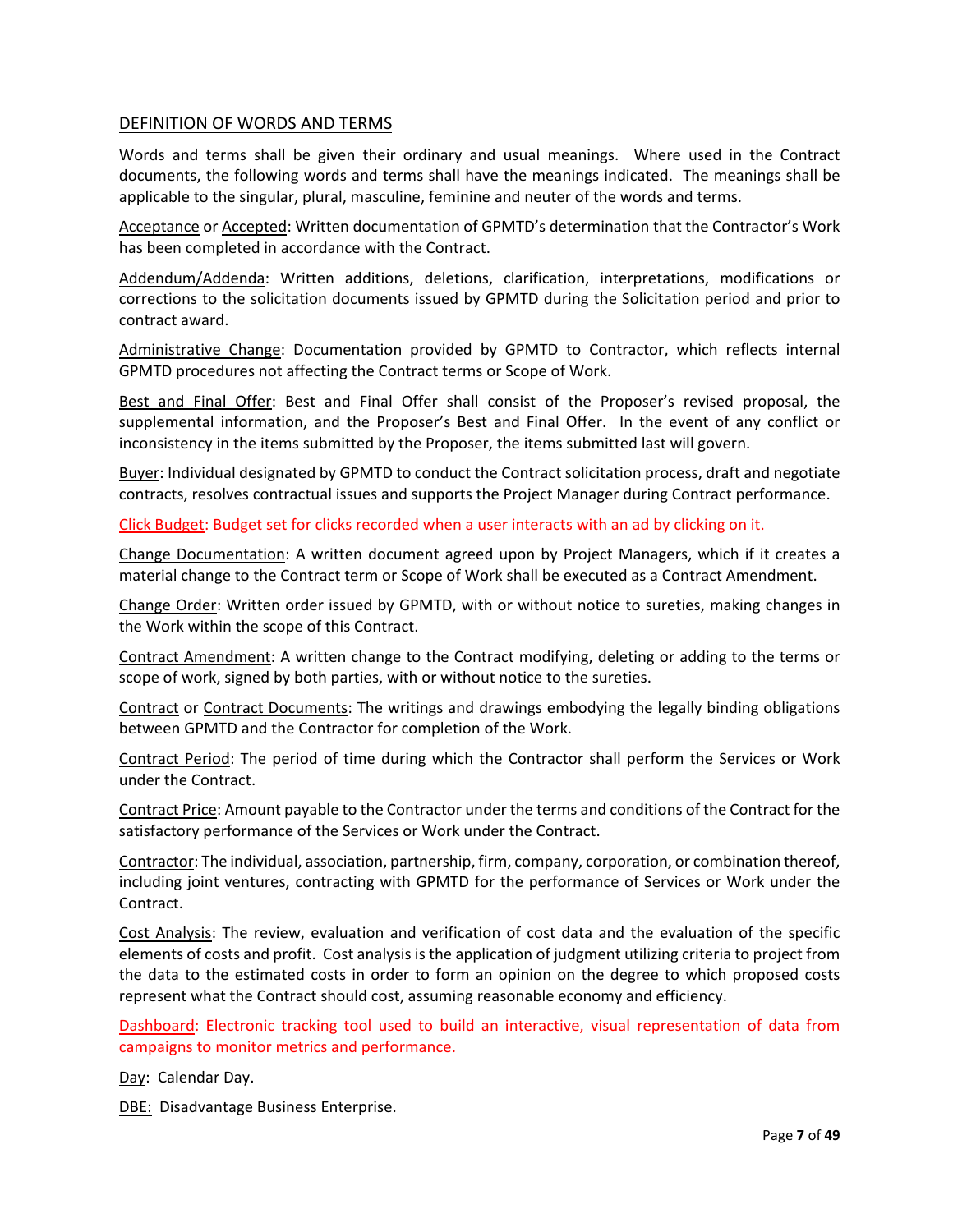Digital Asset: Any digital material owned by an enterprise or individual including text, graphics, audio, video and animations.

Digital Platform: Online/web based/media sharing products, such Facebook, Twitter, Instagram, LinkedIn, YouTube, etc.

Documentation: Technical publications relating to the use of the Work to be provided by Contractor under this Contract, such as reference, user, installation, systems administration and technical guides, delivered by the Contractor to GPMTD.

DOT: Department of Transportation.

Facebook Boosted Post: A type of paid advertisement on Facebook promoting an existing post from a business page.

Facebook Feed Ads: Ads placed in the business page's Facebook feed.

Final Acceptance: The point when GPMTD acknowledges that the Contractor has performed the entire Work in accordance with the Contract.

FTA: Federal Transit Administration.

GPMTD: Greater Peoria Mass Transit District.

Person: Includes individuals, associations, firms, companies, corporations, partnerships, and joint ventures.

Price Analysis: The process of examining and evaluating a price without evaluating its separate cost elements and proposed profit.

Procurement Administrator: The individual designated by GPMTD to administer the Contract and be the Contractor's primary point of contact. The Procurement Administrator has no contracting authority.

Project Manager: The individual designated by GPMTD to manage the project on a daily basis and who may represent GPMTD for Contract Administration.

Proposer or Offeror or Bidder: Individual, association, partnership, firm, company, corporation or a combination thereof, including joint ventures, submitting a bid/proposal to perform the Work.

Provide: Furnish without additional charge.

Reference Documents: Reports, specifications, and/or drawings that is available to proposers for information and reference in preparing bids but not as part of this Contract.

RFP or Solicitation: Request for proposals; also known as the solicitation document.

Scope of Work or Statement of Work (SOW): A section of the Request for Proposals consisting of written descriptions of Services to be performed, or the goods to be provided, or the technical requirements to be fulfilled under this Contract.

Services: The furnishing of labor, time or effort by a Contractor, but not involving the delivery of any specific manufactured good.

Shall or Will: Whenever used to stipulate anything, Shall or Will means mandatory by either the Contractor or GPMTD, as applicable, and means that the Contractor or GPMTD, as applicable, has thereby entered into a covenant with the other party to do or perform the same.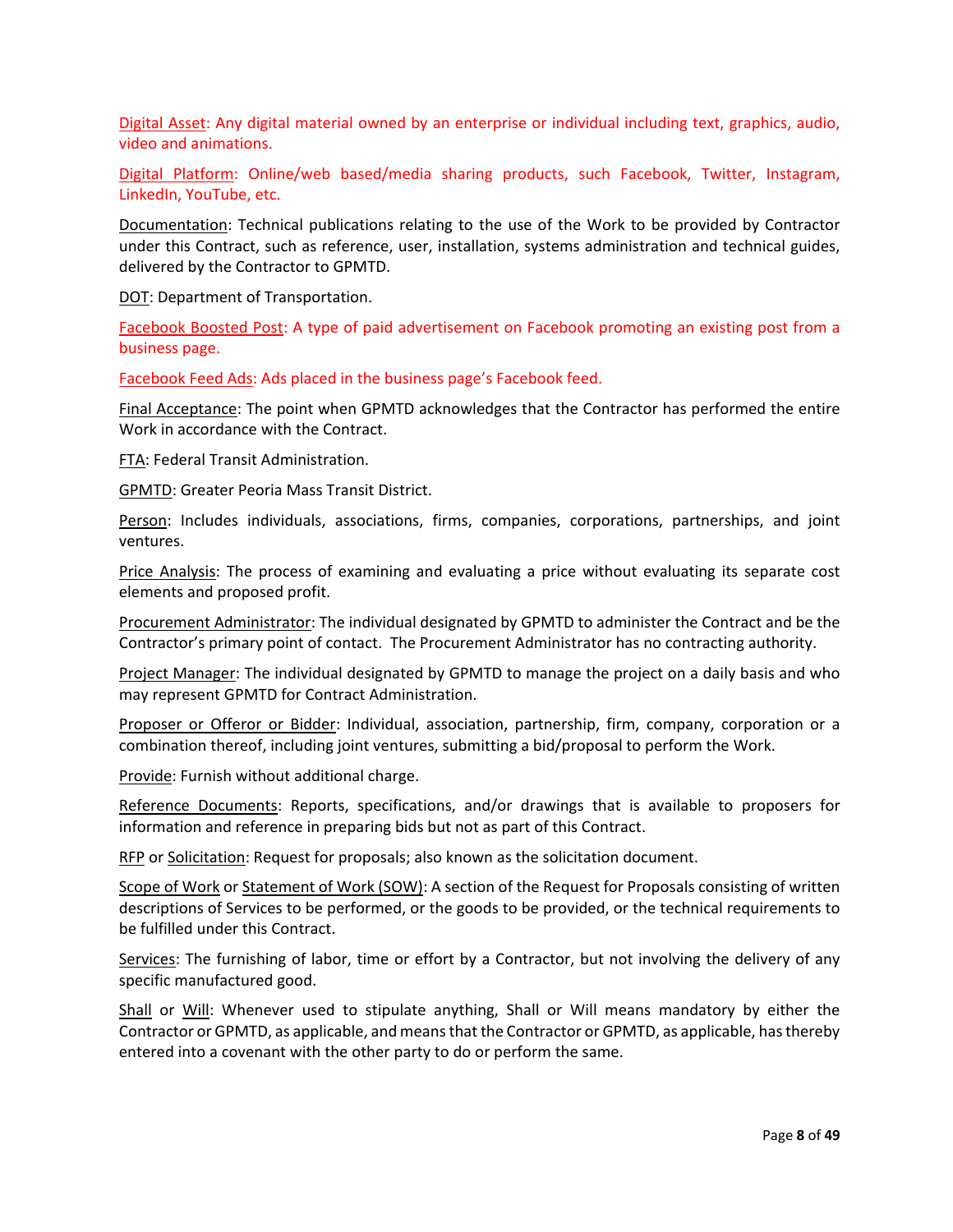Specifications or Technical Specifications: A Section of the Request for Proposals consisting of written descriptions of Services to be performed, or the goods to be provided, or the technical requirements to be fulfilled under this Contract.

Subcontractor: The individual, association, partnership, firm, company, corporation, or joint venture entering into an agreement with the Contractor to perform any portion of the Work covered by this Contract.

Submittals: Information that is submitted to the Procurement Administrator in accordance with the Scope of Work/Specifications.

Work: Everything to be provided and done for the fulfillment of the Contract and shall include all goods and services specified under this Contract, including Contract Amendments and settlements.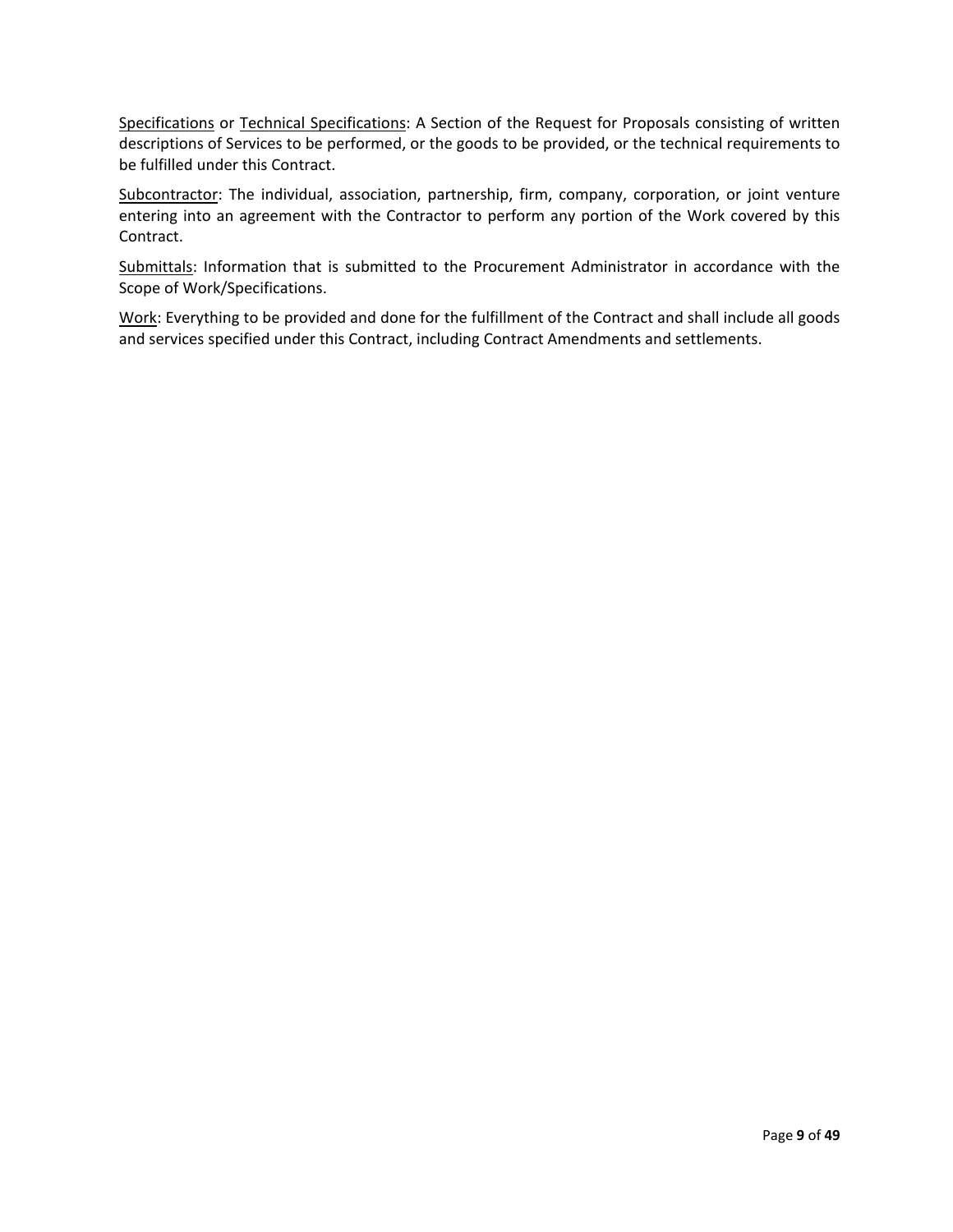## LEGAL NOTICE

#### March 25, 2022

## **REQUEST FOR PROPOSALS Social Media Advertising Management Services RFP# NF2022-04**

<span id="page-9-0"></span>The Greater Peoria Mass Transit District (GPMTD) is seeking proposals from qualified, responsive and responsible vendors for management of paid advertising campaigns on GPMTD's current social media platforms. The scope of work/specifications is outlined in the Request for Proposals (RFP). The successful Proposer shall meet the terms and conditions set forth in this document and all other attachments.

The RFP, which includes the procurement schedule, may be obtained by downloading the document from GPMTD's website found at [www.ridecitylink.org/resources/procurement](http://www.ridecitylink.org/resources/procurement) under 'Current Projects'. All interested contractors should complete an Interested Proposer Registration Form (contained in the RFP) and submit to the listed person, via e-mail. All questions should be directed to:

> Jamie Arbogast, Procurement Greater Peoria Mass Transit District 2105 NE Jefferson Avenue Peoria, IL 61603 (309) 679-8155 E-mail: jarbogast@ridecitylink.org

All proposals must be received on or before **3:00 pm (CST) on April 28, 2022** at the address listed above.

The right is reserved to accept any proposal/bid or any part or parts thereof or to reject any and all proposals/bids. Acceptance of any proposal/bid is subject to concurrence by the Illinois Department of Transportation and the United States Department of Transportation.

Any contract resulting from these proposals is subject to financial assistance contract between the GPMTD and the United States Department of Transportation and the Illinois Department of Transportation.

Contractor will be required to comply with all applicable Equal Employment Opportunity laws and regulations.

A Non-Mandatory Pre-Proposal Meeting will be held on **March 31, 2022 at 2:00 pm (CST)**, at the GPMTD Administrative office, 2105 NE Jefferson Avenue, Peoria, IL 61603. Contact the Procurement for call in options.

Funding provided in whole or in part by the Illinois Department of Transportation "IDOT".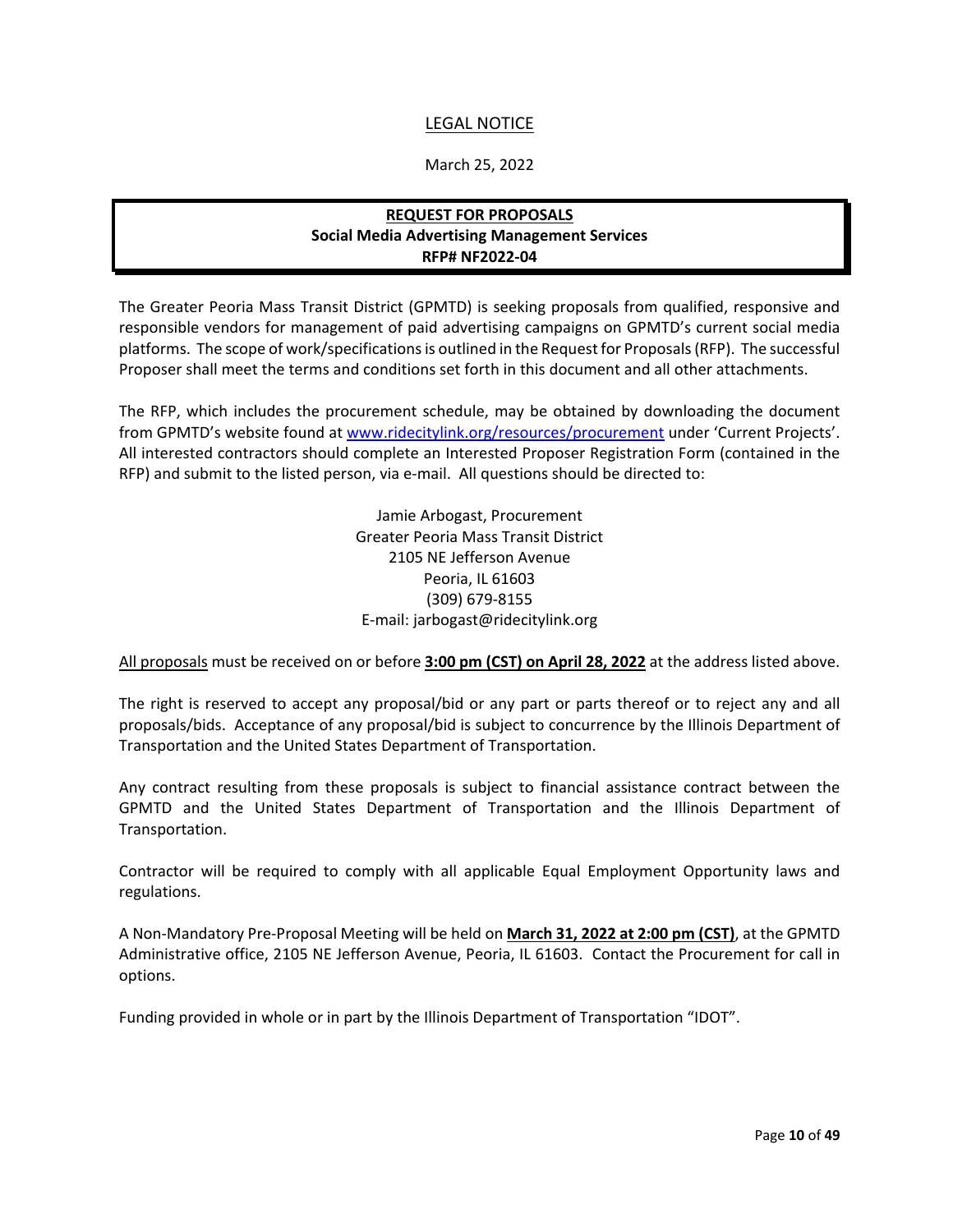#### INTERESTED PROPOSER REGISTRATION FORM

#### **Social Media Advertising Management Services RFP# NF2022-04**

<span id="page-10-0"></span>Date: March 25, 2022 To: INTERESTED CONTRACTORS Subject: Social Media Advertising Management Services RFP# NF2022-04

To Proposers:

The REQUEST FOR PROPOSALS (RFP) and any issued addenda(s) are available for download at [www.ridecitylink.org/resources/procurement.](http://www.ridecitylink.org/resources/procurement) Please submit this Form to [jarbogast@ridecitylink.org](mailto:jarbogast@ridecitylink.org) with your completed contact information.

| Name of INTERESTED CONTRACTOR:  |                                                                                                                       |
|---------------------------------|-----------------------------------------------------------------------------------------------------------------------|
| Name of Contact Person:         | <u> 1989 - Johann John Stone, markin amerikan bahasa dan berasal dalam bahasa dalam bahasa dalam bahasa dalam bah</u> |
| Title of Contact Person:        | the control of the control of the control of                                                                          |
| Street Address/Post Office Box: |                                                                                                                       |
| City, State, Zip Code:          |                                                                                                                       |
| Telephone Number:               |                                                                                                                       |
| Fax Number:                     |                                                                                                                       |
| E-Mail Address:                 |                                                                                                                       |
| <b>Website Address:</b>         |                                                                                                                       |
| Date:                           |                                                                                                                       |

This Form is requested to ensure that every Interested Contractor receives issued addenda(s) for this REQUEST FOR PROPOSALS. Failure to register this download may result in a rejection of the quotation due to non-compliance with addenda requirements. See **ATTACHMENT C - ADDENDUM PAGE**, which must be completed and submitted with the proposal that you provide to the Greater Peoria Mass Transit District.

Thank you for your interest. We look forward to receiving your proposal.

Sincerely, Jamie Arbogast Procurement PH: (309)679-8155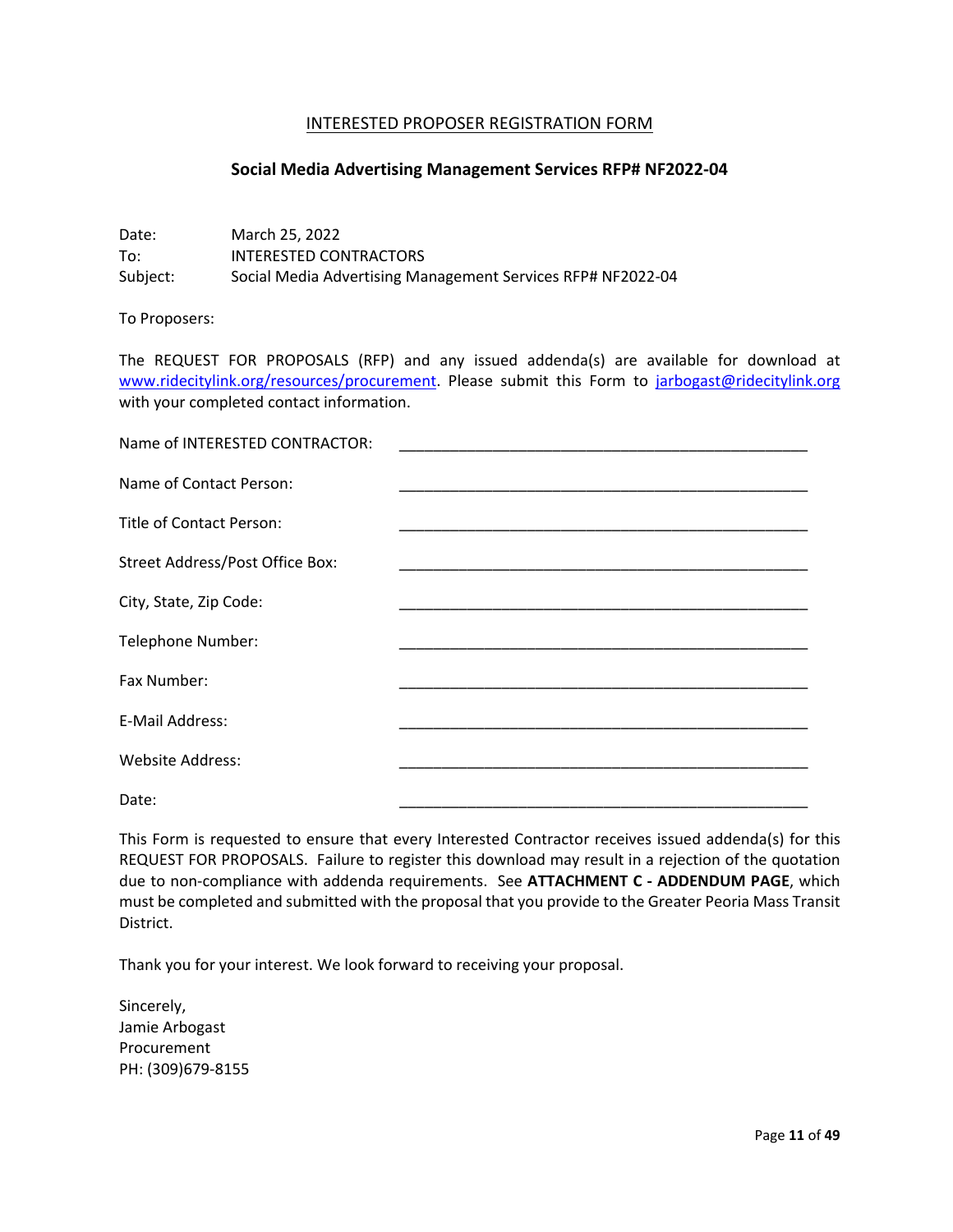#### <span id="page-11-0"></span>SECTION 1 - INSTRUCTIONS TO PROPOSERS

#### <span id="page-11-1"></span>1-1 Introduction

The Greater Peoria Mass Transit District (GPMTD) is the primary public transportation provider for the Greater Peoria region. The GPMTD is a municipal corporation within the State of Illinois. GPMTD provides an environmentally friendly and customer-focused transportation service that connects people to places in an efficient and safe manner.

GPMTD employs approximately 191 full and part-time employees, operates 20 fixed routes within the City of Peoria, East Peoria, West Peoria, Pekin, and Village of Peoria Heights and maintains an active fleet of 53 fixed-route buses. In addition to traditional fixed-route service, GPMTD provides complementary ADA paratransit service (CityLift) within the service area and owns 36 medium duty vans used for CityLift services. In addition, GPMTD provides rural and urban services (CountyLink) to residents within Peoria County and uses 12 medium duty vans.

GPMTD has three (3) facilities comprised of an Administration Building and Maintenance Building located at 2105 NE Jefferson, and a Transit Center located at 407 SW Adams.

#### <span id="page-11-2"></span>1-2 Purpose

The purpose of this Request for Proposals (RFP) is requesting proposals from qualified, responsive and responsible vendors for management of paid advertising campaigns on GPMTD's current social media platforms as specified in the scope of work.

#### <span id="page-11-3"></span>1-3 Proposal Submission

The proposer will submit:

- **One (1) original;**
- **Three (3) hard copies;**
- **One (1) USB;**

**Original and required copies, complete with all signed affidavits and certifications, will be bound together.** Oversize pages used for drawings or similar purposes are allowed. The package containing the proposal must be clearly marked with the words "**Proposal for Social Media Advertising Management Services RFP# NF2022-04**" and the time and date proposals are due. GPMTD will not accept responsibility for late proposals that may be improperly routed in the mail or otherwise delivered after the prescribed date and time.

GPMTD shall not be responsible for unintentional premature opening of a proposal that has not been properly addressed and identified per the instructions included with this RFP. All proposals are due **NO LATER THAN 3:00 pm (CST), April 28, 2022**.

#### <span id="page-11-4"></span>1-4 Proposal Format and Required Content

Proposals shall be prepared in a clear, concise, and economical manner. Proposals should be bound simply, and sections shall be tabbed to coincide with the sections of the RFP and pages should be numbered in each section.

There is no page limitation or minimum document size, but any information the Proposer submits is expected to be concise and relevant to the RFP. Illustrations may be included in the proposal. Proposals that do not adhere to the required format, are difficult to read or are deemed illegible by GPMTD and may be rejected.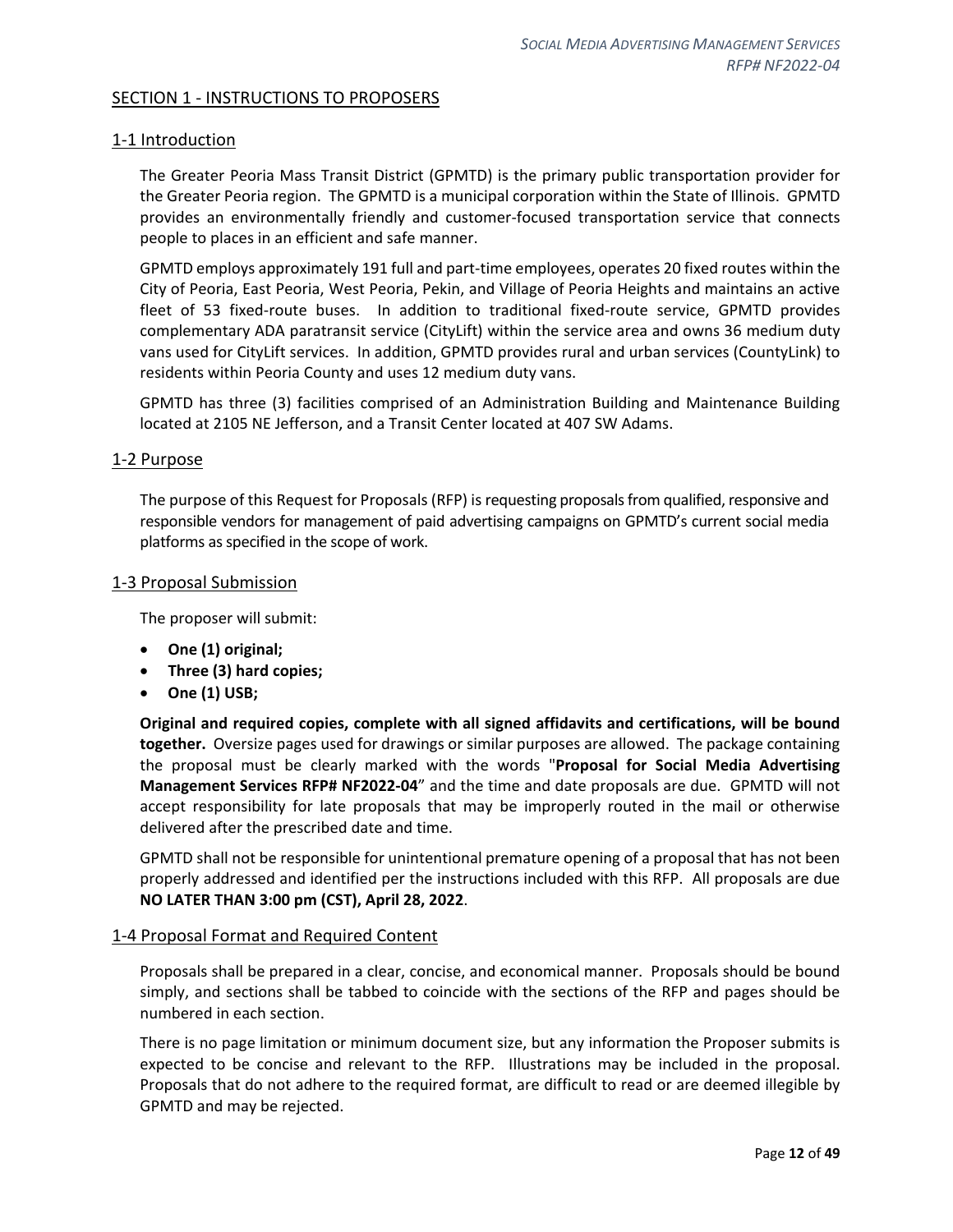#### **Proposals shall adhere to the following format and contain the following items in the order outlined below:**

- A. Request for Proposal Cover Page (page 2) and all properly completed and executed Attachments
- B. Cover Letter, providing the following information:
	- 1. Identification of the proposer(s), including name, address and telephone number of the appropriate contact person at each company/firm.
	- 2. Proposed working relationship among proposing companies/firms, i.e. prime subcontractors, if applicable.
	- 3. Signature of a person authorized to bind the proposing firm/company to the terms of the proposal.
- C. Notice of Exception(s) (if applicable)
- D. Qualifications and Capabilities of the Company
	- 1. Name(s) and title(s) of all key personnel proposed for the duration of the contract. In the event that oral presentations are conducted, the designated key personnel will be required to attend along with other representatives of the Proposer.
	- 2. Provide a brief profile of the Proposer, including its principal line of business, year founded, form of organization and a general description of the Proposer's financial condition. Identify any conditions (bankruptcy, pending merger, pending litigation, planned office closures) that may impede the Proposer's ability to complete the project.
	- 3. Identify all qualifications and organizational capabilities that will establish the proposer as a satisfactory provider of the required product or service by reason of its strength and stability.
	- 4. Identify any and all subcontractors, if applicable. For each subcontractor, provide the name the company, address, contact person, telephone number and project function(s).

Proposer must provide affirmation of your company's ability to meet all RFP requirements, including any supporting documentation, sales materials, etc. Also include a reason why you are not able to meet any RFP requirements and why you feel regardless of your inability to meet all requirements your proposal should be considered.

#### E. Related Experiences and References

- 1. This section of the Proposal should establish the ability of the Proposer to provide the required product or service by demonstrating competence in the performance of services to be provided. Proposers should identify or provide any record(s) of satisfactory performance on similar contracts and supportive client references. Provide examples of similar contracts that the Proposer has undertaken (indicating current status of the contract) within the last two years. For each reference cited as related experience, furnish the name, title, address, and telephone number of the person(s) at the purchaser's organization who is the most knowledgeable about the work performed.
- 2. Please identify what you believe are the primary characteristics that differentiate your firm from others in the market and explain why your company is uniquely positioned to work successfully with GPMTD.
- F. Technical Proposal (to include)
	- 1. Proposers must demonstrate their understanding of the project, describe their project approach and explain how they will meet GPMTD's goals and objectives.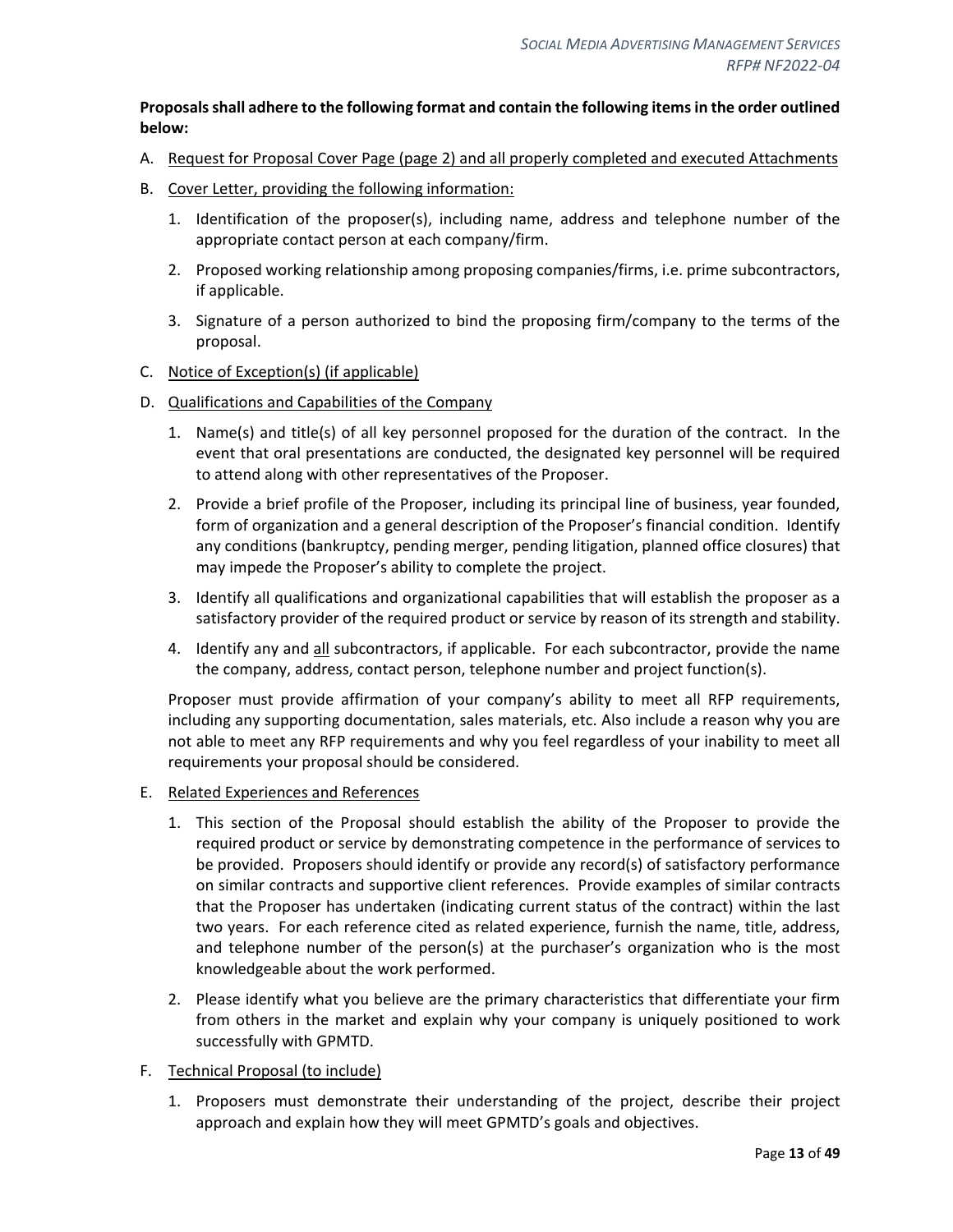- 2. A response to each line item in Section 2, the Scope of Work. The proposer will identify the response to each line item in the order the line item appears in the Scope of Work. Identify how the line item requirements will be met and describe in detail the item being presented. This response will incorporate all addenda to the RFP. Each response should be clearly defined and shall include, but not be limited to, a detailed statement of how the Proposer intends to achieve full compliance, or an explanation of why full compliance cannot be attained.
- 3. Provide, in narrative form, a plan of how your organization, would approach this project if awarded the contract. This should include, but not be limited to, complete compliance with the Scope of Work, identification of potential shortfalls in your understanding of the requirements, and your ideas which would improve the likelihood of success for both parties.
- 4. Where the Scope of Work permits alternative means, methods, and/or materials to be employed, the proposal shall indicate the choice of the Proposer.
- 5. A comprehensive list of any disclaimers or caveats pertaining to the provision of service and start-up of services as described in GPMTD's Scope of Work/Specifications. Except as clearly stated in this section, it shall be assumed that GPMTD's Scope of Work shall supersede any and all such specifications that may be described and/or included in the proposal.
- G. Cost/Price Proposal

The Cost/Price Proposal should identify and respond to the items within the Scope of Work. A summary of the cost/price proposal for items in the proposal is required, showing fees for the basic work program. The Proposer/Bidder must demonstrate its financial capability, including financial resources to sustain operations between the time expenses are incurred and the time payment is made.

#### <span id="page-13-0"></span>1-5 Proposal Signature

Each proposal shall include the RFP Cover Page signed by a person authorized to bind the proposing firm to the terms of the Contract. Proposals signed by an agent are to be accompanied by evidence of that person's authority.

#### <span id="page-13-1"></span>1-6 Inquiries

The proposer is required to show on all correspondence with the GPMTD the following**:** "**Proposal for Social Media Advertising Management Services RFP# NF2022-04**". Any communication with GPMTD should be written and directed to: Jamie Arbogast, Procurement, GPMTD, 2105 NE Jefferson Avenue, Peoria, Illinois 61603. Written communication may also be forwarded via email to [jarbogast@ridecitylink.org.](mailto:jarbogast@ridecitylink.org) Correspondence will not be accepted by any other means or by any other GPMTD staff member.

#### <span id="page-13-2"></span>1-7 Procurement Schedule

The projected schedule for this procurement is:

| Request for Proposals available:       | March 25, 2022 |
|----------------------------------------|----------------|
| Pre-Proposal Meeting at 2:00 pm (CST): | March 31, 2022 |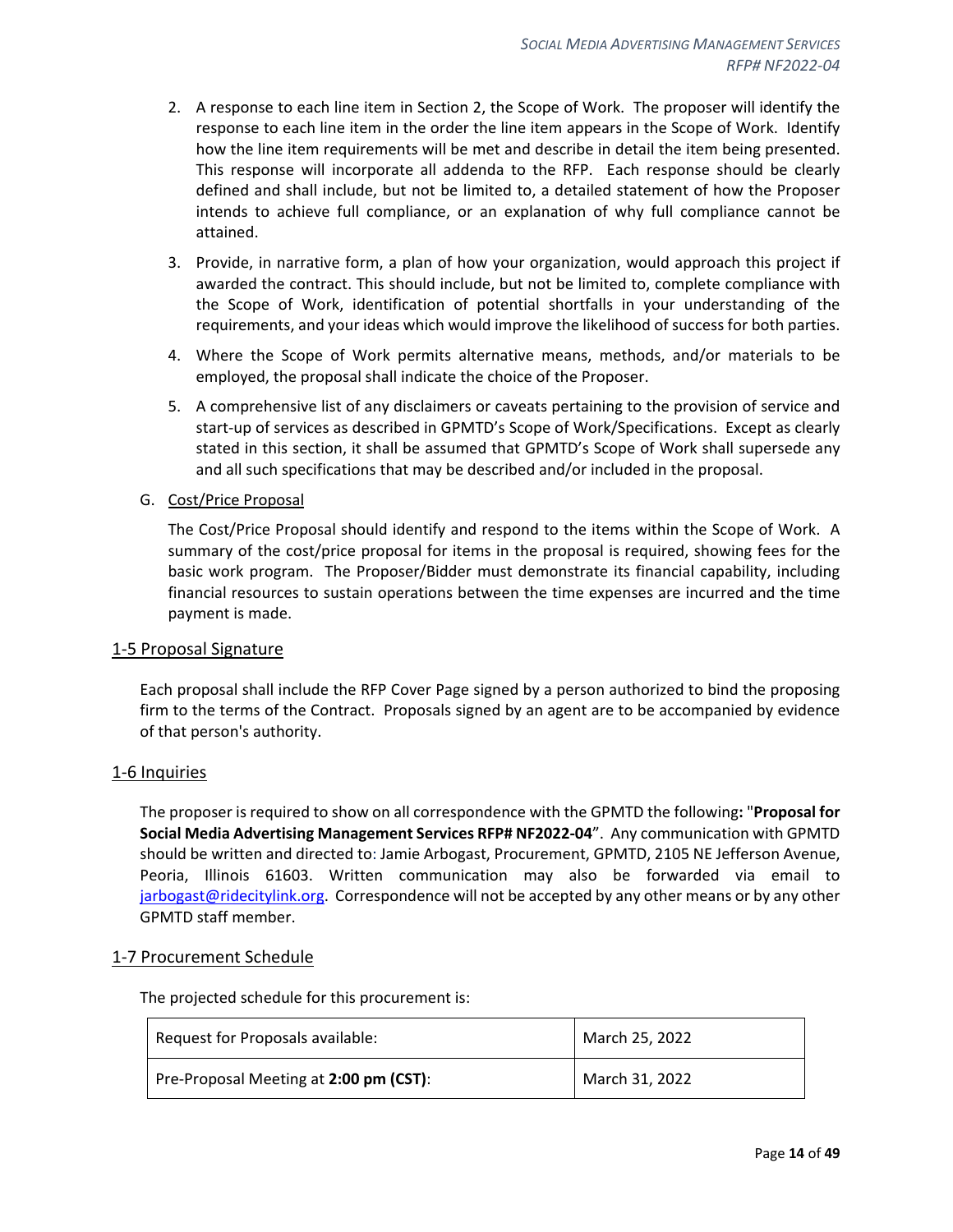| Deadline for questions and clarifications:              | April 08, 2022 |
|---------------------------------------------------------|----------------|
| Deadline for responses to questions and clarifications: | April 14, 2022 |
| Proposals due by 3:00 pm (CST):                         | April 28, 2022 |
| Evaluation of Proposals & Possible Interviews:          | May 2022       |
| Recommended Contract Award at GPMTD Board Meeting:      | June 2022      |
| Anticipated Start Up Date:                              | July 01, 2022  |

#### <span id="page-14-0"></span>1-8 Pre-Proposal Meeting

There will be a non-mandatory pre-proposal meeting on **March 31, 2022 at 2:00 pm (CST)** at GPMTD's Administrative Office located at 2105 NE Jefferson Avenue, Peoria, Illinois 61603. For information All potential proposers attending will attend at their own cost and should bring a hardcopy of this solicitation. At this meeting proposers will be given the opportunity to ask questions and familiarize themselves with all the conditions that may affect the time or cost of performance. The GPMTD may conduct a site visit for all proposers so it will not be necessary later on for proposers to make a subsequent claim or request a contract modification because of facts not known when the proposal was submitted.

A virtual meeting or conference call will be available. For details on how to join this meeting contact [jarbogast@ridecitylink.org](mailto:jarbogast@ridecitylink.org) in advance.

#### <span id="page-14-1"></span>1-9 Interviews & Presentations

GPMTD **may** schedule interviews and presentations for Proposers submitting proposals for this project. These interviews and presentations will allow selected Proposers to present their proposals and approaches to this project in greater depth.

GPMTD will expect the Project Manager to take an active part in making the presentation at the Proposer's interview. The Project Manager would have day-to-day responsibility conducting services contracted or very closely supervising others' work for the services contracted, if awarded.

The interview and presentation will last approximately one hour. Your presentation should be limited to approximately 20 minutes. The remainder of the time will be used for follow-up discussion and questions.

The presentations will be held at the Greater Peoria Mass Transit District offices on 2105 NE Jefferson Avenue Peoria, IL. The option to use Microsoft Teams can be utilized and will need to be requested in advance and coordinated with the Procurement.

#### <span id="page-14-2"></span>1-10 Proposal Specifics

The Selection Committee reserves the right to reject any or all proposals. Any restrictions on the use of data contained within a proposal must be clearly stated in the proposal itself.

#### <span id="page-14-3"></span>1-11 Examination of RFP and Contract Documents

Proposers are expected to examine the Scope of Work, scope of services required, specifications, schedules, compliance requirements and all instructions. Failure to do so will be at the Proposer's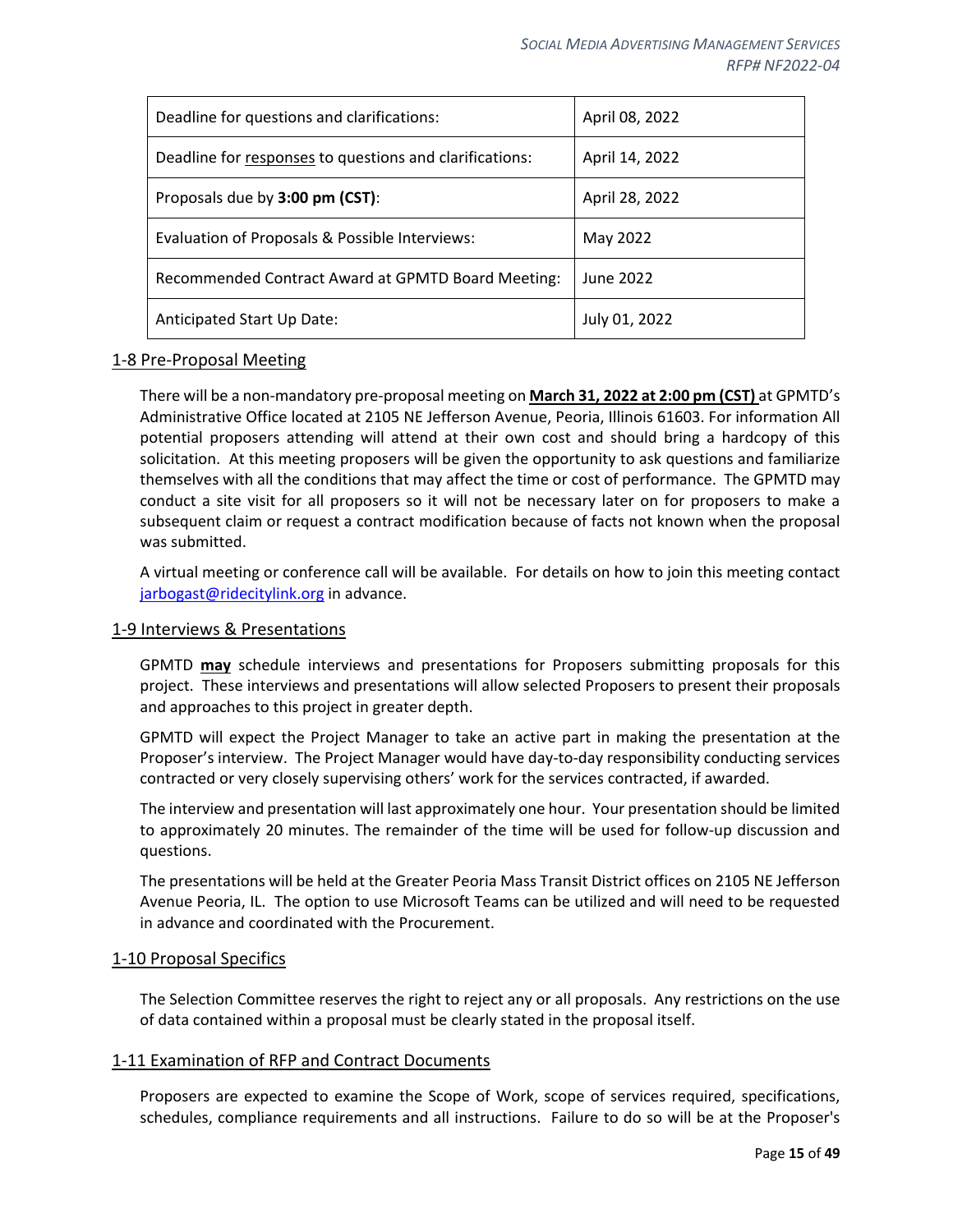risk. It is the intent of these specifications to provide product(s)/service(s) of first quality, and the workmanship must be the best obtainable in the various trades. The product(s)/service(s) proposed must be high quality in all respects. No advantage will be taken by the Proposer in the omission of any part or detail, which goes to make the product/service(s) complete. All manner of workmanship and material used in the production of the services and not herein contained or specified shall be of the industry standard and shall conform to the best practices known in the industry.

Contractor will assume responsibility for all equipment used in the proposal item, whether the same is manufactured by the Contractor or purchased ready made from a source outside the Contractor's company. It is the sole responsibility of the Contractor to read the Scope of Work/Specifications and understand them.

The submission of a proposal shall constitute an acknowledgment upon which GPMTD may rely on that the Proposer has thoroughly examined and is familiar with the solicitation, instructions and Scope of Work, including any work site identified in the RFP, and has reviewed and inspected all applicable statutes, regulations, ordinances and resolutions addressing or relating to the goods and services to be provided hereunder. The failure or neglect of a Proposer to receive or examine such documents, work sites, statutes, regulations, ordinances, or resolutions shall in no way relieve the Proposer from any obligations with respect to its Proposal or to any Contract awarded pursuant to this RFP. No claim for additional compensation will be allowed which is based on lack of knowledge or misunderstanding of this RFP, work sites, statutes, regulations, ordinances, or resolutions.

#### <span id="page-15-0"></span>1-12 Interpretation of RFP and Contract Documents

No oral interpretations as to the meaning of the RFP will be made to any Proposer. Any explanation desired by a Proposer regarding the meaning or interpretation of the RFP, Scope of Work, Specifications, etc., must be requested in writing and with sufficient time allowed (a minimum of fifteen (15) calendar days before the proposal due date) for a reply to reach all Proposers before the submission of their proposals. Any interpretation or change made will be in the form of an addendum to the RFP, specifications, etc., as appropriate. All addendums will be furnished as promptly as is practicable to all contractors who have registered to submit a proposal on this RFP and to whom the RFP has been issued to at least seven (7) calendar days prior to the proposal due date. **All addenda will become part of the RFP and any subsequently awarded Contract**. Oral explanations, statements, or instructions given by GPMTD before the award of the Contract will not be binding upon the GPMTD.

#### <span id="page-15-1"></span>1-13 Cost of Proposals

GPMTD is not liable for any costs incurred by Proposers in the preparation, presentation, testing, or negotiation of Proposals submitted in response to this solicitation.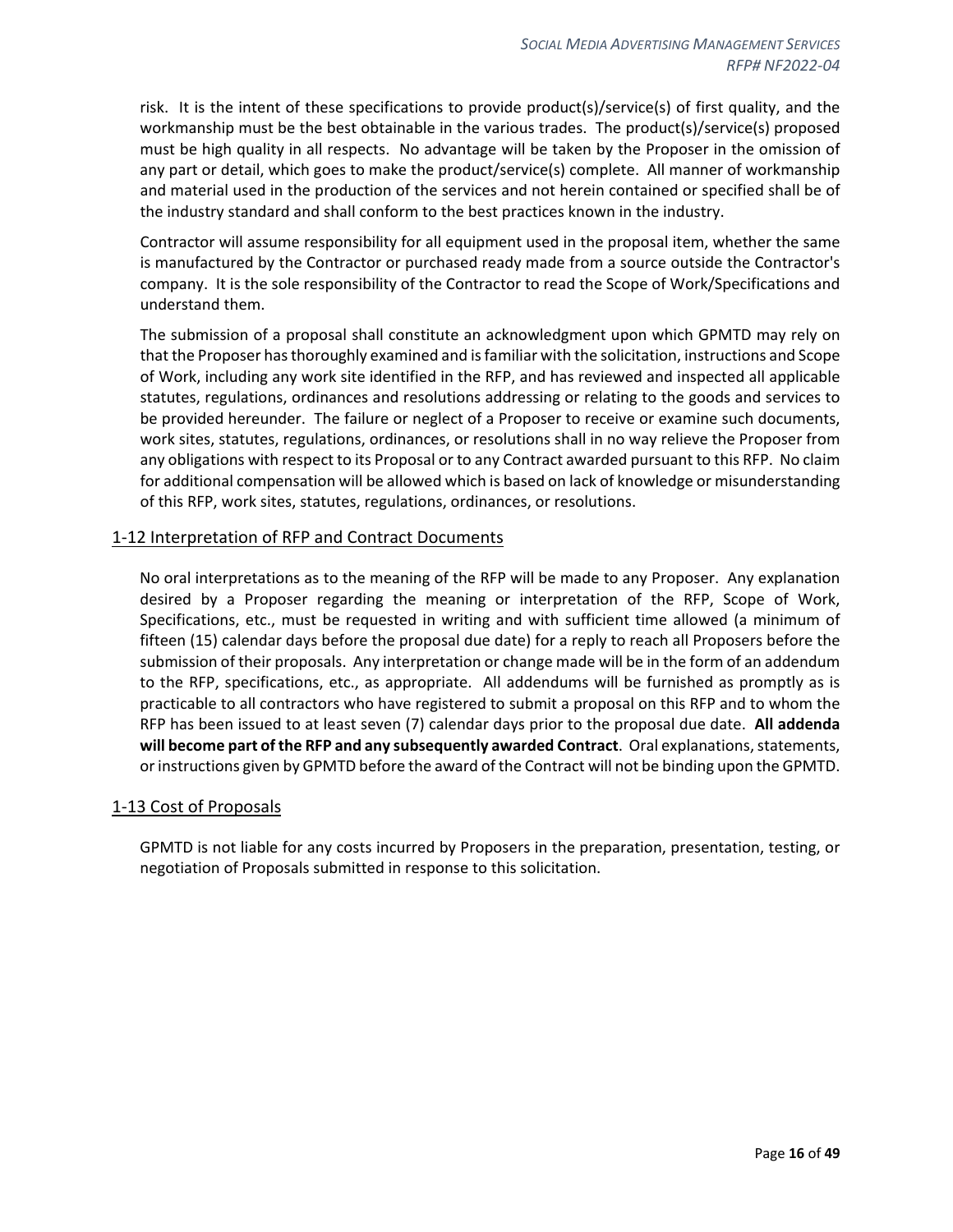## <span id="page-16-0"></span>SECTION 2 - SCOPE OF WORK

#### <span id="page-16-1"></span>2-1 Purpose

The Greater Peoria Mass Transit District (GPMTD) is seeking proposals from qualified, responsive, and responsible vendors for management of paid advertising campaigns on GPMTD's current social media platforms (active on Facebook, Twitter, YouTube, and LinkedIn).

#### <span id="page-16-2"></span>2-2 Scope of Work/Specifications

The intent of this project is to provide GPMTD with management of its paid advertising campaigns promoting the public transportation services provided by GPMTD on social media platforms. For each of the following project areas, the vendor is expected to prove capability describing strategies to be used and expected results. Sufficient detail must be given and must include examples of past projects, ability to meet deadlines and managerial experience. The vendor should demonstrate knowledge and understanding of public transportation and governmental entities, and the shifting dynamics of how users receive and use information today on social media platforms. Project areas contained within this Scope of Work include:

- 1. Planning, preparing, and executing the paid social media advertising plan for GPMTD.
- 2. Providing a variety of targeting options for each individual campaign (geographically, demographically, or contextually based)
- 3. Providing graphic design assistance for any needed digital assets related to the paid social media advertising campaigns.
- 4. Reporting & monitoring of paid social media advertising campaigns.
- 5. Provide GPMTD with project manager or point of contact.
- 6. Daily monitoring of paid social media advertising campaigns.
- 7. Provide monthly reconciliation of all paid social media advertising campaigns.
- 8. Provide access to online monthly reports via a dashboard or other digital platform.
- 9. Assessment and recommendations of additional digital media opportunities.

#### <span id="page-16-3"></span>2-3 Project Management

The vendor's project manager is expected to provide GPMTD with a complete and detailed project plan, including a suggested timeline, for the entire Scope of Work, with input and direction from GPMTD's internal project manager. The vendor's project manager is expected to work with GPMTD's internal project manager to provide updates on the progress of the deliverables for the project.

#### <span id="page-16-4"></span>2-4 Management Fees

The vendor will provide any and all fees associated with the management of GPMTD's paid social media advertising campaigns. This includes monthly management fees, set-up fees, graphic design fees, click budget fees, and any additional fees charged by the vendor to manage GPMTD's paid social media advertising campaigns.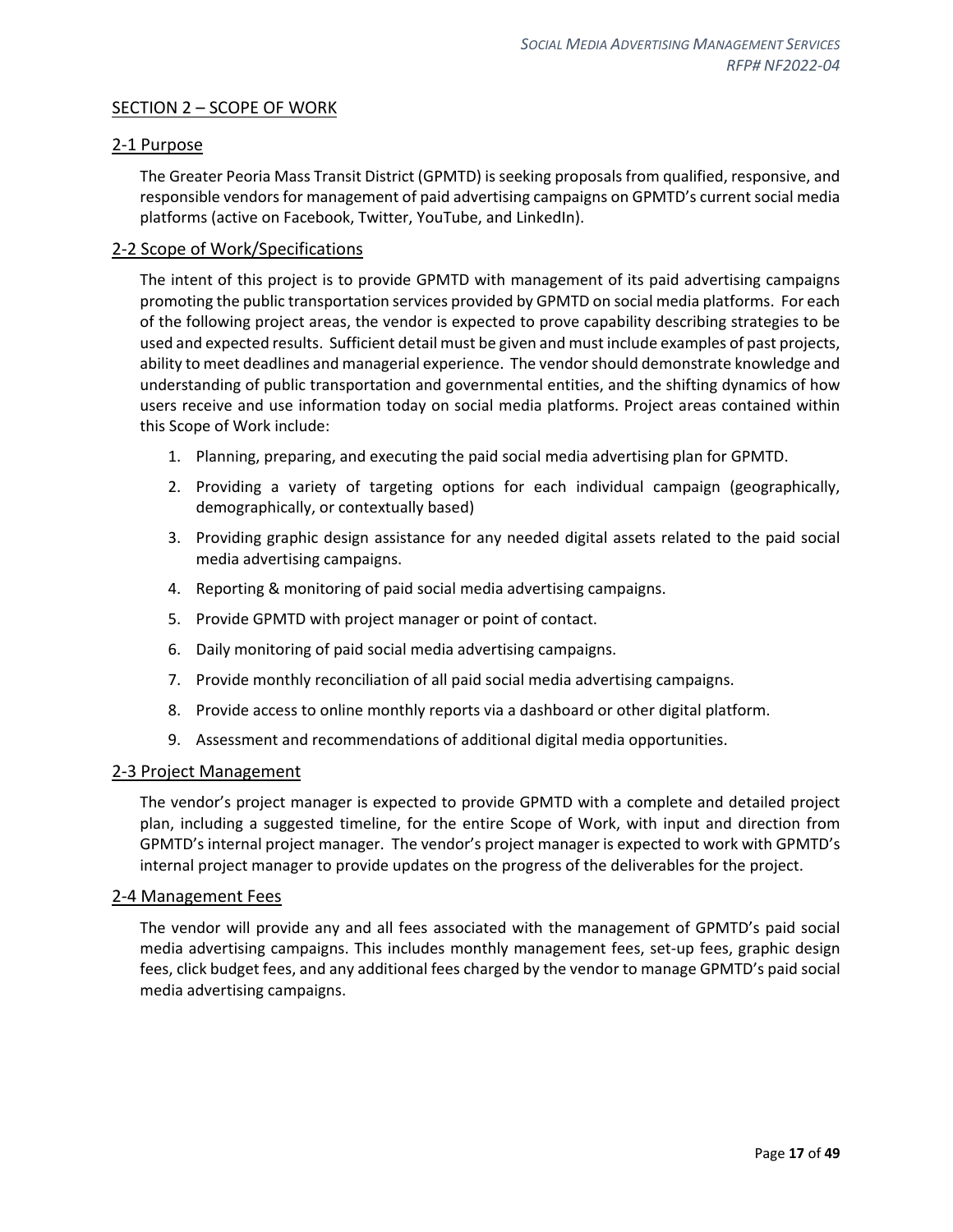## <span id="page-17-0"></span>SECTION 3 – PROPOSAL SUBMISSION PROVISIONS

#### <span id="page-17-1"></span>3-1 Postponement, Amendment and/or Cancellation of Request for Proposals

The GPMTD reserves the right to revise or amend any portion of this RFP prior to the date and time for the proposal delivery. Such revisions and amendments, if any, shall be issued through addenda to this RFP. Copies of such addenda and/or amendments shall be placed on the GPMTD website and will be furnished to the Proposer's email address submitted on the Contractors Registration Form. If the revisions or addenda require changes in requested information or the format for proposal submission, the established date for submission of proposals contained in this RFP may be postponed by such number of days as, in the GPMTD's opinion, shall enable Proposers adequate time to revise their proposals.

GPMTD reserves the right to cancel this RFP at any time or change the date and time for submitting proposals by announcing same prior to the date and time established for proposal submittal.

#### <span id="page-17-2"></span>3-2 Rejection of Proposals

GPMTD reserves the right to reject any or all proposals and waive any minor informalities or irregularities.

#### <span id="page-17-3"></span>3-3 Clarification of Proposals

GPMTD reserves the right to obtain clarification of any point in a proposal or to obtain additional information necessary to properly evaluate the proposal. Failure of a Proposer to respond to such a request for additional information or clarification may result in the proposals' rejection.

#### <span id="page-17-4"></span>3-4 Approved Equals

In all cases, services and materials must be furnished as specified. Where brand names or specific items are used in the specifications, consider the term "or approved equal" to follow.

Any unapproved deviations, exceptions, substitutions, alternates or conditional qualifications contained in a proposal may be cause for its rejection.

If potential proposers believe that their product is equal to the product specified, they must submit a written request to GPMTD on the provided form (Attachment D) and this request will be approved or rejected by GPMTD at least seven (7) calendar days prior to the due date of proposals. Requests for approved equals and clarification of specifications must be received by GPMTD in writing a minimum of fifteen (15) days before the proposal opening to allow analysis of the request.

Any request for an approved equal must be fully supported with catalog information, specifications and illustrations, or other pertinent information, as evidence that the substitute offered is equal to or better than the specification. Where an approved equal is requested, the Proposer must demonstrate the equality of this product to GPMTD to determine whether the Proposer's product is or is not equal to that specified.

#### <span id="page-17-5"></span>3-5 Modification or Withdrawal of Proposals and Late Proposals

At any time before the time and date set for submittal of proposals, a Proposer may request to withdraw or modify its Proposal. Such a request must be made in writing by a person with authority as identified on the RFP Cover Page, provided their identity is made known and a receipt is signed for the proposal. All proposal modifications shall be made in writing executed and submitted in the same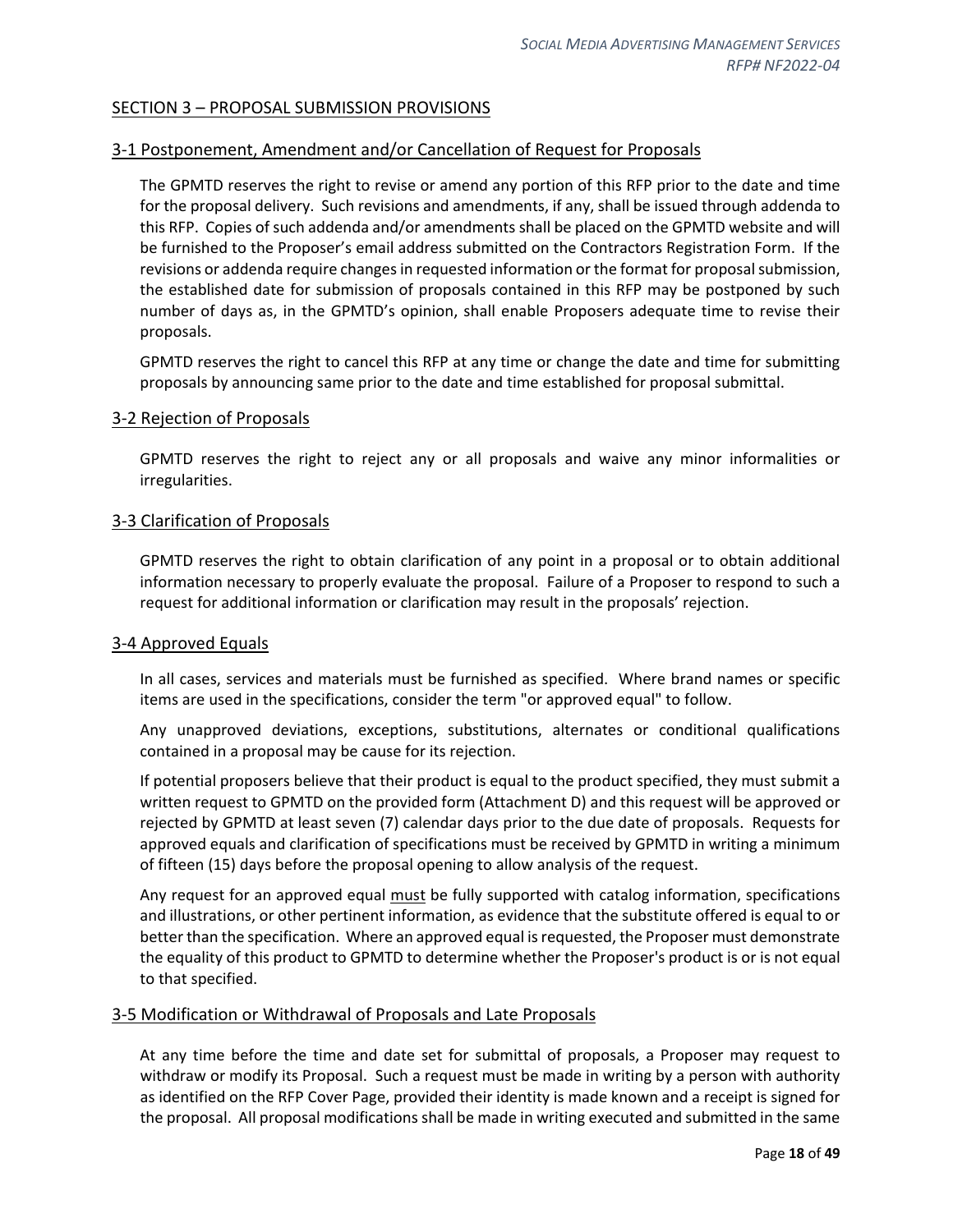form and manner as the original proposal. Any proposal or modification of proposal received at GPMTD's office designated in the solicitation after the exact time specified for proposal receipt will not be considered.

#### <span id="page-18-0"></span>3-6 Errors and Administrative Corrections

GPMTD will not be responsible for any errors in proposals. Proposers will only be allowed to alter proposals after the submittal deadline in response to requests for clarifications or Best and Final Offers by GPMTD. GPMTD reserves the right to request an extension of the proposal period from a Proposer or Proposers.

GPMTD reserves the right to allow corrections or amendments to be made that are due to minor administrative errors or irregularities, such as errors in typing, transposition or similar administrative errors. Erasures or other changes or entries made by the proposer must be initialed by the person signing the proposal.

#### <span id="page-18-1"></span>3-7 Compliance with RFP Terms and Attachments

GPMTD intends to award a Contract based on the terms, conditions, and attachments contained in this RFP. Proposers are strongly advised to not take any exceptions. Proposers shall submit proposals which respond to the requirements of the RFP. An exception is not a response to the RFP requirement. If an exception is taken, a "Notice of Exception" must be submitted with the proposal. The "Notice of Exception" must identify the specific point or points of exception and provide an alternative.

Proposers are cautioned that exceptions to the terms, conditions, and attachments may result in rejection of the proposal.

GPMTD may, at its sole discretion, determine that a proposal with a Notice of Exception merits evaluation. A proposal with a Notice of Exception not immediately rejected, may be evaluated, but its competitive scoring will be reduced to reflect the importance of the exception. Evaluation and negotiation will only continue with the Proposer if GPMTD determines that a Contract in the best interest of GPMTD may be achieved. The Notice of Exception will be used as part of GPMTD's evaluation of the proposal, and, therefore, must be made known during the course of the proposing process. Comments and exceptions substantially altering the form agreement will not be considered after conclusion of the bid process and the award of a contract. Failure to submit a marked-up copy of the form agreement with a bid proposal will be interpreted by GPMTD as the proposer's acceptance of the form agreement provided herein.

#### <span id="page-18-2"></span>3-8 Collusion

The proposer guarantees that the proposal submitted is not a product of collusion with any other proposer, and no effort has been made to fix the proposal price of any proposer or to fix any overhead, profit, or cost element of any proposal price (Attachment F - Affidavit of Non-Collusion). Failure to submit the signed affidavit at the time of bid opening shall be grounds for disqualification of the proposer's offer.

If GPMTD determines that collusion has occurred among Proposers, none of the proposals from the participants in such collusion shall be considered. GPMTD's determination shall be final.

#### <span id="page-18-3"></span>3-9 Pricing, Taxes and Effective Date

The price to be quoted in any proposal will include all items of labor, materials, tools, equipment,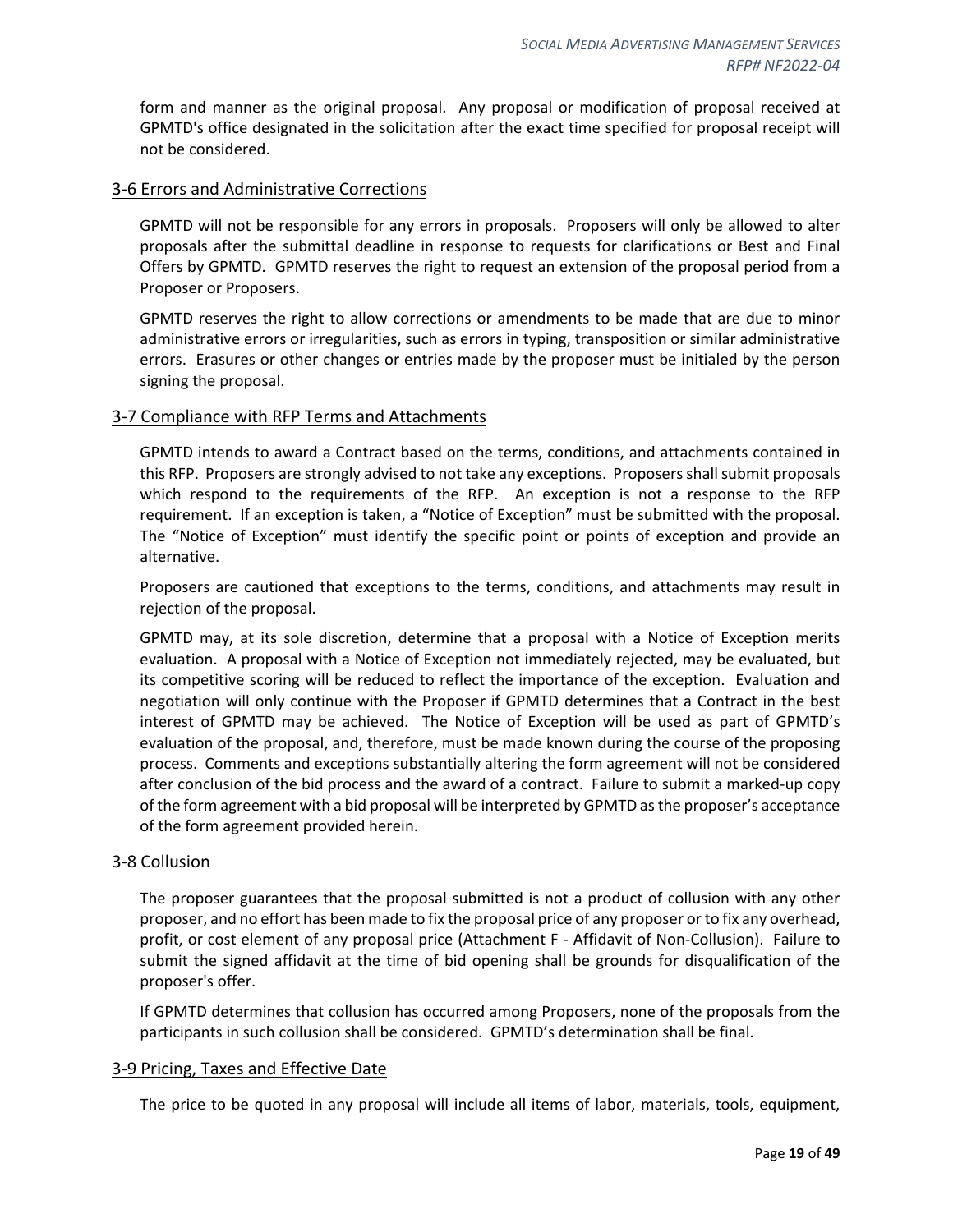delivery and other costs necessary to fully meet the requirements of GPMTD. Any items omitted, which are clearly necessary for the completion of this project, will be considered a portion of such specifications, although not directly specified.

Price proposals shall include all freight charges, FOB to the designated delivery points.

GPMTD is exempt from payment of Federal, Excise and Transportation Tax, and the Illinois Sales, Excise and Use Tax. Proposers will not include these taxes in their proposed price(s). All other government taxes, duties, fees, licenses, permits, royalties, assessments, and charges shall be included in the proposed price.

In the event of a discrepancy between the unit price and the extended amount for a required item, the unit price will govern.

The price quoted by the proposing companies/firms will not change for a period of ninety (90) days, beginning from the date the proposal is opened.

#### <span id="page-19-0"></span>3-10 Proposal Alternatives

Proposals shall address all requirements identified in this solicitation. In addition, GPMTD may consider proposal alternatives submitted by Proposers that provide enhancements beyond the RFP requirements. Proposal alternatives may be considered if deemed to be in GPMTD's best interests. Proposal alternatives must be clearly identified.

#### <span id="page-19-1"></span>3-11 Single Proposal Response

If only one Proposal is received in response to the RFP, a sample of two (2) Proposals, if available, awarded to the Proposer within the past two (2) years may be requested of the single Proposer. A cost/price analysis and/or audit may be performed of the cost proposal in order to determine if the price is fair and reasonable.

#### <span id="page-19-2"></span>3-12 Exclusionary or Discriminatory Specifications

GPMTD agrees that it will comply with the requirements of 49 U.S.C. Section 5323(h) (3) by refraining from using any Federal assistance awarded by the FTA to support procurements using exclusionary or discriminatory specifications. GPMTD further agrees to refrain from using state or local geographic preferences, except those expressly mandated or encouraged by Federal Statute.

#### <span id="page-19-3"></span>3-13 Protest Procedures

#### Pre-Proposal Protests:

All protests concerning solicitation specifications, criteria and/or procedures shall be submitted in writing (defined as being sent or received via letter or facsimile on official firm/agency letterhead or by electronic mail) to the Board Chair as specified below not later than ten (10) business days prior to the deadline for submission of bids/proposals.

The Board Chair may, within his or her discretion, postpone the deadline for submission of bids/proposals, but in any case, shall provide a written response to all protests not later than five (5) business days prior to the deadline for submission of bids/proposals. If the deadline for submission of bids/proposals is postponed by the Board Chair as the result of a protest the postponement will be announced through an addendum to the solicitation.

The decision by the Board Chair shall be the final agency decision on the matter.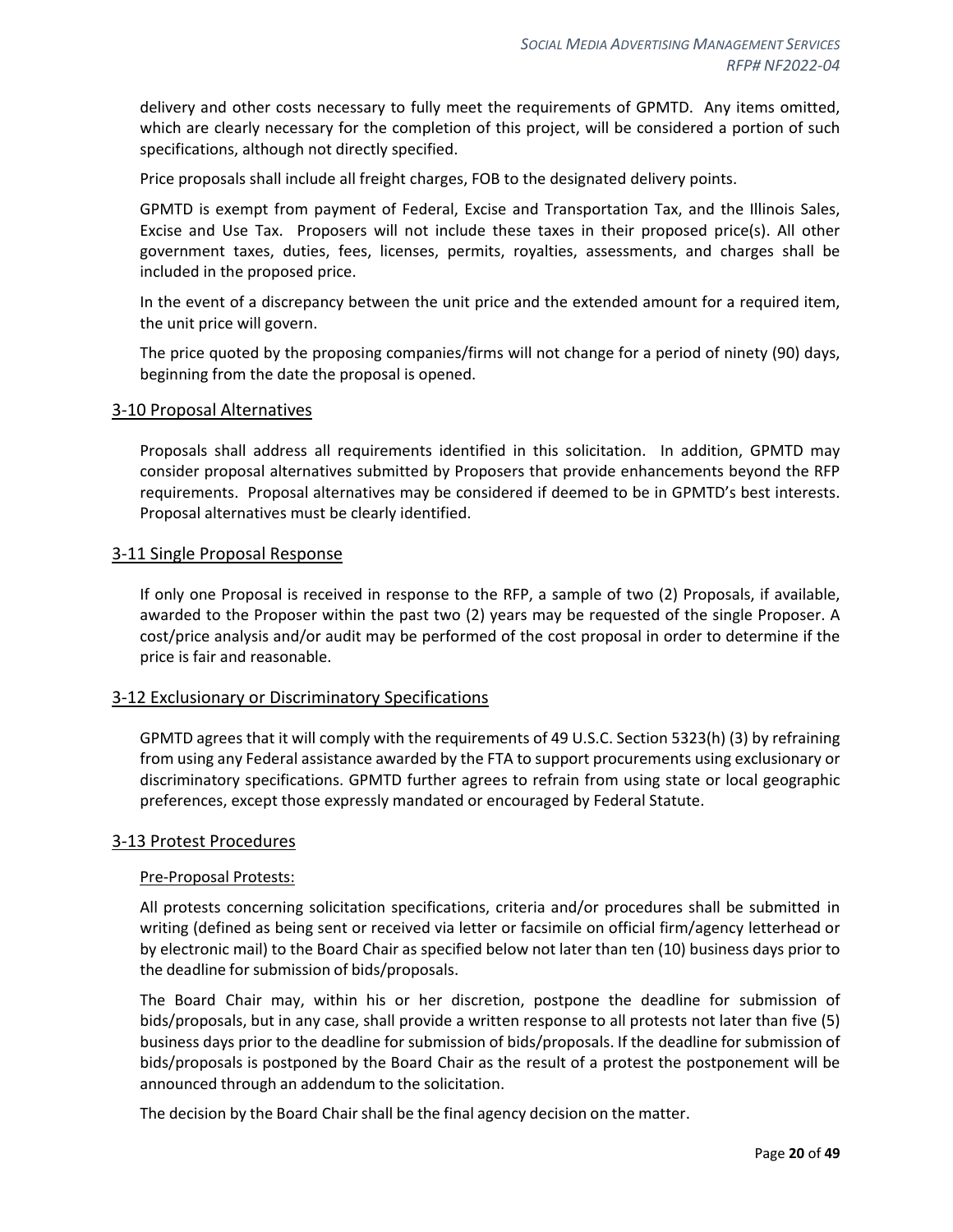#### Pre-Award Protests:

With respect to protests made after the deadline for submission of bids/proposals but before contract award by GPMTD, protests shall be limited to those protests alleging a violation of Federal or State law, a challenge to the bids/proposals evaluation and award process.

Such protests shall be submitted in writing (defined as being sent or received via letter or facsimile on official firm/agency letterhead or by electronic mail) to the Board Chair as specified below not later than five (5) business days after the Recommendation for Contract Award announcement by GPMTD.

The Board Chair, within his or her discretion, postpone the award of the contract, but in any case, shall provide a written response to all protests not later than three (3) business days prior to the date that GPMTD shall announce the contract award.

The decision by the Board Chair shall be the final agency decision on the matter.

#### Requirements for Protests:

All protests must be submitted to GPMTD in writing (defined as being sent or received via letter or facsimile on official firm/agency letterhead or by electronic mail), with sufficient documentation, evidence and legal authority to demonstrate that the Protestor is entitled to the relief requested. The protest must be certified as being true and correct to the best knowledge and information of the Protestor and be signed by the Protestor. The protest must also include a mailing address to which a response should be sent.

Protests received after the deadlines for receipt of protests specified above are subject to denial without any requirement for review or action by GPMTD.

All protests must be directed in writing (defined as being sent or received via letter or facsimile on official firm/agency letterhead or by electronic mail) to the Board Chair at the address shown in the solicitation documents.

#### Protest Response:

The Board Chair shall issue written responses to all protests received by the required protest response dates. All protest responses shall be transmitted by first-class U.S. Postal Service to the address indicated in the protest letter.

For convenience, GPMTD will also send a copy of the response to a protest to the Protester by facsimile and/or electronic mail if a facsimile number and/or electronic mail address are indicated in the protest letter. The protest response transmitted by U.S. Postal Service shall be the official GPMTD response to the protest and GPMTD will not be responsible for the failure of the Protester to receive the protest response by either facsimile or electronic mail.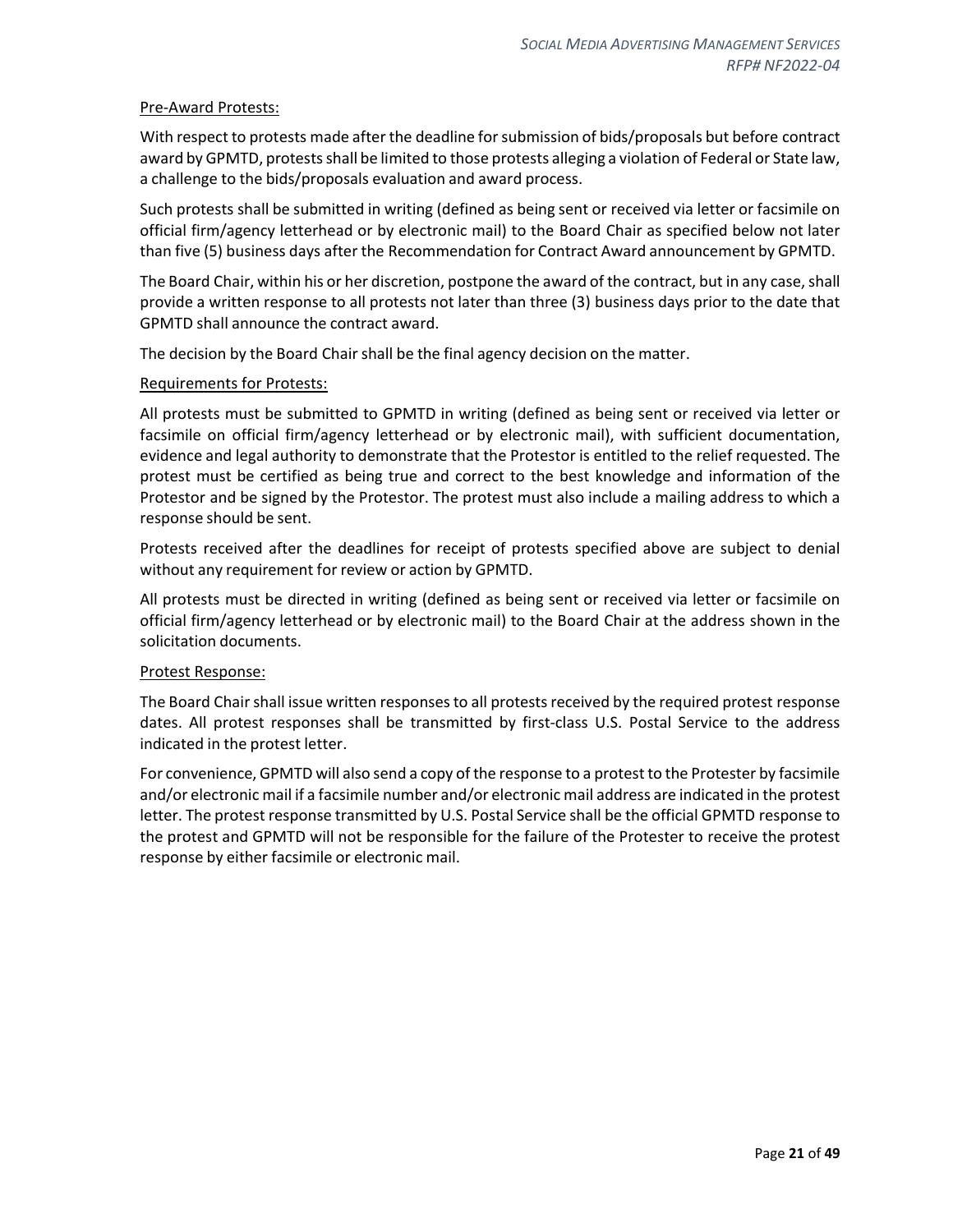## <span id="page-21-0"></span>SECTION 4 – PROPOSAL EVALUATION & CONTRACT AWARD

#### <span id="page-21-1"></span>4-1 General

GPMTD shall employ the qualification-based selection in a negotiated purchase method in making the award for this procurement. Technical information and price information will be evaluated.

Offerors will be required to submit supporting documentation on the technical aspects and cost. The Evaluation Committee may elect to interview proposers in order to clarify their proposals and/or for the Proposers to make oral presentations. If interviews, presentations, or negotiations are held, the evaluation team may reevaluate the proposals of those firms interviewed. GPMTD expects all offerors to fully cooperate with its evaluation process.

#### <span id="page-21-2"></span>4-2 Eligibility for Award / Preliminary Proposal Review

The preliminary review is the initial step in the proposal review process and the purpose is to gauge the responsiveness of the Proposer. The proposals will be preliminarily evaluated according to the following criteria:

- The completeness of the proposal,
- The Proposer has submitted proposal on or before the required due date and time,
- The required forms, certifications, and deliverables have been submitted.

Failure to meet any or all of the above criteria will result in a nonresponsive proposal and said proposal will be rejected in its entirety.

In order to qualify as a Responsible Proposer, in addition to the other requirements herein provided, a Proposer must be prepared to prove to the satisfaction of GPMTD that it has the integrity, skill, and experience to faithfully perform the conditions of the Contract and that it has the necessary financial resources to provide the services in a satisfactory manner and within the time specified.

To be considered skilled and experienced, the Proposer must show, among other requirements of GPMTD, that it has satisfactorily supplied services of the same general type and scope as that which is called for in the RFP.

The Proposer shall maintain at all times, the necessary licenses, permits or certifications required and may be required to furnish evidence of the same.

#### <span id="page-21-3"></span>4-3 Evaluation of Proposals

The Evaluation Committee will evaluate the proposals in accordance with the criteria set forth below. The total evaluation points, as separately determined by each team member, will be added and each proposer will be ranked in numerical sequence, from the highest to the lowest score. GPMTD may then select the proposal that is considered to be the most advantageous to GPMTD.

#### <span id="page-21-4"></span>4-4 Scoring and Evaluation Criteria

Each criterion has been assigned a weighting factor that reflects the relative significance or priority each criterion has in determining the costs and quality associated with this service. Conversely, the proposal receiving the highest total score shall be deemed the proposal in the opinion of GPMTD, best meets the established criteria listed herein. Proposals will be rated on a scale from one (lowest rating) to ten (highest rating) with regard to each evaluation criterion. As such, the proposal that is evaluated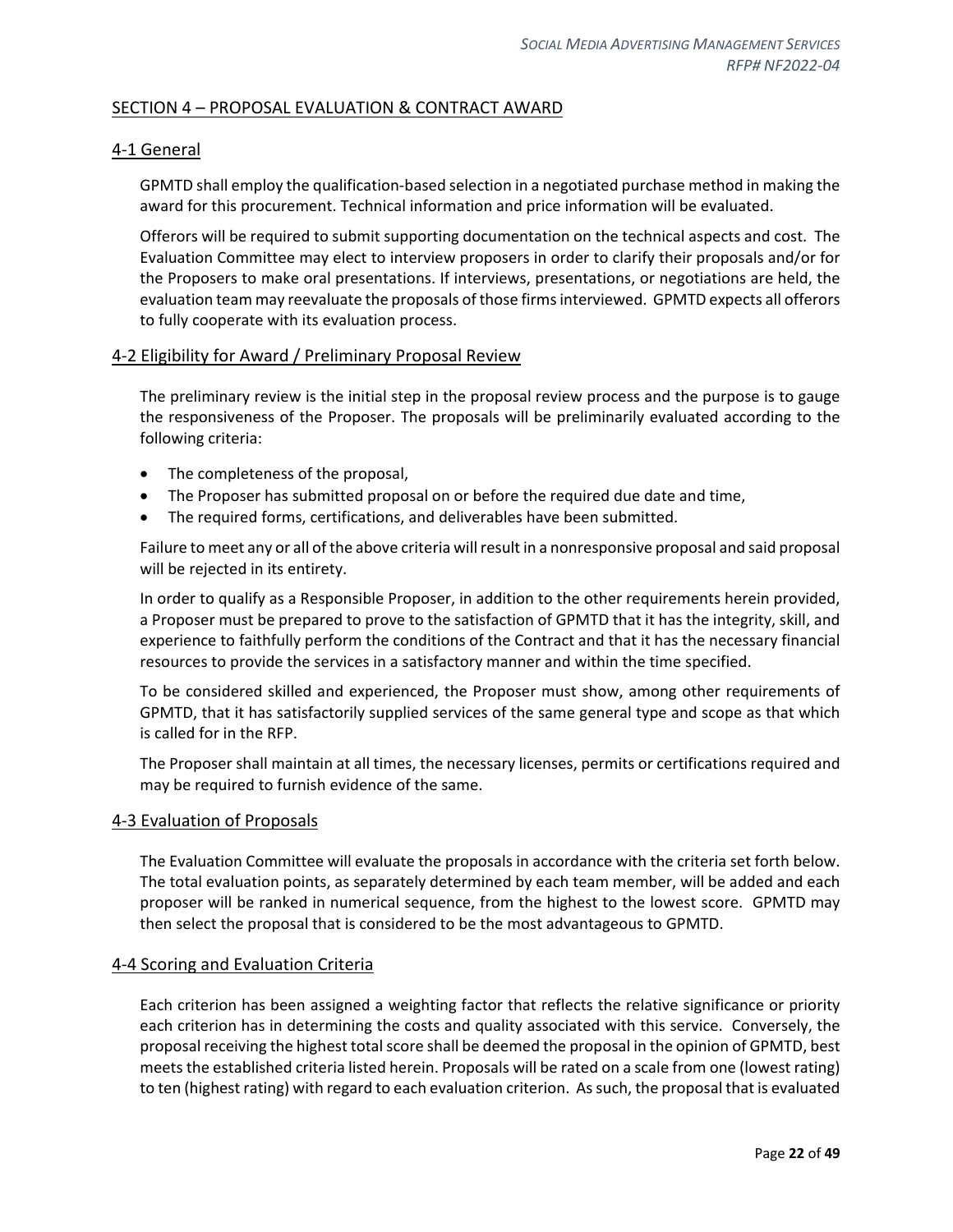by an evaluation team member as the best with regard to a particular criterion will receive the maximum number of points for that criterion. The evaluation criteria are listed as follows:

| • Ability to meet Scope of Work/Specifications | 30% |
|------------------------------------------------|-----|
| • Vendor Qualifications                        | 30% |
| • Project Management Plan                      | 20% |
| • Management Fees                              | 20% |

Refer to Section 1-4 for additional information related to the evaluation criteria.

The Scope of Work, as amended through the request for exception process, and any addenda thereto, will set forth the minimum requirements of the service GPMTD requires through this procurement.

The award of this contract shall be made to the proposer whose proposal, in the opinion of GPMTD, best meets the established criteria listed herein.

#### <span id="page-22-0"></span>4-5 Competitive Range

The competitive range is determined through a preliminary evaluation of proposals, which applies the evaluation criteria as set forth above. The groups remaining in the competitive range may be invited to participate in additional evaluations, testing, Best and Final Offer, or negotiations.

#### <span id="page-22-1"></span>4-6 Negotiations

GPMTD may undertake concurrent negotiations with proposers determined to be within a competitive range. GPMTD does, however, reserve the right to award a contract based on the original proposal without any negotiations. The decision to award without negotiation may be made by GPMTD if, in the sole opinion of GPMTD, preliminary evaluation of the proposals received indicates that the best achievable and technically acceptable proposal has been received.

Concurrent negotiations with all proposers whose proposals are within the competitive range may be conducted by GPMTD. Negotiations may be entered into with one or more Proposers to finalize contract terms and conditions. In the event negotiations are not successful, GPMTD may initiate negotiations with the next ranking proposer or reject proposals.

Negotiation of a Contract will be in conformance with all applicable federal, state, and local laws, regulations, rules, and procedures. The objective of the negotiations will be to reach agreement on all provisions of the proposed Contract. The GPMTD may elect to submit a revised cost as part of the negotiation process based on current market values.

Upon completion of negotiations, the proposal that best meets the requirements of the RFP and ranks the highest evaluation score earned by its proposal based on the evaluation criteria shall be recommended to GPMTD's Board of Trustees as the successful proposer for award.

#### <span id="page-22-2"></span>4-7 Contract Award

Contract award, if any, will be made by GPMTD to the responsible Proposer whose proposal best meets the requirements of the RFP, and will be the most advantageous to GPMTD with respect to operational plan, quality, and other factors as evaluated by GPMTD. GPMTD shall have no obligations until a Contract is signed between the Proposer and GPMTD.

Contract award will occur when GPMTD signs the Contract or issues a purchase order. No other act of GPMTD shall constitute Contract award. The Contract will establish the Contract value and incorporate the terms of this document but will not be the authorization for Contractor to proceed.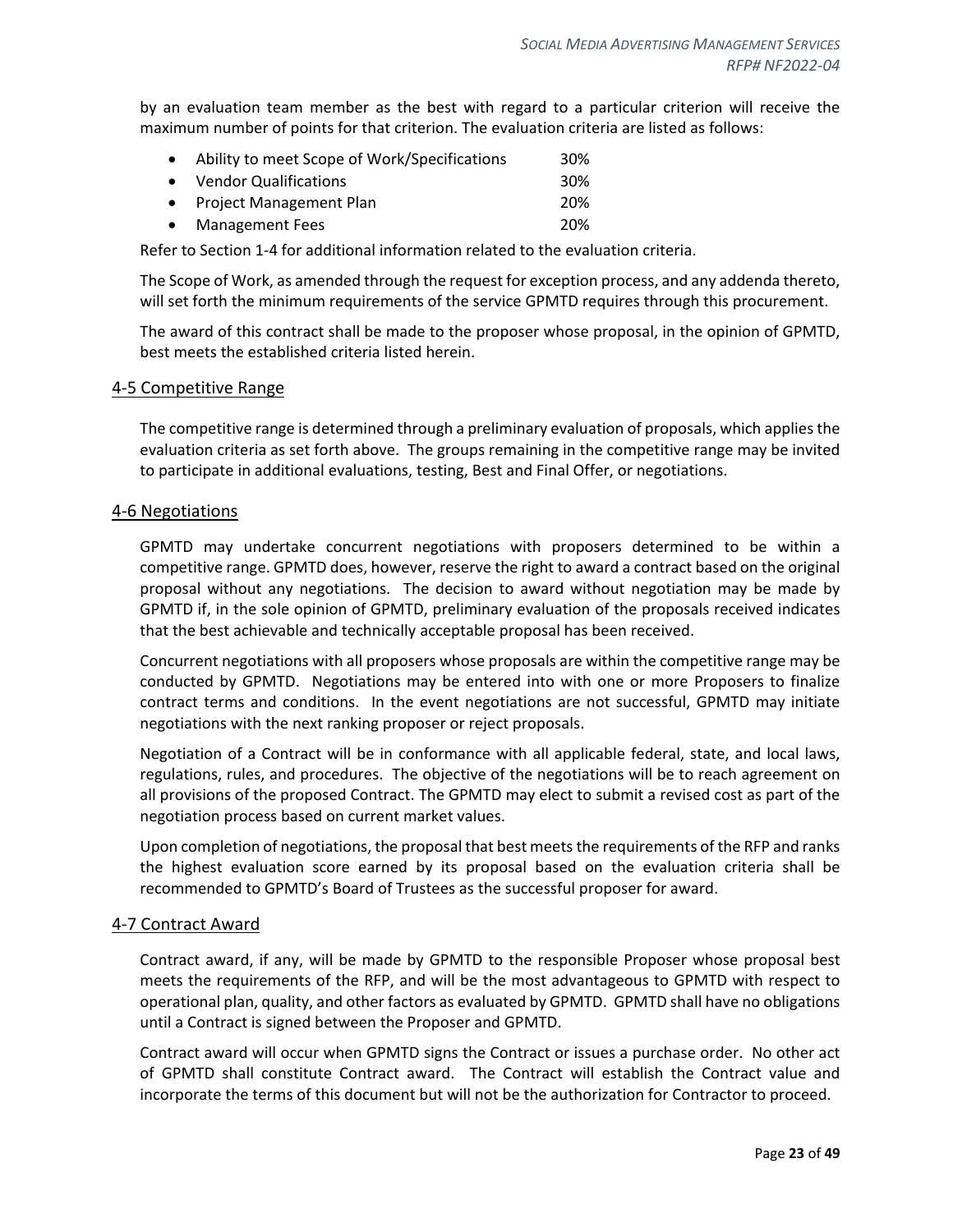#### <span id="page-23-0"></span>4-8 Execution of Contract and Notice to Proceed

The Proposer to whom GPMTD intends to award the Contract shall sign the Contract and return it to GPMTD. Upon authorization by GPMTD's Board of Trustees, or designee, the Contract will be countersigned. Upon receipt by GPMTD of any required documentation and submittals by the Proposer, a Notice to Proceed may be issued, if appropriate.

#### <span id="page-23-1"></span>4-9 Public Disclosure of Proposals

GPMTD is subject to the Illinois Freedom of Information Act. Therefore, the contents of this RFP and the Contractor's proposal submitted in response to this RFP shall be considered public documents and are subject to the Illinois FOIA statutes. As such, all proposals submitted to GPMTD will be available for inspection and copying by the public after the selection process has been concluded. There are, however, various items that may be exempt under public disclosure laws. If any proprietary, privileged, or confidential information or data is included in the Contractor's proposal, each page that contains this information or data should be marked as such (e.g., "Proprietary," "Confidential," "Business Secret," or "Competition Sensitive") in order to indicate your claims to an exemption provided in the Illinois FOIA. It is GPMTD's sole right and responsibility, however, to make the determination whether these items are exempt or not exempt under the Illinois FOIA statutes.

All data, documentation and innovations developed as a result of these contractual services shall become the property of GPMTD.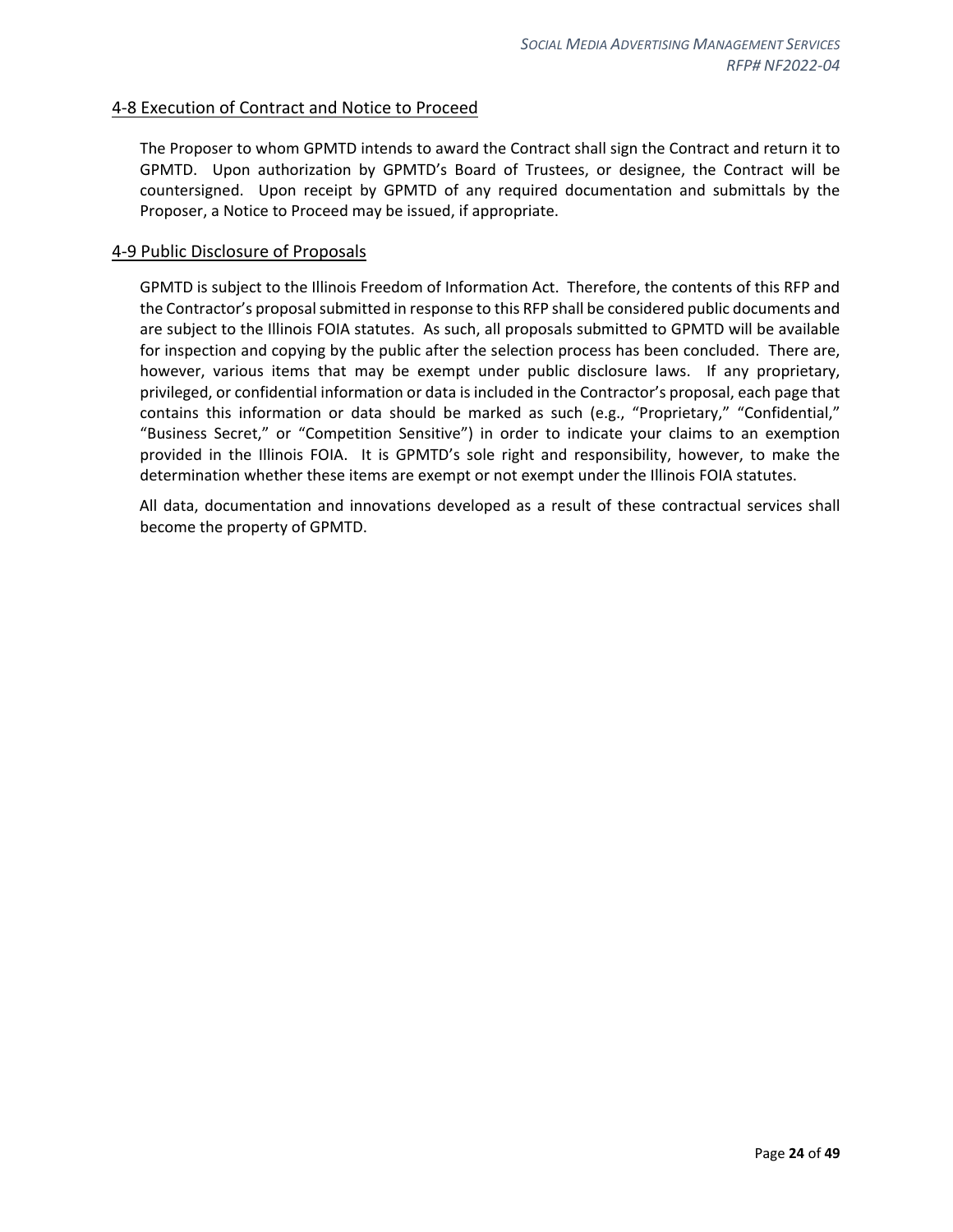## <span id="page-24-0"></span>SECTION 5 – STANDARD CONTRACTUAL TERMS & CONDITIONS

#### <span id="page-24-1"></span>5-1 Administration

This Contract is between GPMTD and the Contractor who will be responsible for providing the goods and/or performing the services described herein. GPMTD is not party to defining the division of work between the Contractor and its Subcontractors, if any, and the Specifications and/or Scope of Services has not been written with this intent.

Contractor represents that it has or will obtain all duly licensed and qualified personnel and equipment required to perform hereunder. Contractor's performance under this Contract may be monitored and reviewed by a Procurement Administrator appointed by GPMTD. Reports and data required to be provided by Contractor shall be delivered to the Procurement Administrator. Questions by Contractor regarding interpretation of the terms, provisions, and requirements of this Contract shall be addressed to the Procurement Administrator for response.

#### <span id="page-24-2"></span>5-2 Notification of Delay

Contractor will notify GPMTD's Procurement Administrator as soon as Contractor has, or should have, knowledge that an event has occurred which will delay delivery or start-up of services. Within five days, Contractor will confirm such notice in writing furnishing as many details as is available.

#### <span id="page-24-3"></span>5-3 Request for Extension

Contractor agrees to supply, as soon as such data are available, any reasonable proofs that are required by GPMTD's Procurement Administrator to make a decision of any request for extension. GPMTD's Procurement Administrator will examine the request and any documents supplied by Contractor and will determine if Contractor is entitled to an extension and the duration of such extension. GPMTD's Procurement Administrator will notify Contractor of the decision in writing. It is expressly understood and agreed that Contractor will not be entitled to damages or compensation and will not be reimbursed for losses on account of delays resulting from any cause under this provision.

#### <span id="page-24-4"></span>5-4 Contract Changes

Any proposed change in the contract including a change in the scope of work will be submitted to GPMTD for its prior written approval and GPMTD will make the change by a Change Order if agreed upon by both parties in writing. Each written Change Order will expressly include any change in the Contract price or delivery schedule. No oral order or conduct by GPMTD will constitute a Change Order unless confirmed in writing by GPMTD.

#### <span id="page-24-5"></span>5-5 Instructions by Unauthorized Third Persons

In accordance with subsection 5-4, Contract Changes, of the solicitation, GPMTD's General Manager or his/her authorized representative are the only persons authorized to make changes within the general scope of the Contract.

Any instructions, written or oral, given to Contractor by someone other than GPMTD's General Manager or his/her authorized representative, which are considered to be a change in the Contract, will not be considered an authorized Contract change. Any action on the part of Contractor taken in compliance with such instructions will not be grounds for subsequent payment or other consideration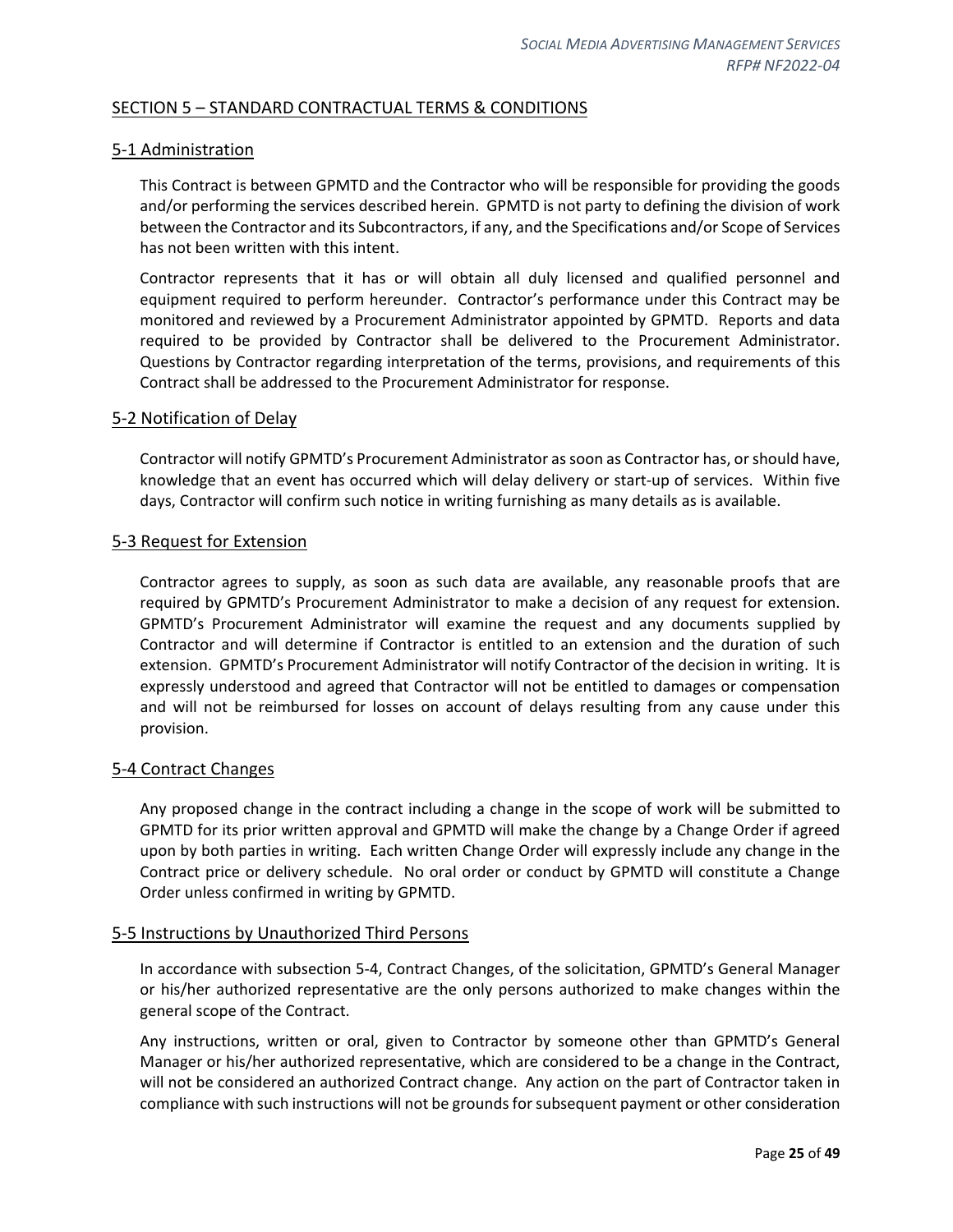in compliance with the unauthorized change.

#### <span id="page-25-0"></span>5-6 Cost or Price Analysis

GPMTD reserves the right to conduct a cost or price analysis for any purchase. GPMTD may be required to perform a cost analysis when competition is lacking for any purchase. Sole source procurements which result in a single Bid being received will be subject to a cost analysis which will include the appropriate verification of cost data, the evaluation of specific elements of costs and the projection of data to determine the effect on Bid prices. GPMTD may require a Pre-Award Audit and potential Contractors shall be prepared to submit data relevant to the proposed work which will allow GPMTD to sufficiently determine that the proposed price is fair, reasonable, and in accordance with Federal, State and local regulations. Procurements resulting in a single Bid will be treated as a negotiated procurement and GPMTD reserves the right to negotiate with the single Proposer to achieve a fair and reasonable price. If a negotiated price cannot be agreed upon by both parties, GPMTD reserves the right to reject the single Bid. Contract change orders or modifications will be subject to a cost analysis.

#### <span id="page-25-1"></span>5-7 Lack of Funds

If expected or actual funding is withdrawn, reduced, or limited in any way prior to the expiration date set forth in this Contract or in any amendment hereto, GPMTD may, upon written notice to Contractor, terminate this Contract in whole or in part. Such termination shall be in accordance with GPMTD's rights to terminate for convenience or default.

#### <span id="page-25-2"></span>5-8 Force Majeure

The timely receipt of GPMTD's requirements is essential. If the requirements are not received on time in accordance with the delivery schedule, GPMTD may cancel the unfilled portion of the contract for cause, purchase substitute requirements elsewhere, and recover from Contractor any increased costs, thereby incurred together with all resulting incidental and consequential damages. GPMTD may also terminate for cause, purchase substitute requirements elsewhere and recover costs and damages for breach of Contractor obligations.

The Contractor shall be entitled to a reasonable extension of time from GPMTD for the delays caused by damage to Contractor's and/or GPMTD's property caused by fire, lightning, earthquakes, tornadoes, and other extreme weather conditions or acts of nature, power failures, riots, acts of civil or military authorities of competent jurisdiction, strikes, lockouts, and any other industrial, civil or public disturbances beyond the control of the Contractor and its subcontractors causing the inability to perform the requirements of this Contract. Any delay other than ones mentioned above shall constitute a breach of Contractor's contractual obligations.

#### <span id="page-25-3"></span>5-9 Taxes, Licenses, Laws, and Certificate Requirements

Contractor shall maintain and be liable for all taxes, fees, licenses, and costs as may be required by federal, state, and local laws, rules, and regulations for the conduct of business by Contractor and any subcontractors and shall secure and at all times maintain any and all such valid licenses and permits as may be required to provide the services or supplies under this Contract. If for any reason, Contractor's required licenses or certificates are terminated, suspended, revoked, lapsed, or in any manner modified from their status at the time this Contract becomes effective, Contractor shall immediately notify GPMTD in writing of such condition.

Contractor will give all notices and comply with all federal, state, local and GPMTD laws, ordinances,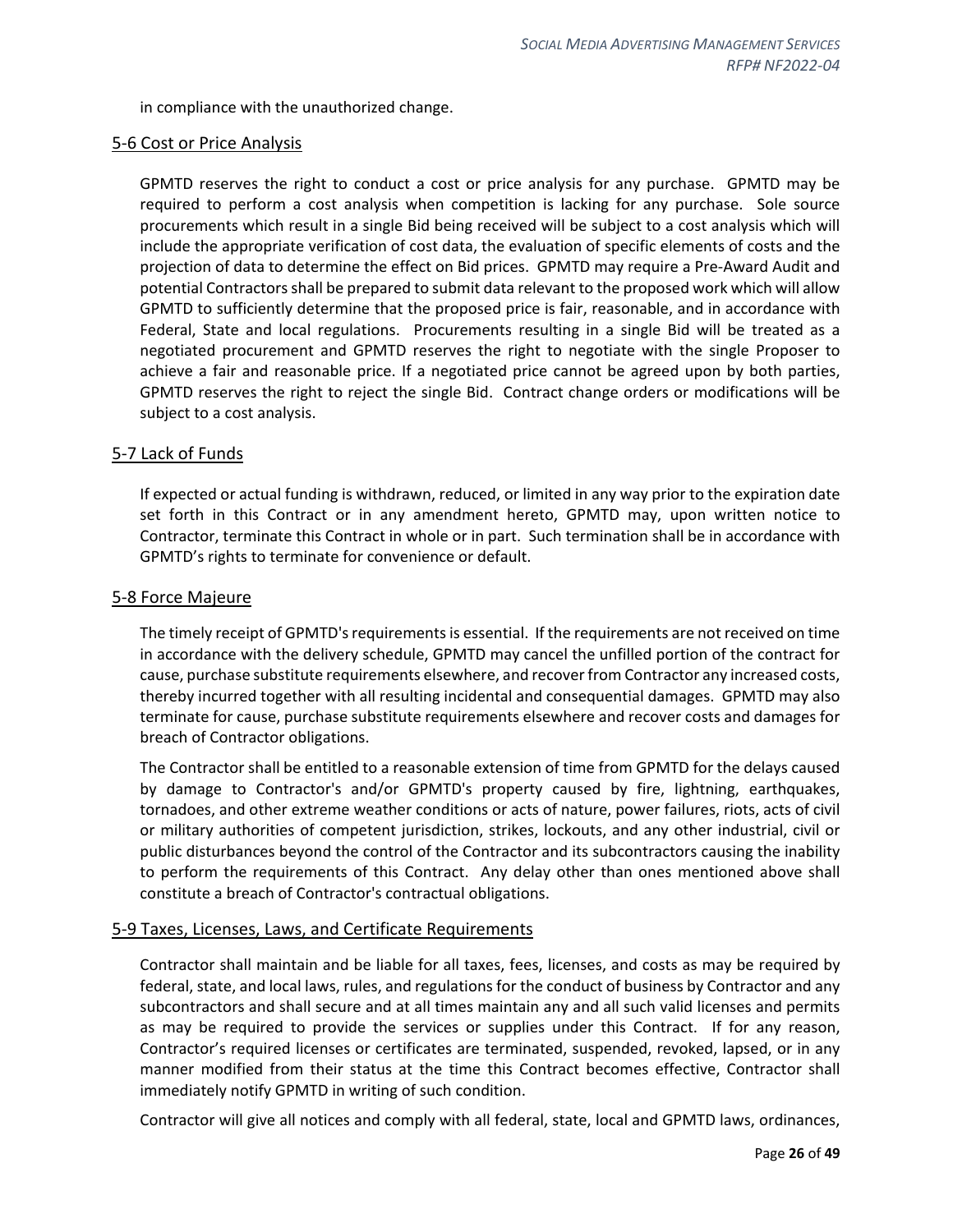rules, regulations, standards, and orders of any public authority bearing on the performance of the Contract, including, but not limited to, the laws referred to in these General Provisions of the Contract and the other Contract Documents. If the Contract Documents are at variance therewith in any respect, any necessary changes shall be adjusted by appropriate modification. Omission of any applicable laws, ordinances, rules, regulations, standards or orders by GPMTD in the Contract Documents shall be construed as an oversight and shall not relieve the Contractor from his obligations to meet such fully and completely. Upon request, Contractor shall furnish to GPMTD certificates of compliance with all such laws, orders and regulations. Contractor shall be responsible for obtaining all necessary permits and licenses required for performance under the Contract.

Applicable provisions of all federal, state, and local laws, and of all ordinances, rules, and regulations shall govern any and all claims and disputes which may arise between person(s) submitting a Bid response hereto and GPMTD, by and through its officers, employees and authorized representatives, or any other persons, natural and otherwise, and lack of knowledge by any Contractor shall not constitute a cognizable defense against the legal effect thereof.

#### <span id="page-26-0"></span>5-10 Defective Work, Materials or Services

When and as often as GPMTD determines that the work, materials, or services furnished under the Contract are not fully and completely in accordance with any requirement of the Contract, it may give notice and description of such non-compliance to Contractor. Within seven (7) calendar days of receiving such written notification, Contractor must supply GPMTD with a written detailed plan which indicates the time and methods needed to bring the work, materials, or services within acceptable limits of the Contract. GPMTD may reject or accept this plan at its discretion. In the event this plan is rejected, the work, materials, or services will be deemed not accepted and returned to Contractor at Contractor's expense. This procedure to remedy defects is not intended to limit or preclude any other remedies available to GPMTD by law, including those available under the Uniform Commercial Code.

#### <span id="page-26-1"></span>5-11 Indemnification and Hold Harmless

To the fullest extent permitted by law, Contractor agrees to indemnify, and hold harmless, and upon request, defend GPMTD, its officers, directors, Board Members, employees, agents, representatives, volunteers, subsidiaries, successors, and assigns ("Indemnitees"), from any claim, liability, damage, expense, suit or demand (including, without limitation, reasonable attorneys' fees and court costs) for any losses, damages, injuries, or death to any persons including Contractor's employees or any Subcontractor's employees, or for damage or loss to any third-party property, arising out of or in any manner related to, based upon, or in connection with any operations, performance, breach, course or scope of Work, act, omissions, or presence upon use, or other encountering of any property, facilities, personnel, vehicles, equipment, or operation of GPMTD by or involving GPMTD, Contractor or any of their employees, agents, representatives, facilities, vehicles, materials equipment, or Subcontractors (regardless of tier) or anyone directly or indirectly employed by any of them, in any connection with the Work performed by or on behalf of Contractor, regardless of whether the Contractor is a party to any lawsuit. In that regard, this obligation to indemnify includes, without limitation, claims against GPMTD for GPMTD's own negligence or fault.

#### <span id="page-26-2"></span>5-12 Workers Compensation Waiver

To the fullest extent permitted by law, Contractor expressly (a) waives the benefits, for itself and all subcontractors of the provisions of any applicable workers compensation law limiting the tort or other liability of any employer on account of injuries to the employer's employees, and expressly (b) assumes proportionate liability in that regard. Contractor also waives any rights and/or claims for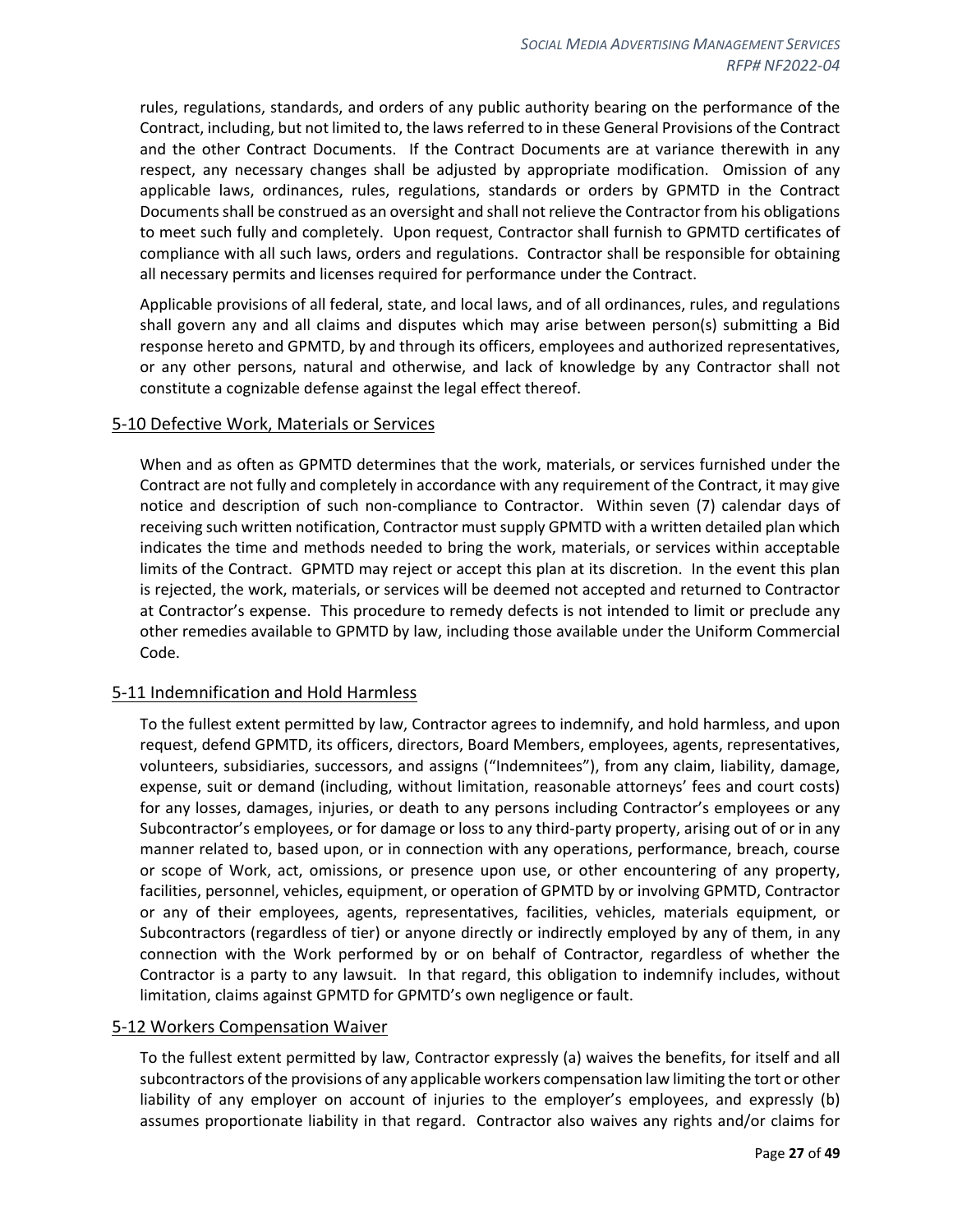subrogation and/or reimbursement by listen or otherwise for itself, and all Subcontractors to recover from GPMTD any amounts paid under any applicable workers compensation law by Contractor, any Subcontractor or their respective workers' compensation insurers.

#### <span id="page-27-0"></span>5-13 Applicable Law and Forum

All work done pursuant to any contract resulting from this RFP will be governed by and construed according to the regulations of the Federal Transit Administration and the laws of the State of Illinois. Further, the successful Proposer shall abide by all federal, state, and local laws, codes, and ordinances governing any areas(s) in which a service is rendered and shall have all required permits, licenses, agreements, tariffs, bonding, and insurance required by same. No claims for additional payment shall be approved for changes required to comply with any such requirements. Any actions arising here from shall be filed in the County of Peoria, Illinois and the Federal Transit Administration if applicable.

#### <span id="page-27-1"></span>5-14 Attorney Fees

In the event either party shall engage the services of an attorney or other professional due to the default of the other party, the defaulting (non-prevailing) party shall pay all legal costs and fees, including attorney's fees, incurred by the non-defaulting (prevailing) party in enforcing its rights.

#### <span id="page-27-2"></span>5-15 State Officials and Employees Ethics Act

Greater Peoria Mass Transit District has adopted a policy to adopt the State Officials and Employees Ethics Act. These policies shall apply to GPMTD employees involved in procurement. It is a breach of ethical standards for any GPMTD employee to participate directly or indirectly in a procurement when the employee knows:

- The employee, or any member of the employee's immediate family, has a financial interest pertaining to the procurement;
- A business or organization in which the employee, or any member of the employee's immediate family, has a financial interest pertaining to the procurement; or
- Any other person, business or organization with whom the employee or any member of employee's immediate family is negotiating or has an arrangement concerning prospective employment is involved in the procurement. In addition, any persons acting as members of an evaluation committee for any procurement shall, for the purposes of the procurement, be bound by conditions of this Section. Throughout the bid/proposal evaluation process and subsequent contract negotiations, offerors shall not discuss or seek specific information about this procurement, including but not limited to, the contents of submissions, the evaluation process or the contract negotiations, with members of any evaluation committee, the Board of Trustees, or other Greater Peoria Mass Transit District employees other than the designated procurement officer.

#### <span id="page-27-3"></span>5-16 Conflicts of Interest and Non-Competitive Practices

1. Conflict of Interest – Contractor by entering into this Contract with GPMTD to perform or provide work, services, or materials, has thereby covenanted that it has no direct or indirect pecuniary or proprietary interest, and that it shall not acquire any interest, which conflicts in any manner or degree with the work, services, or materials required to be performed and/or provided under this Contract and that it shall not employ any person or agent having any such interest. In the event that Contractor or its agents, employees or representative's hereafter acquires such a conflict of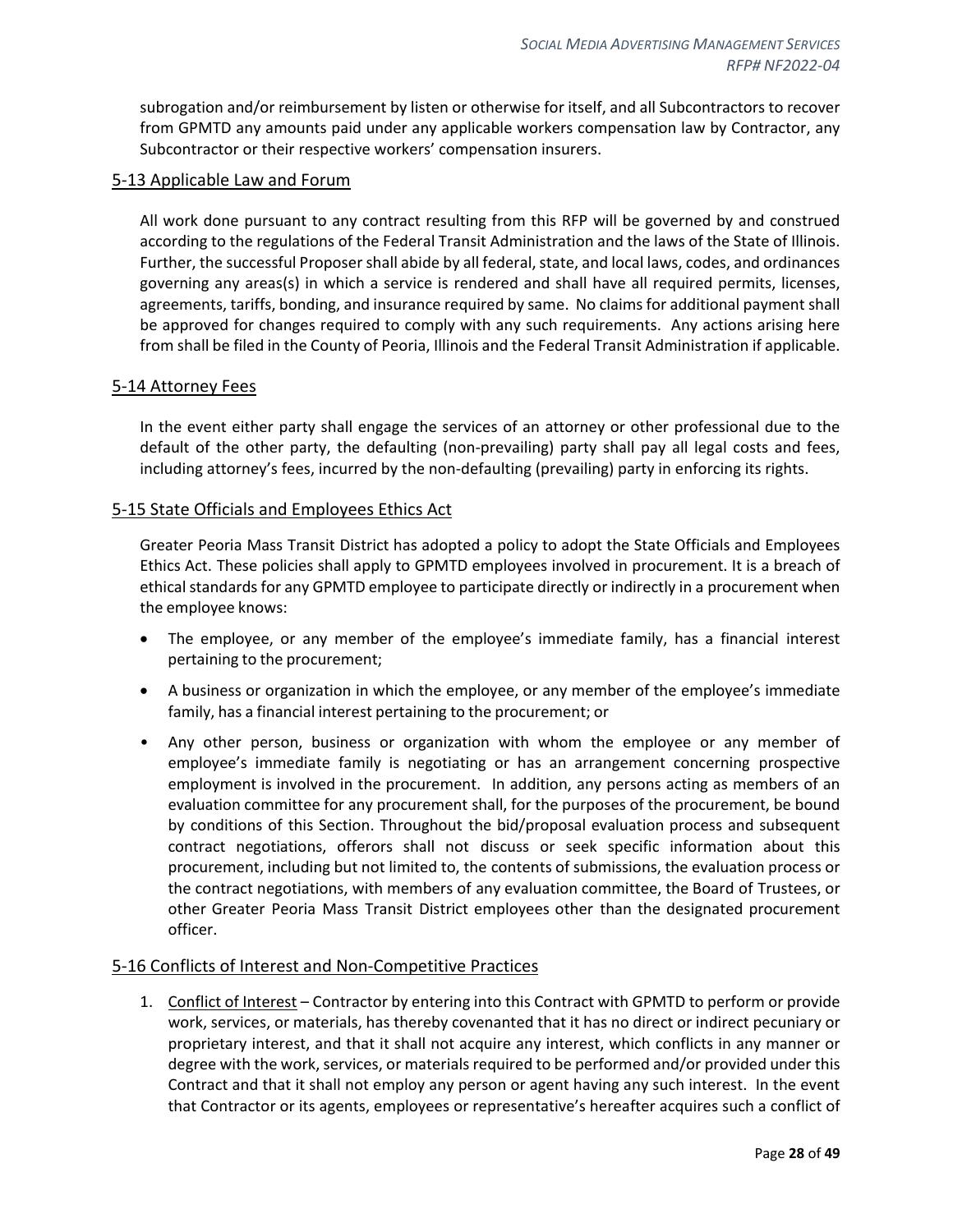interest, is shall immediately disclose such interest to GPMTD and take action immediately to eliminate the conflict or to withdraw from this Contract, as GPMTD may require.

- 2. Contingent Fees and Gratuities Contractor, by entering into this Contract with GPMTD to perform or provide work, services, or materials, has thereby covenanted:
	- a. No person or selling agency except bona fide employees or designated agents or representatives of Contractor has been or will be employed or retained to solicit or secure this Contract with an agreement or understanding that a commission, percentage, brokerage, or contingent fee would be paid; and
	- b. No gratuities, in the form of entertainment, gifts, or otherwise, were offered or given by Contractor or any of its agents, employees, or representatives, to any official, member or employee of GPMTD or other governmental agency with a view toward securing this Contract or securing favorable treatment with respect to the awarding or amending, or the making of any determination with respect to the performance of this Contract.

#### <span id="page-28-0"></span>5-17 Conflicts of Interest – Current and Former Employees

GPMTD seeks to eliminate and avoid actual or perceived conflicts of interest and unethical conduct by current and former GPMTD employees in transactions with GPMTD. Consistent with this policy, no current or former GPMTD employee may contract with, influence, advocate, advise, or consult with a third party about a GPMTD transaction, or assist with the preparation of Bids submitted to GPMTD while employed by GPMTD or within one (1) year after leaving GPMTD's employment, if he/she participated in determining the work to be done or process to be followed while a GPMTD employee.

Furthermore, no member, officer, or employee of GPMTD during their tenure or for two (2) years thereafter will have any financial interests, direct or indirect, in this Contract or the proceeds thereof.

#### <span id="page-28-1"></span>5-18 Other Public Agency Orders

Other federal, state, county, and local entities may utilize the terms and conditions established by this Contract. GPMTD does not accept any responsibility or involvement in the purchase orders or contracts issued by other agencies.

#### <span id="page-28-2"></span>5-19 Severability

Whenever possible, each provision of this Contract shall be interpreted to be effective and valid under applicable law. If any provision is found to be invalid, illegal, or unenforceable, then such provision or portion thereof shall be modified to the extent necessary to render it legal, valid, and enforceable and have the intent and economic effect as close as possible to the invalid, illegal, and unenforceable provision.

#### <span id="page-28-3"></span>5-20 Non-waiver of Breach

No action or failure to act by GPMTD shall constitute a waiver of any right or duty afforded to GPMTD under the Contract; nor shall any such action or failure to act by GPMTD constitute an approval of, or acquiescence in, any breach hereunder, except as may be specifically stated by GPMTD in writing.

#### <span id="page-28-4"></span>5-21 Use of GPMTD's Name in Contractor Advertising or Public Relations

GPMTD reserves the right to review and approve all GPMTD-related copy prior to publication.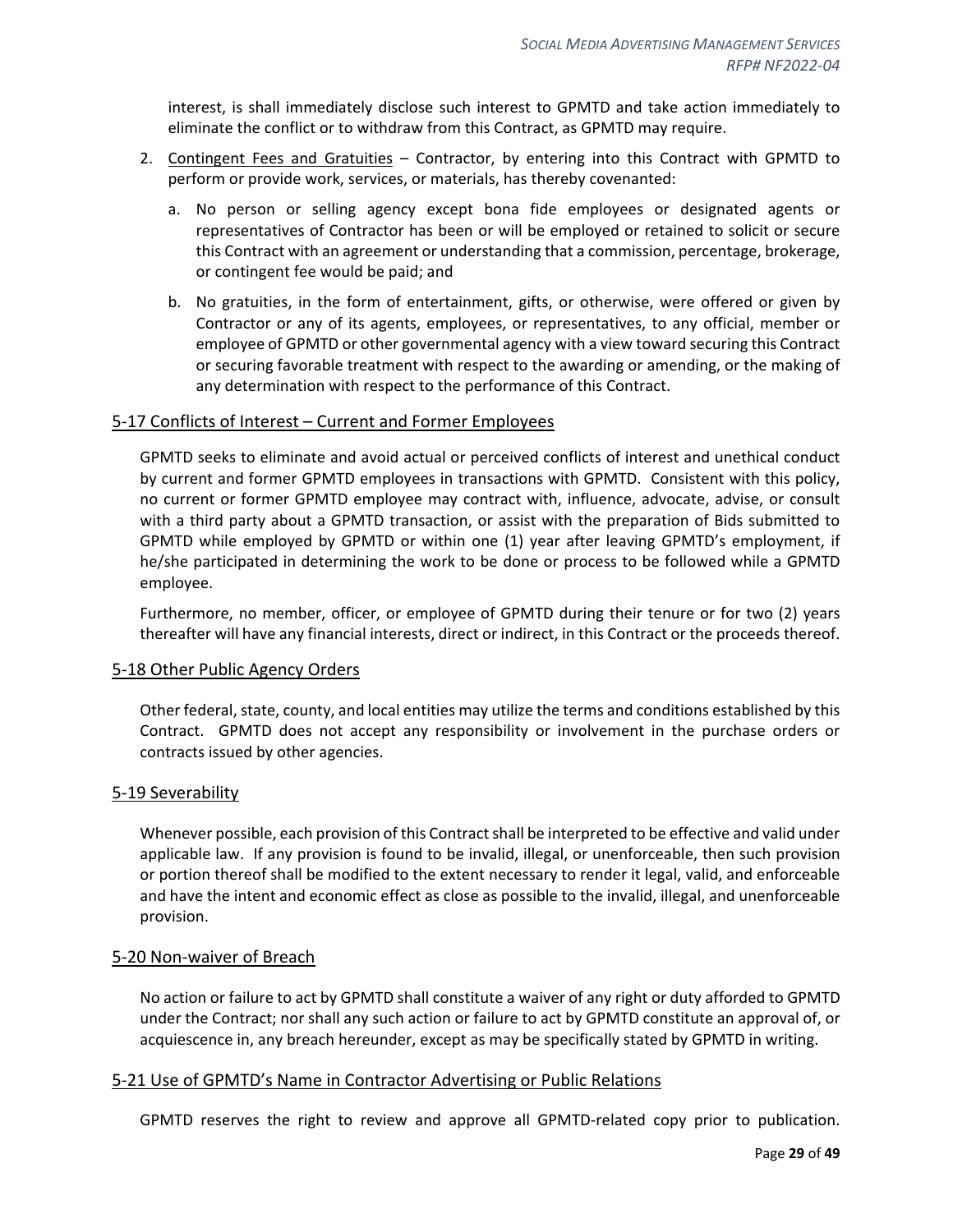Contractor will not allow GPMTD-related copy to be published in Contractor's advertisements or public relations programs until submitting GPMTD-related copy and receiving prior written approval from GPMTD's General Manager or his/her authorized representative. Contractor will agree that published information on GPMTD or its program will be factual, and in no way imply that GPMTD endorses Contractor's firm, service, or product.

#### <span id="page-29-0"></span>5-22 Termination Provisions

- 1. **Termination for Convenience (General Provision)** The GPMTD may terminate this contract, in whole or in part, at any time by written notice to the Contractor when it is in the Government's best interest. The Contractor shall be paid its costs on work performed up to the time of termination. GPMTD will not be responsible for lost profits or contract closeout cost, if this contract is terminated for convenience. The Contractor shall promptly submit its termination claim to GPMTD to be paid the Contractor. If the Contractor has any property in its possession belonging to the GPMTD, the Contractor will account for the same, and dispose of it in the manner the GPMTD directs.
- 2. **Termination for Default [Breach or Cause] (General Provision)** If the Contractor does not deliver supplies in accordance with the contract delivery schedule, or, if the contract is for services, the Contractor fails to perform in the manner called for in the contract, or if the Contractor fails to comply with any other provisions of the contract, the GPMTD may terminate this contract for default. Termination shall be affected by serving a notice of termination on the contractor setting forth the manner in which the Contractor is in default. The contractor will only be paid the contract price for supplies delivered and accepted, or services performed in accordance with the manner of performance set forth in the contract.

If it is later determined by the GPMTD that the Contractor had an excusable reason for not performing, such as a strike, fire, or flood, events which are not the fault of or are beyond the control of the Contractor, the GPMTD, after setting up a new delivery of performance schedule, may allow the Contractor to continue work, or treat the termination as a termination for convenience.

3. **Opportunity to Cure (General Provision)** The GPMTD in its sole discretion may, in the case of a termination for breach or default, allow the Contractor 10 business days in which to cure the defect. In such case, the notice of termination will state the time period in which cure is permitted and other appropriate conditions.

If Contractor fails to remedy to GPMTD's satisfaction the breach or default of any of the terms, covenants, or conditions of this Contract within ten (10) days after receipt by Contractor of written notice from GPMTD setting forth the nature of said breach or default, GPMTD shall have the right to terminate the Contract without any further obligation to Contractor. Any such termination for default shall not in any way operate to preclude GPMTD from also pursuing all available remedies against Contractor and its sureties for said breach or default.

- 4. **Waiver of Remedies for any Breach** In the event that GPMTD elects to waive its remedies for any breach by Contractor of any covenant, term or condition of this Contract, such waiver by GPMTD shall not limit GPMTD's remedies for any succeeding breach of that or of any other term, covenant, or condition of this Contract.
- 5. **Termination for Convenience of Default (Cost-Type Contracts)** The GPMTD may terminate this contract, or any portion of it, by serving a notice or termination on the Contractor. The notice shall state whether the termination is for convenience of the GPMTD or for the default of the Contractor. If the termination is for default, the notice shall state the manner in which the contractor has failed to perform the requirements of the contract. The Contractor shall account for any property in its possession paid for from funds received from the GPMTD, or property supplied to the Contractor by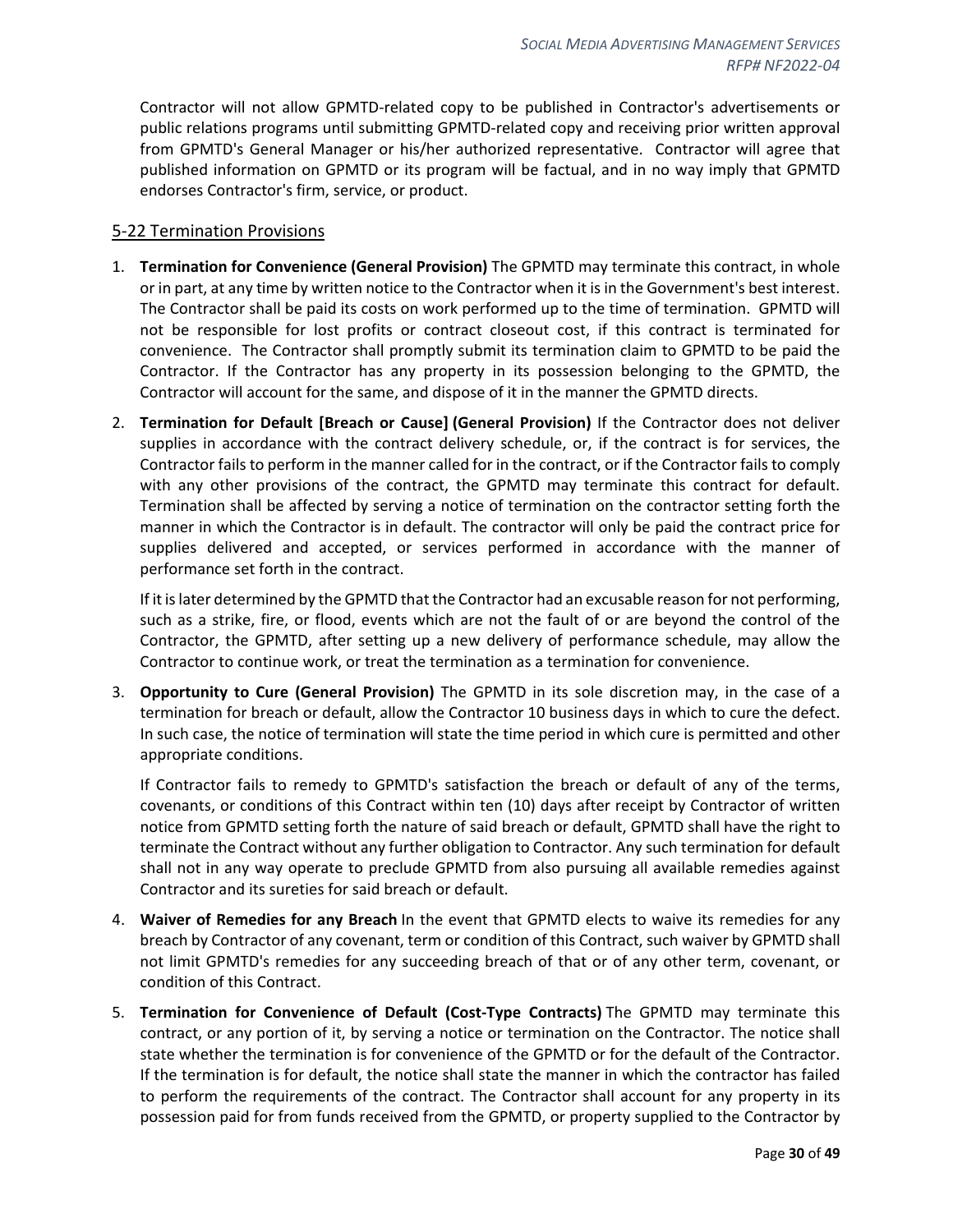the GPMTD. If the termination is for default, the GPMTD may fix the fee, if the contract provides for a fee, to be paid the contractor in proportion to the value, if any, of work performed up to the time of termination. The Contractor shall promptly submit its termination claim to the GPMTD and the parties shall negotiate the termination settlement to be paid the Contractor.

If the termination is for the convenience of the GPMTD, the Contractor shall be paid a fee, if the contract provided for payment of a fee, in proportion to the work performed up to the time of termination. GPMTD will not be responsible for lost profits or contract closeout cost, if this contract is terminated for convenience.

6. **Termination for Default (Supplies and Service)** If the Contractor fails to deliver supplies or to perform the services within the time specified in this contract or any extension or if the Contractor fails to comply with any other provisions of this contract, the GPMTD may terminate this contract for default. The GPMTD shall terminate by delivering to the Contractor a Notice of Termination specifying the nature of the default. The Contractor will only be paid the contract price for supplies delivered and accepted, or services performed in accordance with the manner or performance set forth in this contract.

If, after termination for failure to fulfill contract obligations, it is determined that the Contractor was not in default, the rights and obligations of the parties shall be the same as if the termination had been issued for the convenience of the Recipient.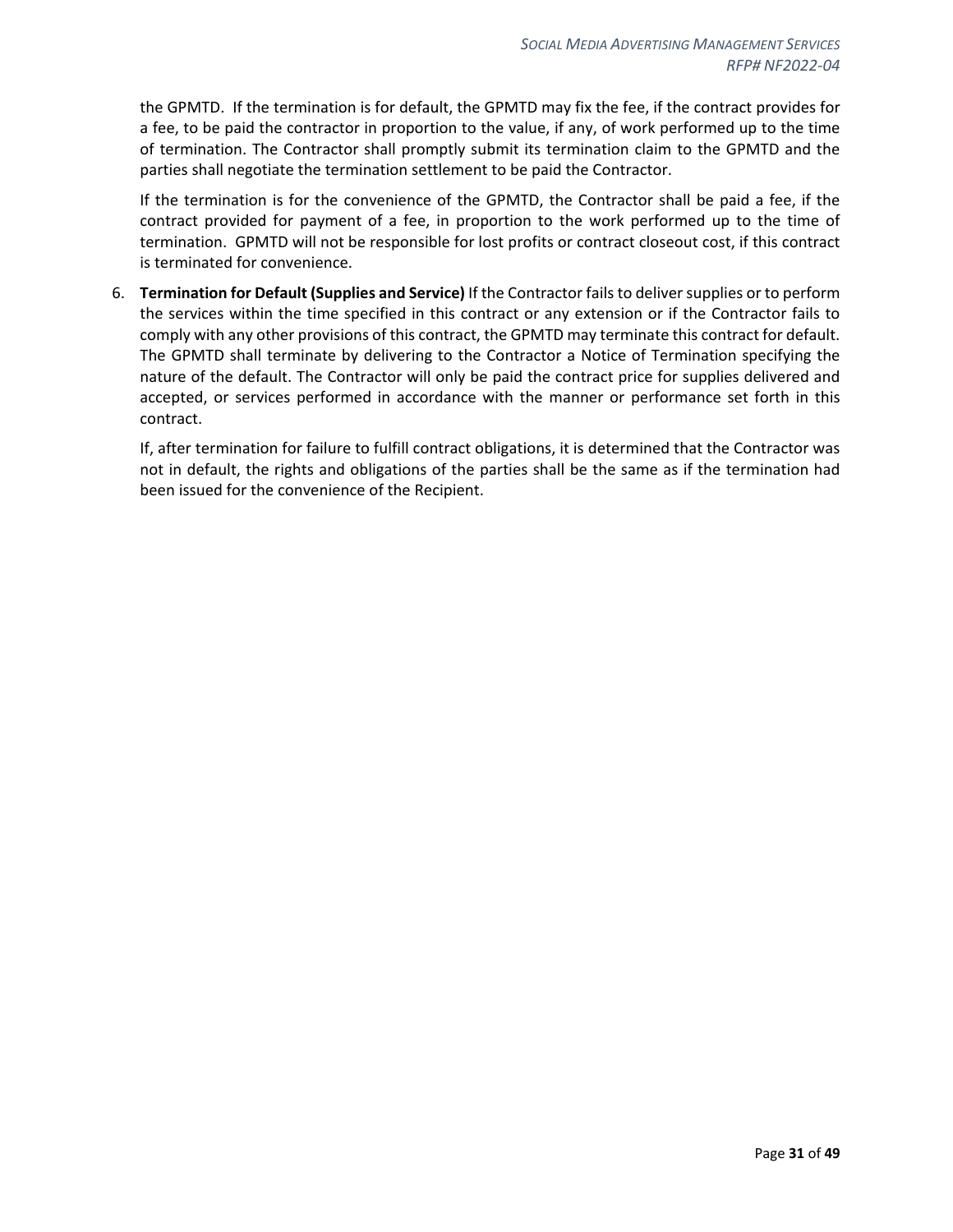## <span id="page-31-0"></span>SECTION 6 – SPECIFIC CONTRACTUAL TERMS & CONDITIONS

#### <span id="page-31-1"></span>6-1 Contract

A Contract shall be issued referencing this solicitation. Contract shall define and authorize the work by Contractor based on the firm fixed prices agreed to by GPMTD. The Contract(s) issued by GPMTD may reflect agreed to modification of Contract terms, funding, or other matters subject to subsection 5-4, Contract Changes. Vendor shall provide GPMTD with all licenses required for GPMTD to use the software.

#### <span id="page-31-2"></span>6-2 Contract Documents and Precedence

The documents constituting the Contract between GPMTD and Contractor are intended to be complementary so that what is required by any one of them shall be as binding as if called for by all of them. In the event of any conflicting provisions or requirements within the several parts of the Contract Documents, the following order of precedence shall be applied:

- 1) Any required federal, state or local regulations that may not be altered by GPMTD;
- 2) Contract;
- 3) Contract amendments;
- 4) Results of negotiations;
- 5) Solicitation and all issued addenda and approved equals;
- 6) Any optional federal regulations elected by GPMTD as expressly set forth herein;
- 7) Clarifications of and amendments to Contractor's proposal as accepted by GPMTD; and
- 8) Contractor's proposal and Attachments, and all clarifications and amendments issued prior to contract award.

#### <span id="page-31-3"></span>6-3 Contract Term

The term of the Contract shall be effective with the issuance of the Notice to Proceed. The contract shall be for (3) three years with (2) additional (1) one-year options. Each option shall be awarded at the sole discretion of Greater Peoria Mass Transit District and shall be made after mutual agreement.

#### <span id="page-31-4"></span>6-4 Payment Procedures

Payments for services rendered and expenses incurred shall be made after presentation of Contractor's invoices upon delivery of goods ordered by GPMTD. Such invoices shall be computed in accordance with the fee schedule agreed to by GPMTD and Contractor, and incorporated into the final contract, and are due and payable within thirty (30) days of receipt of a correct invoice as agreed upon by GPMTD. Each invoice shall contain Contractor's list of items delivered. Contractor also agrees to supply, with each invoice, additional information as may be requested by GPMTD.

Invoices should clearly identify the GPMTD purchase order number and any prompt payment discount offered to GPMTD for paying within ten (10) days of receipt. GPMTD may, at any time, conduct an audit of any and/or all records kept by the Contractor for this project. Any overpayment uncovered in such an audit may be charged against the Contractor's future invoices. GPMTD may withhold payment for services it believes were improper, failed to meet with project specifications, or are otherwise questionable. Invoices should be submitted to:

> [accounts-payable@ridecitylink.org](mailto:accounts-payable@ridecitylink.org) (or) Greater Peoria Mass Transit District Accounts Payable 2105 NE Jefferson Street Peoria, IL 61603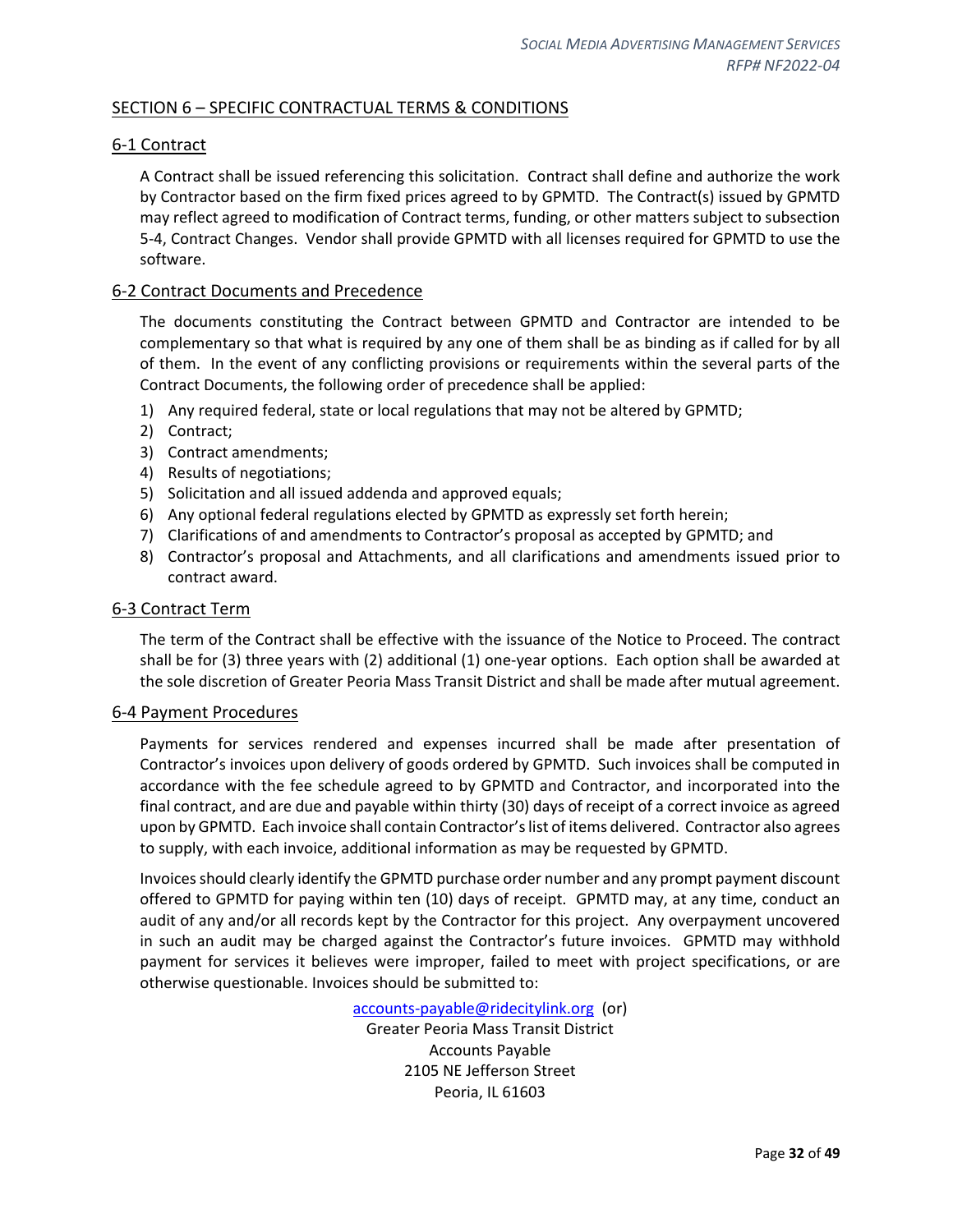#### <span id="page-32-0"></span>6-5 Advance Payment Prohibited

No advance payment shall be made for the work furnished by Contractor pursuant to this Contract.

#### <span id="page-32-1"></span>6-6 Prompt Payment to Subcontractors

The Contractor is required to pay each first tier Subcontractor for all work that the Subcontractor has performed to the satisfaction of the GPMTD, no later than thirty (30) calendar days after the Contractor has received payment from GPMTD for that work, and each tier of Subcontractors must likewise pay the next lower tier of Subcontractors within thirty (30) calendar days after receiving payment. If this Contract provides for retainage, the Contractor must remit to each first-tier Subcontractor its share of any retainage within thirty (30) days after receipt of such retainage from GPMTD, and each tier of Subcontractors must likewise remit retainage to the next lower tier of Subcontractors within thirty (30) calendar days after receiving payment. If this Contract does not provide for retainage, then neither Contractor nor any Subcontractor may withhold retainage from a Subcontractor. The requirements of this paragraph must be stated in all of the Contractor's subcontracts.

A delay in or postponement of payment to a Subcontractor requires good cause and prior written approval by GPMTD's General Manager or his/her authorized representative. The Contractor is required to include, in each subcontract, a clause requiring the use of appropriate arbitration mechanisms to resolve all paymentdisputes.

GPMTD will not pay the Contractor for work performed unless and until the Contractor ensures that each Subcontractor has been promptly paid under all previous payment requests, as evidenced by the filing with GPMTD of lien waivers (if applicable), canceled checks (if requested), and the Contractor's sworn statement that it has complied with the prompt payment requirements. The Contractor must submit a prompt payment affidavit, (form to be provided by GPMTD) which identifies each Subcontractor (both DBE and non-DBE) and the date and amount of the last payment to such Subcontractor, with every payment request filed with GPMTD, except for the first payment request.

Failure to comply with these prompt payment requirements is a breach of the Contract which may lead to any remedies permitted under law, including, but not limited to, Contractor debarment. In addition, Contractor's failure to promptly pay its Subcontractors is subject to the provisions of 50 ILCS 505/9.

#### <span id="page-32-2"></span>6-7 Price Adjustments

Price adjustments either upward or downward may be negotiated only at the time of renewal unless GPMTD requests a contract modification.

#### <span id="page-32-3"></span>6-8 Escalation

The Department does not allow escalation clauses as part of specifications or contracts, with the following exceptions, subject to prior concurrence for each contract:

- Procurement for rail vehicles, where the contract price exceeds one year; and
- Procurements of metal product from a mill or manufacturer where quotations based on "price at time of shipment" have historically been used.

#### <span id="page-32-4"></span>6-9 Shipping Charges

All prices shall include freight FOB to the designated delivery point. GPMTD shall reject requests for additional compensation for freight charges.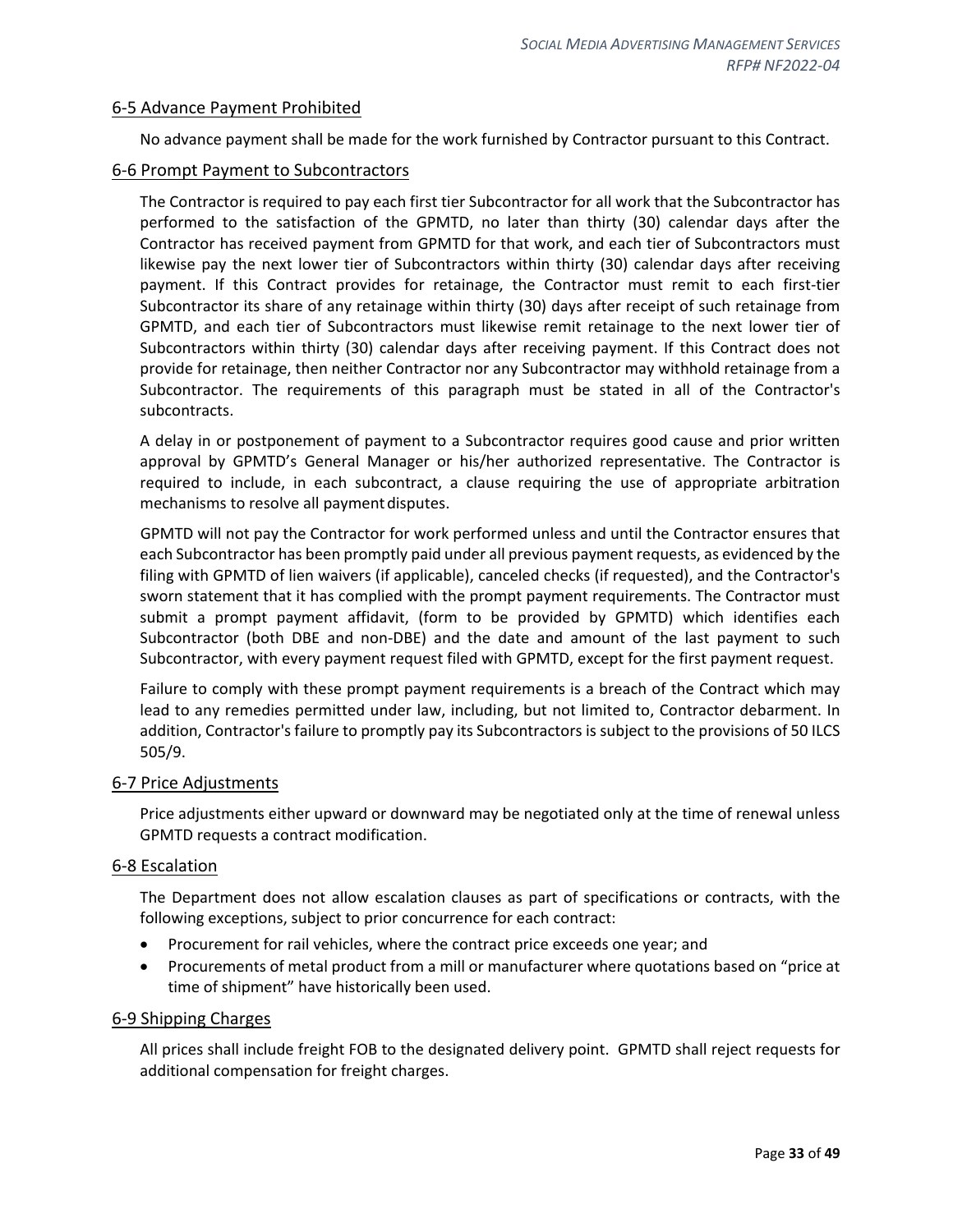#### <span id="page-33-0"></span>6-10 Delivery Points

This Contract requires all goods and/or services and supervision necessary to furnish the goods and services as set forth herein to be made to any authorized GPMTD-related facility and will be determined at the time of order at the sole discretion of GPMTD.

#### <span id="page-33-1"></span>6-11 Summary Report

Contractor shall, if requested, submit to GPMTD a quarterly report of services provided to GPMTD under this Contract. The report, in a format acceptable to GPMTD, shall identify by item the amount of work completed, the status of the project in relation to the schedule, and any other information that may be relevant to project oversight.

#### <span id="page-33-2"></span>6-12 Warranty Provisions

- A. No Waiver of Warranties and Contract Rights: Conducting of tests and inspections, review of Scope of Work or plans, payment for a work, or acceptance or final acceptance of the work by GPMTD shall not constitute a waiver of any rights under this Contract or in law. The termination of this Contract shall in no way relieve Contractor from its warranty/guarantee responsibility.
- B. Warranty: Contractor warrants that the work performed under this Contract shall be free from defects in material and workmanship and shall conform to all requirements of this Contract. Any work corrected shall be subject to this subsection to the same extent as the work initially provided.
- C. Warranty Applicable to Third Party Suppliers, Vendors, Distributors, and Subcontractors: Contractor shall ensure that the warranty requirements of this Contract are enforceable through and against Contractor's suppliers, vendors, distributors, and subcontractors. Contractor is responsible for liability and expense caused by any inconsistencies or differences between the warranties extended to GPMTD by Contractor and those extended to Contractor by its suppliers, vendors, distributors, and subcontractors. Such inconsistency or difference shall not excuse Contractor's full compliance with its obligations under this Contract. Contractor shall cooperate with GPMTD in facilitating warranty related work by such suppliers, vendors, distributors, and subcontractors.

## <span id="page-33-3"></span>6-13 Express Warranties for Services

Contractor warrants that the services shall in all material respects conform to the requirements of this Contract. Contractor warrants that qualified professional personnel with in-depth knowledge shall perform the services in a timely and professional manner; and that the services shall conform to the standards generally observed in the industry for similar services. Contractor warrants that the services shall be in compliance with all applicable laws, rules, and regulations.

#### <span id="page-33-4"></span>6-14 Warranty Remedies

If at any time before Final Acceptance of any work covered by this Contract, Contractor or GPMTD discovers one or more material defects or errors in the work of any other aspect in which the work materially fails to meet the provisions of the warranty requirements herein, Contractor shall, at its own expense and within thirty (30) days of notification of the defect by GPMTD, correct the defect, error, or nonconformity.

Notice Required – GPMTD shall give written notice of any defect to Contractor. If Contractor has not corrected the defect within thirty (30) days after receiving the written notice, GPMTD, in its sole discretion, may correct the defect itself. In the case of an emergency where GPMTD believes delay could cause serious injury, loss, or damage, GPMTD may waive the written notice and correct the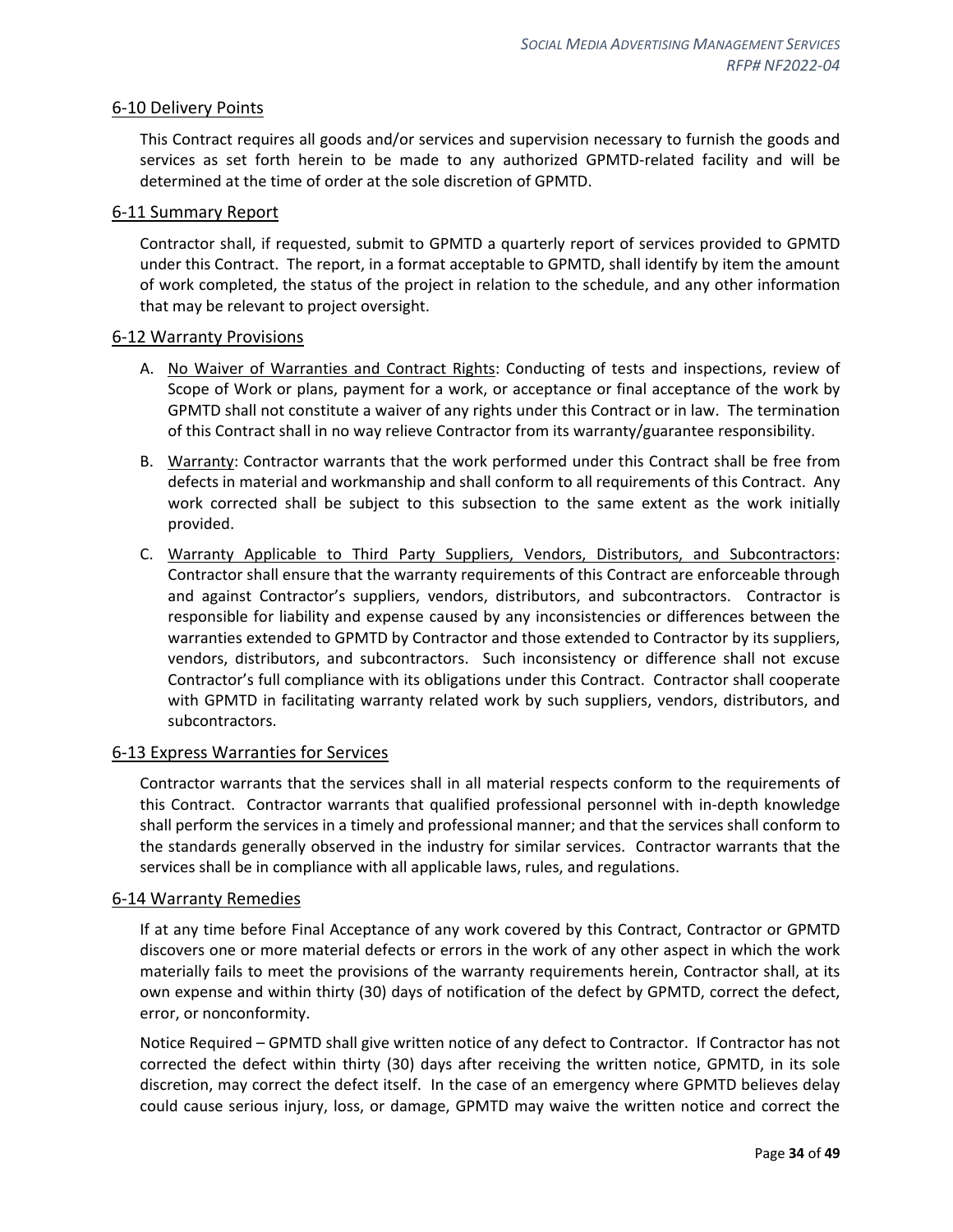defect. In either case, GPMTD shall charge-back the cost for such warranty repair to Contractor.

Contractor is responsible for all costs of repair or replacement in order to restore the work to the applicable Contract requirements or scope of work, including shipping charges, for work found defective before Final Acceptance, regardless of who actually corrects the defect.

#### <span id="page-34-0"></span>6-15 Independent Status of Contractor

In the performance of this Contract, the parties shall be acting in their individual, corporate, or governmental capacities and not as agents, employees, partners, joint ventures, or associates of one another. The parties intend that an independent contractor relationship shall be created by this Contract. The employees or agents of one party shall not be deemed or construed to be the employees or agents of the other party for any purpose whatsoever. Contractor shall not make any claim or right, privilege or benefit, which would accrue to an employee.

#### <span id="page-34-1"></span>6-16 Notices

Any notice which is required to be given hereunder shall be deemed sufficiently given or rendered if such notice is in writing and is delivered personally or sent by certified mail, postage prepaid, return receipt requested, or by a national overnight courier service to the following addresses:

> Greater Peoria Mass Transit District Procurement Administrator 2105 NE Jefferson Avenue Peoria, IL 61603

Any notice given hereunder by personal delivery or express mail shall be deemed delivered when received. Any properly addressed notice given herein by certified mail shall be deemed delivered when the return receipt therefore is signed, or refusal to accept the mailing by the addressee is noted thereon by the postal authorities. Either party may, at any time, change its address for the above purposes by sending a notice to the other party stating the change and setting forth the new address.

#### <span id="page-34-2"></span>6-17 Non-Disclosure of Data

Data provided by GPMTD either before or after Contract award shall only be used for its intended purpose. Proposers, vendors, Contractors, and subcontractors shall not utilize or distribute the GPMTD data in any form without the prior express written approval of GPMTD.

#### <span id="page-34-3"></span>6-18 Non-Disclosure Obligation

While providing the work required under this Contract, Contractor might encounter licensed technology, software, documentation, drawings, schematics, manuals, data, or other materials marked "Confidential," "Proprietary," or "Business Secret." Contractor shall, with regard to such information and material received or used in performance of this Contract, employ practices no less that those used for the protection of Contractor's own confidential information.

The Contract imposes no obligation upon Contractor with respect to confidential information which Contractor can establish that: a) was in the possession of, or was rightfully known by Contractor without an obligation to maintain its confidentiality prior to receipt from GPMTD or a third party; b) is or becomes generally known to the public without violation of this Contract; c) is obtained by Contractor in good faith from a third party having the right to disclose it without an obligation of confidentiality; or, d) is independently developed by Contractor without the participation of individuals who have had access to GPMTD's or the third party's confidential information. Contractor may disclose confidential information if so required by law, provided that Contractor notifies GPMTD that the third party of such requirement prior to disclosure.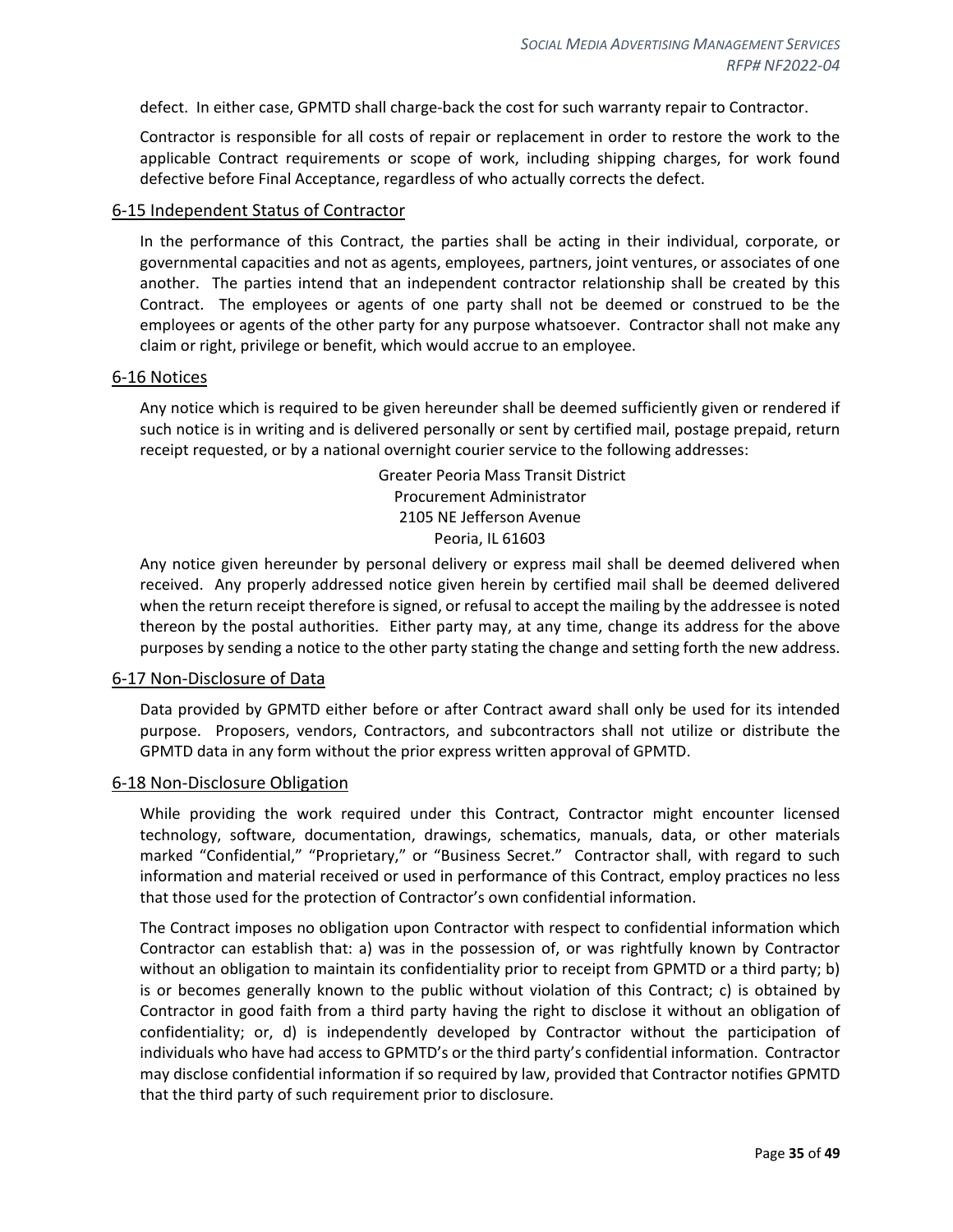#### <span id="page-35-0"></span>6-19 Public Disclosure Requests

Contracts shall be considered public documents and, with exceptions provided under public disclosure laws, will be available for inspection and copying by the public.

If a Contractor considers any portion of any documents which may be delivered to GPMTD pursuant to this Contract to be protected under the law, Contractor shall clearly identify each such item with words such as "Confidential," "Proprietary," or "Business Secret." If a request is made for disclosure of any such document, GPMTD will determine whether the document should be made available under the law. If the document or parts thereof are determined by GPMTD to be exempt from public disclosure, GPMTD will not release the exempted document. If the document is not exempt from public disclosure law, GPMTD will notify Contractor of the request and allow Contractor five (5) days to take whatever action it deems necessary to protect its interests. If Contractor fails or neglects to take such action within said period, GPMTD will release the document deemed subject to disclosure. By signing a Contract, Contractor assents to the procedure outlined in this paragraph and shall have no claim against GPMTD on account of actions taken under such procedure.

#### <span id="page-35-1"></span>6-20 Ownership of Data

Subject to the rights granted Contractor pursuant to this Agreement, all right, title and interest in and to the data collected and developed during the performance of this contract shall at all times remain the sole and exclusive property of GPMTD. Contractor shall surrender all such data to GPMTD prior to submitting an invoice for final payment.

#### <span id="page-35-2"></span>6-21 Patents and Royalties

Contractor is responsible for paying all license fees, royalties, or the costs of defending claims for the infringement of any intellectual property that may be used in performing this Contract. Before final payment is made on this Contract, Contractor shall, if requested by GPMTD, furnish acceptable proof of a proper release from all such fees or claims.

#### <span id="page-35-3"></span>6-22 Changed Requirements

New federal, state, and local laws, regulations, ordinances, rules, policies, and administrative practices may be established after the date this Contract is established and may apply to this Contract. To achieve compliance with changing requirements, Contractor agrees to accept all changed requirements that apply to this Contract and require subcontractors to comply with revised requirements as well. Changed requirements will be implemented through subsection 5-4, Contract Changes/ Change Order Procedure.

#### <span id="page-35-4"></span>6-23 Counterparts

This Contract may be signed in two (2) counterparts, each of which shall be deemed an original and which shall together constitute one (1) Contract.

#### <span id="page-35-5"></span>6-24 Contractual Relationships

No contractual relationship will be recognized under the Contract other than the contractual relationship between GPMTD and the Prime Contractor.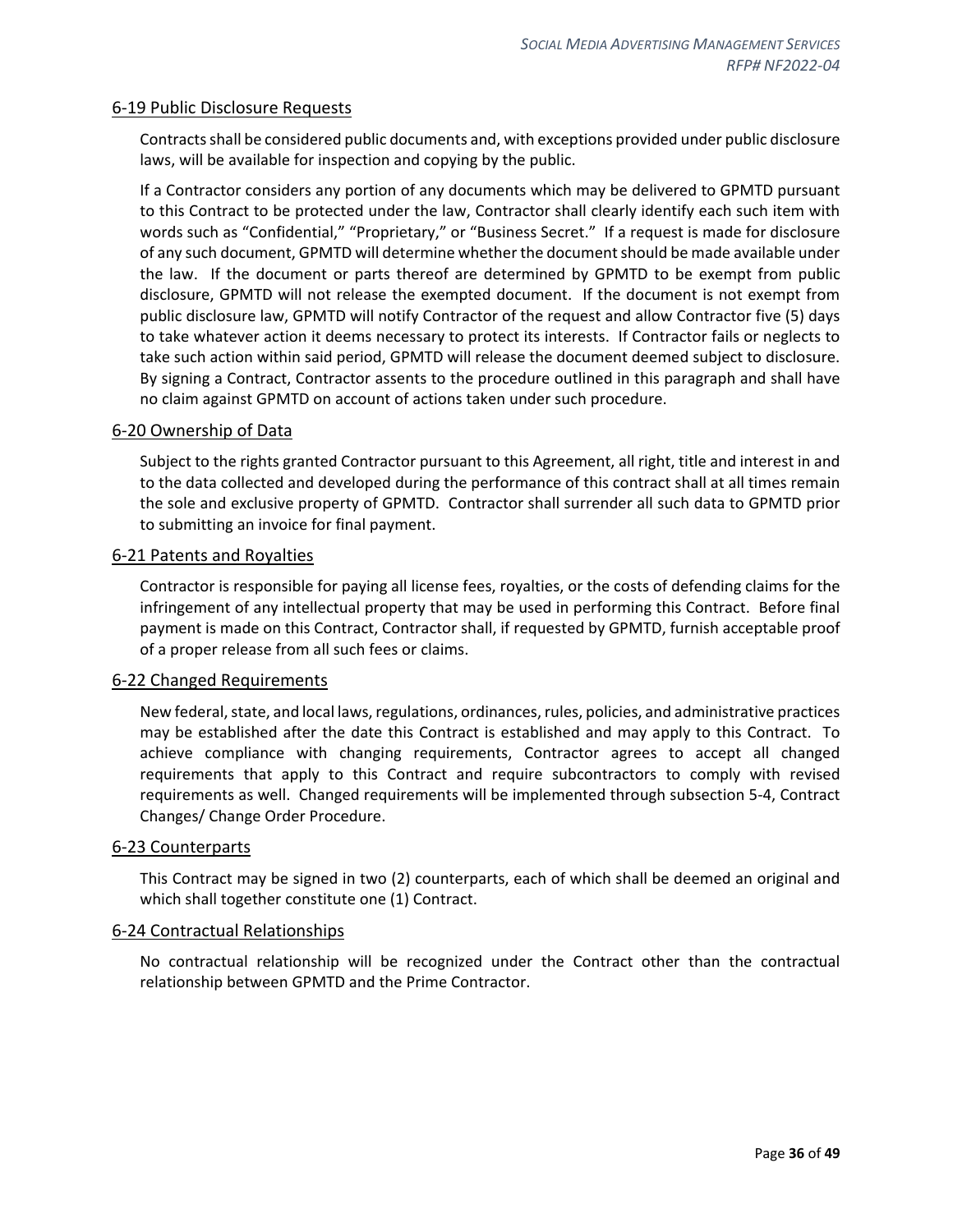#### <span id="page-36-0"></span>SECTION 7 - STATE OF ILLINOIS CONTRACT REQUIREMENTS

#### <span id="page-36-1"></span>7-1 Interest of Members of in Congress

No member of or delegate to the Illinois General Assembly shall be admitted to any share or part of this contract or to any benefit arising therefrom.

#### <span id="page-36-2"></span>7-2 Prohibited Interests

No member, or officer, or employee of the GPMTD or a local public body with financial interest or control in this contract during his tenure or for one year thereafter shall have any interest, direct or indirect, in this contract or the proceeds thereof.

#### <span id="page-36-3"></span>7-3 Equal Employment Opportunity

The Contractor will be required to comply with all applicable Equal Employment Opportunity laws and regulations.

In the event of the Contractor's non-compliance with the provisions of this Equal Employment Opportunity Clause, the Illinois Human Rights Act and Regulations of the Illinois Department of Human Rights (Department), the Contractor may be declared ineligible for future contracts or subcontracts with the State of Illinois or any of its political subdivisions or municipal corporations, and the Contract may be cancelled or voided in whole or in part, and such other sanctions or penalties may be imposed or remedies invoked as provided by statute or regulation. During the performance of this Contract, the Contractor agrees as follows:

- 1. That it will not discriminate against any employee or applicant for employment because of race, color, religion, sex, national origin, ancestry, age, physical or mental handicap unrelated to ability, or an unfavorable discharge from the military service; and further that it will examine all job classifications to determine if minority persons or women are underutilized and will take appropriate affirmative action to rectify such underutilization.
- 2. That, if it hires additional employees in order to perform this Contract or any portion thereof, it will determine the availability (in accordance with the Department's Rules and Regulations) of minorities and women in the area(s) from which it may reasonably recruit and it will hire for each job classification for which employees are hired in such a way that minorities and women are not underutilized.
- 3. That, in all solicitations or advertisements for employees placed by it or on its behalf, it will state that all applicants will be afforded equal opportunity without discrimination because of race, color, religion, sex, national origin or ancestry, age, physical or mental handicap unrelated to ability, or an unfavorable discharge from military service.
- 4. That it will send to each labor organization or representative of workers with which it has or is bound by a collective bargaining or other agreement or understanding, a notice advising such labor organizations or representative of the Contractor's obligations under the Illinois Human Rights Act and the Department's Rules and Regulations. If any such labor organization or representative fails or refuses to cooperate with the Contractor in its efforts to comply with such Act and Rules and Regulations, the Contractor will promptly notify the Department and the contracting agency and will recruit employees from other sources when necessary to fulfill its obligations thereunder.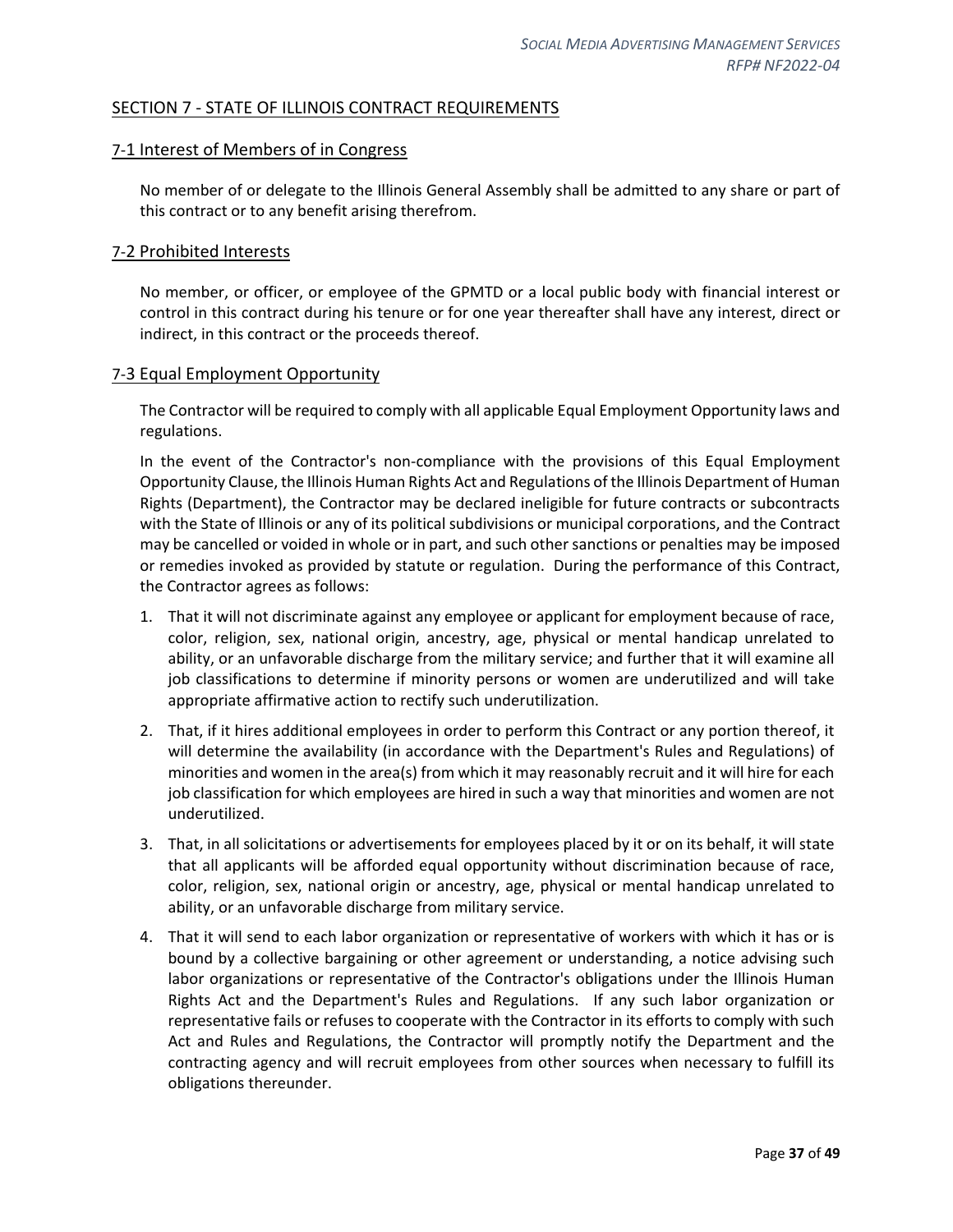- 5. That it will submit reports as required by the Department's Rules and Regulations, furnish all relevant information as may from time to time be requested by the Department or the contracting agency, and in all respects comply with the Illinois Human Rights Act and the Department's Rules and Regulations.
- 6. That it will permit access to all relevant books, records, accounts and work sites by personnel of the contracting agency and the Department for purposes of investigation to ascertain compliance with the Illinois Human Rights Act and the Department's Rules and Regulations.
- 7. That it will include, verbatim or by reference, the provisions of this ITEM in every subcontract it awards under which any portion of the Contract obligations are undertaken or assumed, so that such provisions will be binding upon such subcontractor. In the same manner as with other provisions of this Contract, the Contractor will be liable for compliance with applicable provisions of this clause by such subcontractors; and further it will promptly notify the contracting agency and the Department in the event the subcontractor fails or refuses to comply therewith. In addition, the Contractor will not utilize any subcontractor declared by the Illinois Human Rights Commission to be ineligible for contracts or subcontracts with the State of Illinois or any of its political subdivisions or municipal corporations.

#### <span id="page-37-0"></span>7-4 Financial Assistance

This contract is subject to financial assistance contracts between the GPMTD and the United States Department of Transportation.

#### <span id="page-37-1"></span>7-5 Audit and Inspection of Records

The contractor shall permit the authorized representatives to the GPMTD and the State of Illinois to inspect and audit all data and records of the contractor relating to his performance under the contract.

#### <span id="page-37-2"></span>7-6 Assignment

The Contractor shall not assign its performance of any portion of the specified services under any subsequent contract or agreement without the advance written consent of the Buyer(s). It is hereby understood and agreed; that said consent must be sought in writing not less than ten (10) calendar days prior to the date of any proposed assignment. The Buyer(s) reserve the right to accept or reject any such assignment, although Buyer acceptance shall not be unreasonably withheld. Acceptance of subcontractor's is contingent upon each subcontractor's ability to comply with the applicable terms, conditions, and clauses, particularly the assurances, contained in any subsequent contract or agreement.

#### <span id="page-37-3"></span>7-7 Retention of Records

The Contractor shall comply with 49 U.S.C.  $\S$  5325(g), and federal access to records requirements as set forth in the applicable U.S. DOT Common Rules. Contractor is to maintain verifiable records which include all Project eligible costs incurred while completing those tasks contained in any contracted Scope of Work. The Contractor shall retain all books, records, documents, and other material relevant to any subsequent contract or agreement for a period of five (5) calendar years following the Buyer's final payment and all other pending matters are closed. If any litigation, claim, negotiation, audit, or other action involving any contract or agreement for a Project's records has been initiated prior to the expiration of the five-year period, the Contractor shall retain the appropriate records of the Project for the five-year period immediately following completion of the action and resolution of all issues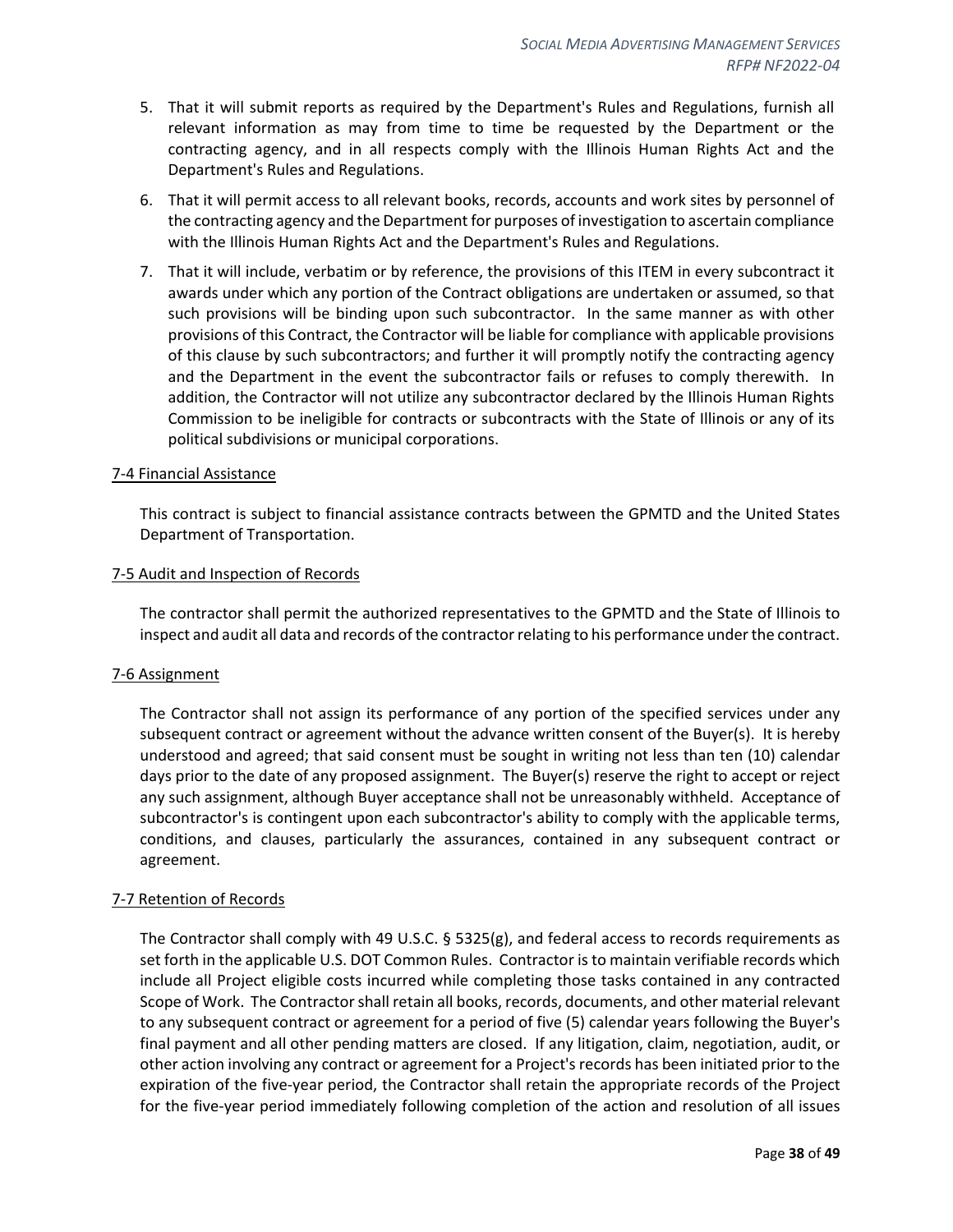arising from it. The Contractor agrees that the Buyer or its designee shall have full access and the right to examine any of said records at all reasonable times during said period.

#### <span id="page-38-0"></span>7-8 Ownership of Records and Government (IL) Inspection

The Contractor shall permit the authorized representatives of the Buyer(s), such as the Federal Transit Administration or the State of Illinois to inspect and audit all data and records of the Contractor relating to the Contractor's performance under any subsequent contract or agreement. This applies to all third party contract records (at any tier), as required. The Contractor and its subcontractors shall maintain books, records, and documents and shall undertake such accounting procedures and practices as may be deemed necessary to assure proper accounting of all funds paid pursuant to any subsequent contract or agreement. All costs charged to items performed under any subsequent contract or agreement shall be supported by properly executed and clearly identified invoices, contracts, vouchers, or checks evidencing in detail the nature and propriety of the charges. These records shall be subject at all reasonable times of the normal business day to inspection, review, or audit by the Buyer, its authorized representative(s), the US Secretary of Transportation, Comptroller, the State Auditor, or other governmental officials authorized by law to monitor the contract or agreement and project site. The Contractor's fiscal management system shall include the capability to provide accurate, current, and complete disclosure of the financial status of any subsequent contract or agreement upon request.

The GPMTD shall retain ownership of all plans, specifications, and related documents.

#### <span id="page-38-1"></span>7-9 Lobbying

Contractors that apply or bid for an award exceeding \$100,000 must file the required Byrd Anti-Lobbying Amendment certification. Each tier certifies to the tier above that it will not and has not used federal appropriated funds to pay any person or organization for influencing or attempting to influence an officer or employee of any agency, a member of Congress, officer or employee of Congress, or an employee of a member of Congress in connection with obtaining any federal contract, grant or any other contract award covered by 31 U.S.C. § 1352. Each tier must also disclose any lobbying with non-federal funds that takes place in connection with obtaining any Federal award. Pursuant to Federal regulations, the Contractors are required to have all subcontractors providing more than \$100,000.00 in services or materials to also complete this certification and include it with any Bid/Proposal submittal. If any funds other than Federal appropriated funds have been paid or will be paid to any person for influencing or attempting to influence an officer or employee of any agency, a Member of Congress, an officer or employee of Congress, or an employee of a Member of Congress in connection with this Federal contract, grant, loan, or cooperative agreement, the undersigned shall complete and submit Standard Form-LLL, "Disclosure Form to Report Lobbying," in accordance with its instructions.

#### <span id="page-38-2"></span>7-10 Subcontracts

The Contractor shall not enter into any sub-contracts or agreements, or start any work by the work forces of a subcontractor, or use any materials from the stores of a subcontractor, with respect to this acquisition Project and any subsequent contracts, without the prior concurrence of the Buyer(s). All such subcontracts and agreements shall be approved by the Buyer(s).

#### <span id="page-38-3"></span>7-11 Vendor Registration with Illinois Department of Human Rights

Vendor must provide proof of Registration with the Illinois Department of Human Rights.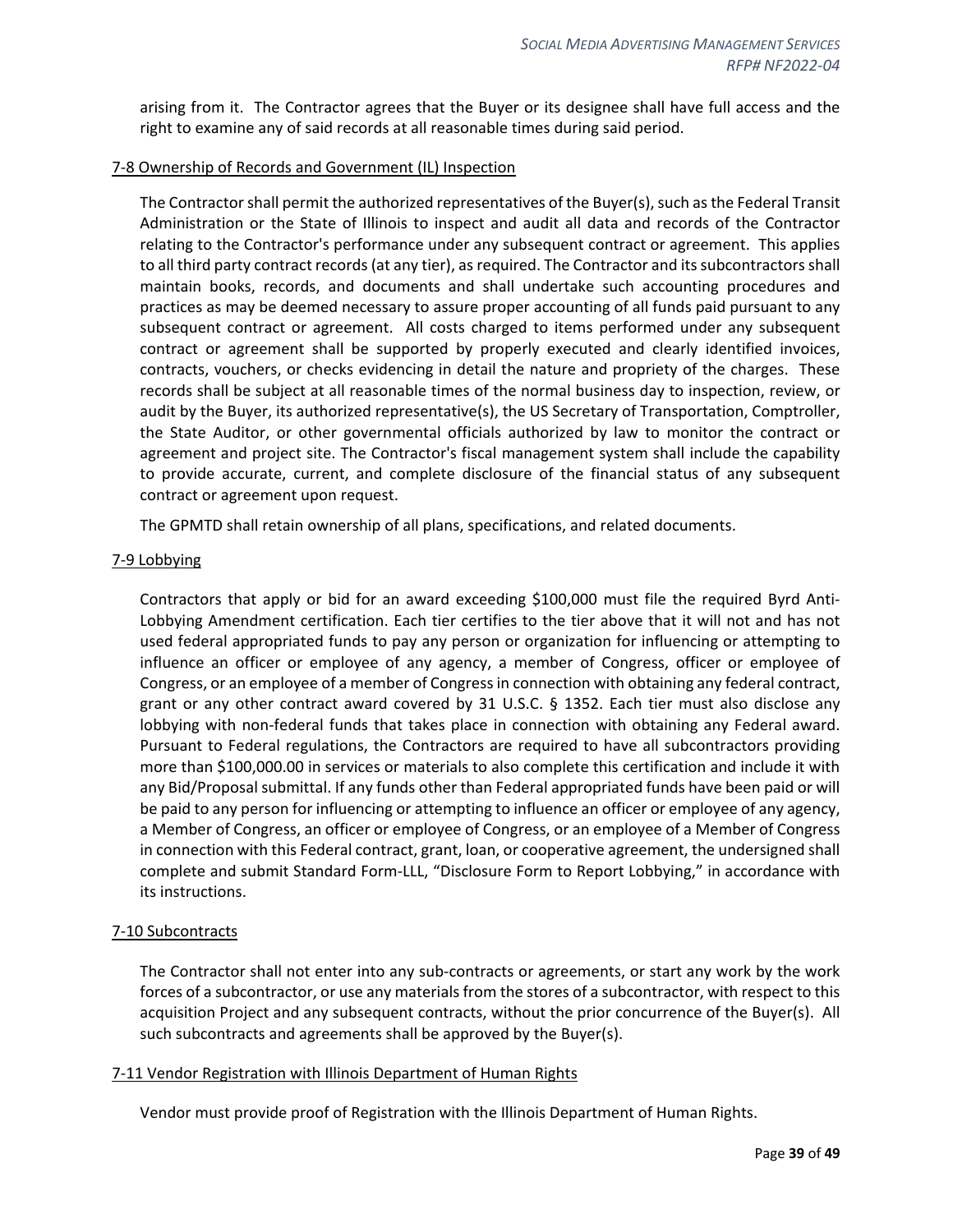## **ATTACHMENT A – Vendor Checklist**

#### (Verification that all necessary documents are included)

<span id="page-39-0"></span>This form must be completed and returned with the technical proposal. Failure to return this form may be cause for considering your proposal non-responsive.

|                                                         | Vendor<br>Check-Off | <b>GPMTD</b><br>Check-Off |
|---------------------------------------------------------|---------------------|---------------------------|
|                                                         |                     |                           |
| Cover Letter                                            |                     |                           |
| Request for Proposal Cover Page                         |                     |                           |
| Attachment A: Vendor Checklist                          |                     |                           |
| Attachment B: Proposal Affidavit                        |                     |                           |
| Attachment C: Addendum Page                             |                     |                           |
| Attachment D: Request for Clarification/Approved Equals |                     |                           |
| Attachment E: Indemnity and Insurance Requirements      |                     |                           |
| Attachment F: Affidavit of Non-Collusion                |                     |                           |
| Attachment G: Firm Data Sheet                           |                     |                           |
| Attachment H: Prompt Payment Affidavit                  |                     |                           |
| Attachment I: Proposal Pricing Form                     |                     |                           |
| Attachment J: Mock Up Sample Ad Campaigns               |                     |                           |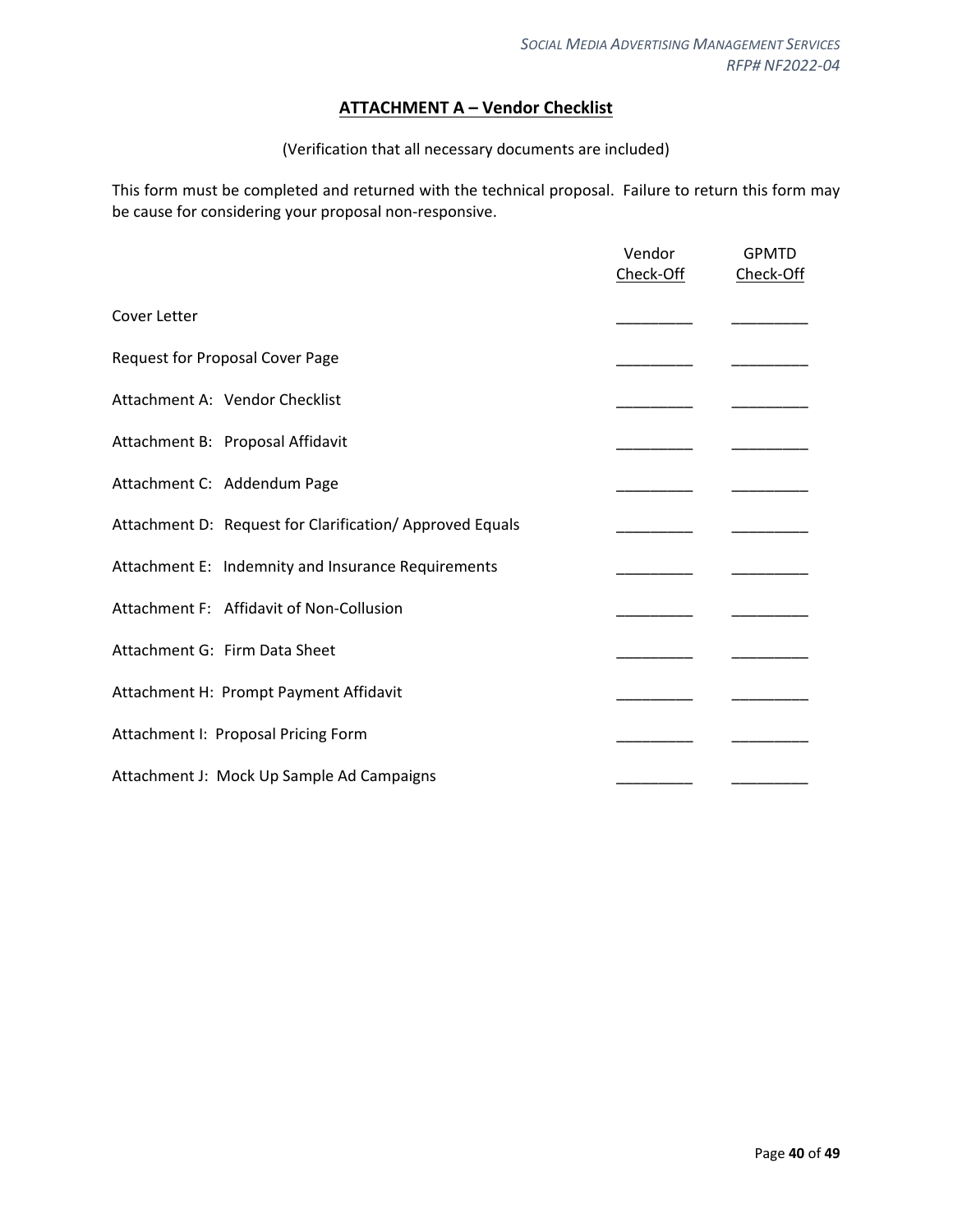## **ATTACHMENT B – Proposal Affidavit**

<span id="page-40-0"></span>The undersigned hereby declares that he/she has carefully read and examined the Advertisement, the Scope and Terms, the Specifications, Warranty, and Quality Assurance Requirements, with all supporting certificates and affidavits, for the provision of services specified at the prices stated in the fee proposal.

| Subscribed and sworn to before me this _____ day of _______________, 20_____ |
|------------------------------------------------------------------------------|
|                                                                              |
|                                                                              |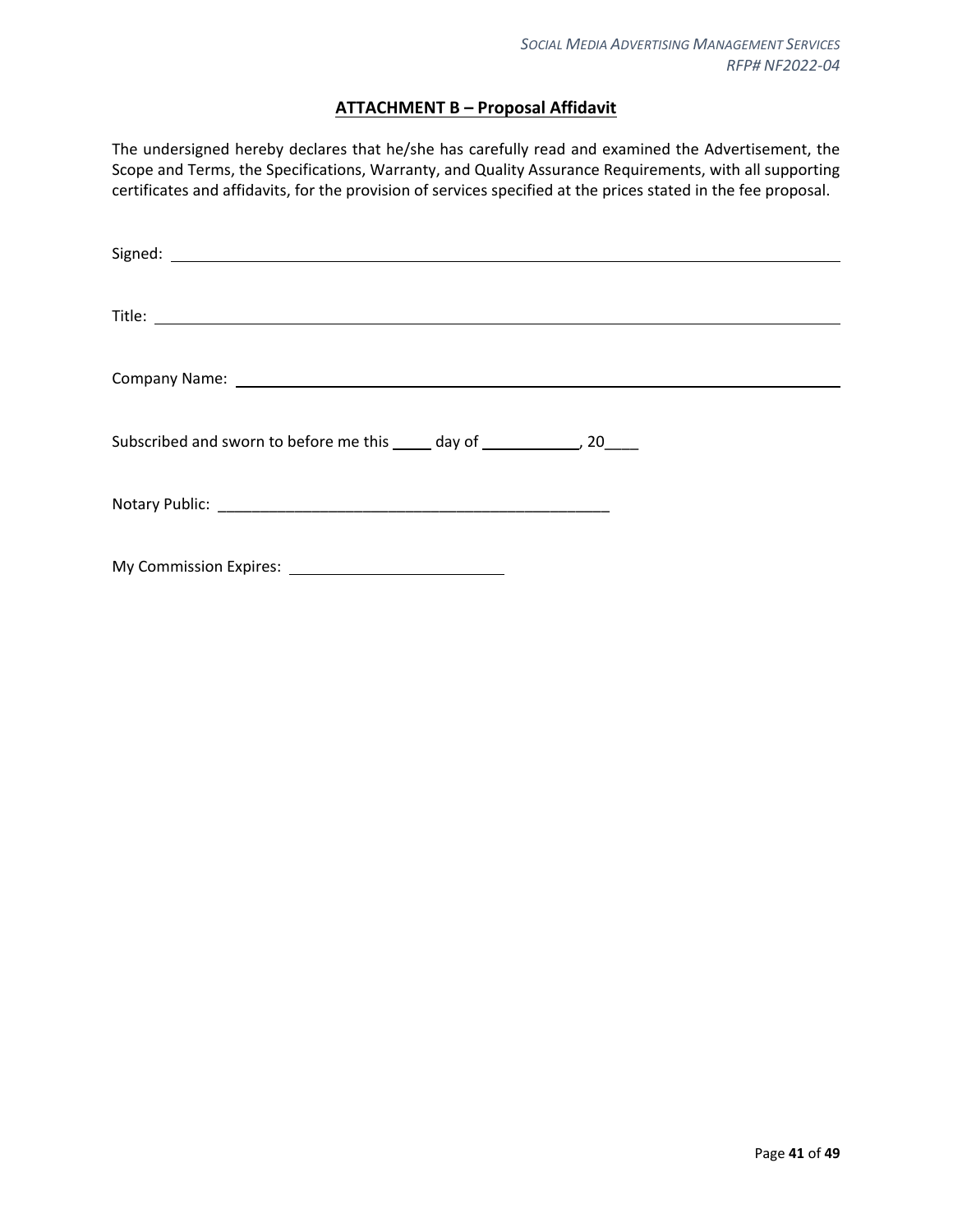## **ATTACHMENT C – Addendum Page**

<span id="page-41-0"></span>The undersigned acknowledges receipt of the following addenda to this RFP. (Include the number and date for each entry.)

| Addendum Number _______  |                              |
|--------------------------|------------------------------|
| Addendum Number ________ |                              |
| Addendum Number _______  | Dated ______________________ |
| Addendum Number _______  | Dated ______________________ |
| Addendum Number _______  | Dated ______________________ |
| Addendum Number _______  | Dated ______________________ |
| Addendum Number _______  |                              |

Failure to acknowledge the receipt of all addenda may cause the proposal to be considered nonresponsive to this Request for Proposal, which will require rejection of the proposal.

Signature

Title

L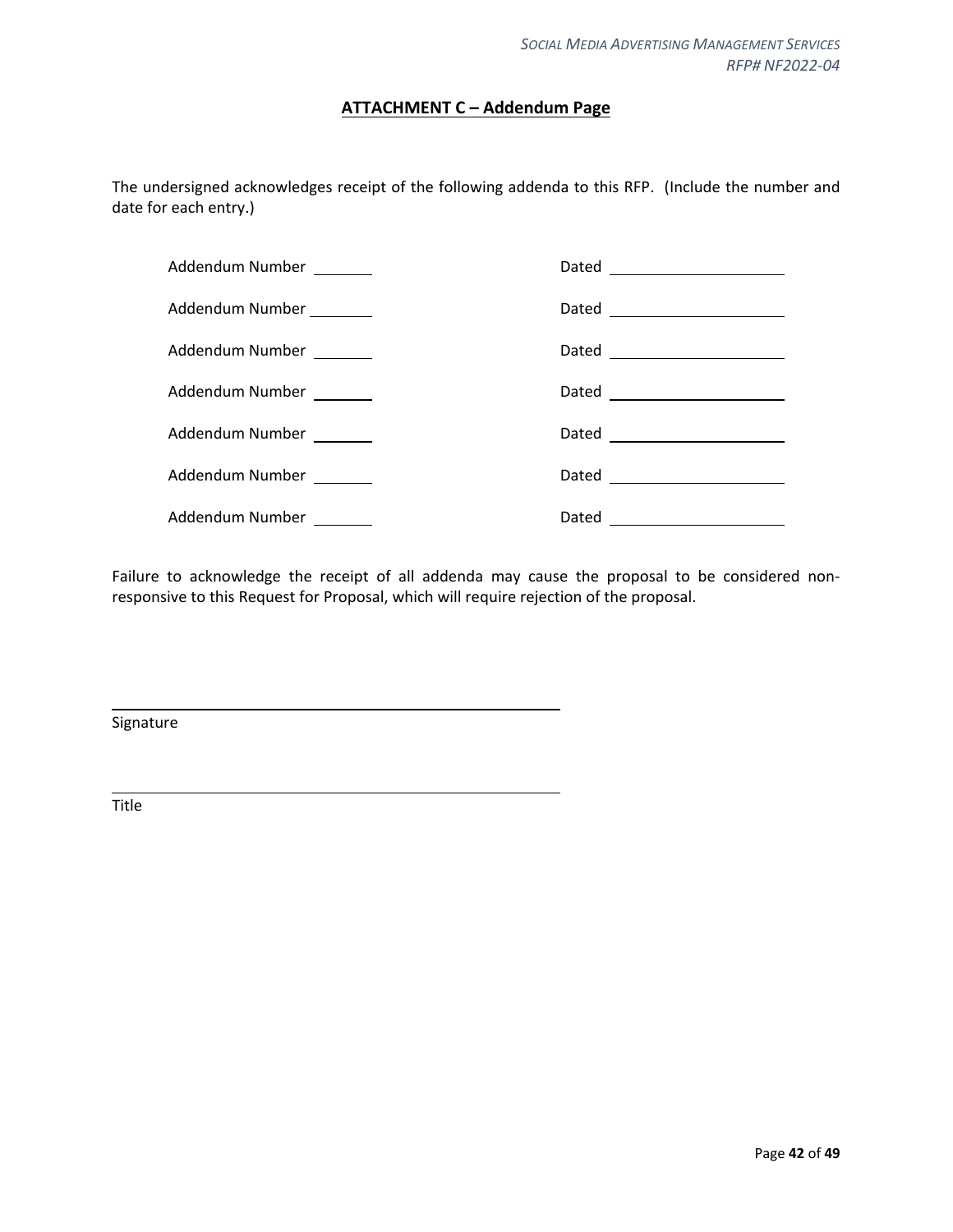## **ATTACHMENT D - Request for Clarifications / Approved Equals**

<span id="page-42-0"></span>

| <u> 1989 - Johann Harry Harry Harry Harry Harry Harry Harry Harry Harry Harry Harry Harry Harry Harry Harry Harry</u> |  |
|-----------------------------------------------------------------------------------------------------------------------|--|
|                                                                                                                       |  |
|                                                                                                                       |  |
|                                                                                                                       |  |
|                                                                                                                       |  |
|                                                                                                                       |  |
|                                                                                                                       |  |
| Approved _______                                                                                                      |  |
| Denied <sub>_____</sub>                                                                                               |  |
|                                                                                                                       |  |
|                                                                                                                       |  |
|                                                                                                                       |  |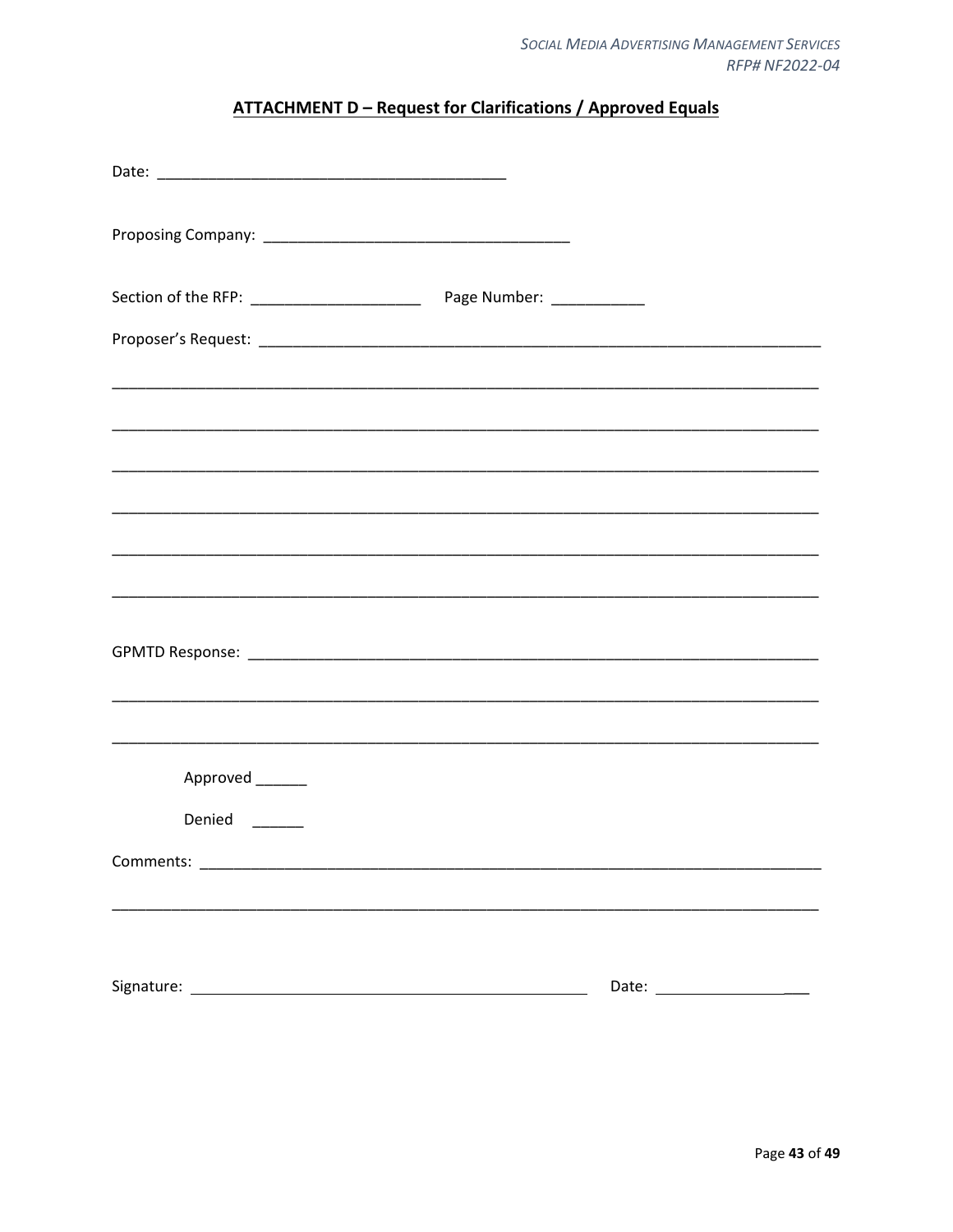#### **ATTACHMENT E – Indemnity and Insurance Requirements**

<span id="page-43-0"></span>1. These are the Indemnity and Insurance Requirements for Contractors providing services or supplies to Greater Peoria Mass Transit District (GPMTD). By agreeing to perform the work or submitting a proposal, you verify that you comply with and agree to be bound by these requirements. If any additional Contract documents are executed, the actual Indemnity language and Insurance Requirements may include additional provisions as deemed appropriate by GPMTD.

2. You should check with your Insurance advisors to verify compliance and determine if additional coverage or limits may be needed to adequately insure your obligations under this agreement. These are the minimum required and do not in any way represent or imply that such coverage is sufficient to adequately cover the Contractor's liability under this agreement. The full coverage and limits afforded under Contractor's policies of Insurance shall be available to GPMTD and these Insurance Requirements shall not in any way act to reduce coverage that is broader or includes higher limits than those required. The Insurance obligations under this agreement shall be: 1—all the Insurance coverage and limits carried by or available to the Contractor; or 2—the minimum Insurance requirements shown in this agreement, whichever is greater. Any insurance proceeds in excess of the specified minimum limits and coverage required, which are applicable to a given loss, shall be available to GPMTD.

3. Contractor shall furnish the GPMTD with original Certificates of Insurance including all required amendatory endorsements (or copies of the applicable policy language effecting coverage required by this clause) and a copy of the Declarations and Endorsement Page of the CGL policy listing all policy endorsements to GPMTD before work begins. GPMTD reserves the right to require full-certified copies of all Insurance coverage and endorsements.

#### I. INDEMNIFICATION

To the fullest extent permitted by law, Contractor agrees to indemnify, and hold harmless, and upon request, defend GPMTD, its officers, directors, Board Members, employees, agents, representatives, volunteers, subsidiaries, successors, and assigns ("Indemnitees"), from any claim, liability, damage, expense, suit or demand (including, without limitation, reasonable attorneys' fees and court costs) for any losses, damages, injuries, or death to any persons including Contractor's employees or any Subcontractor's employees, or for damage or loss to any third-party property, arising out of or in any manner related to, based upon, or in connection with any operations, performance, breach, course or scope of Work, act, omissions, or presence upon, use, or other encountering of any property, facilities, personnel, vehicles, equipment, or operation of GPMTD by or involving GPMTD, Contractor or any of their employees, agents, representatives, facilities, vehicles, materials, equipment, or Subcontractors (regardless of tier) or anyone directly or indirectly employed by any of them, in any connection with the Work performed by or on behalf of Contractor, regardless of whether the Contractor is a party to any lawsuit. In that regard, this obligation to indemnify includes, without limitation, claims against GPMTD for GPMTD's own negligence or fault.

#### II. INSURANCE

All insurance required except for worker's compensation shall be endorsed to add Greater Peoria Mass Transit District, it's officials, Board members, employees, agents and volunteers to be added to all liabilities policies as additional insureds. The contractor's insurer will provide at least 30 days written notice of cancellation.

I have read and understand the above requirements and agree to be bound by them for any work performed for the GPMTD.

| Authorized Signature: |  | Date: |  |
|-----------------------|--|-------|--|
|-----------------------|--|-------|--|

| Printed name: |  |
|---------------|--|
|               |  |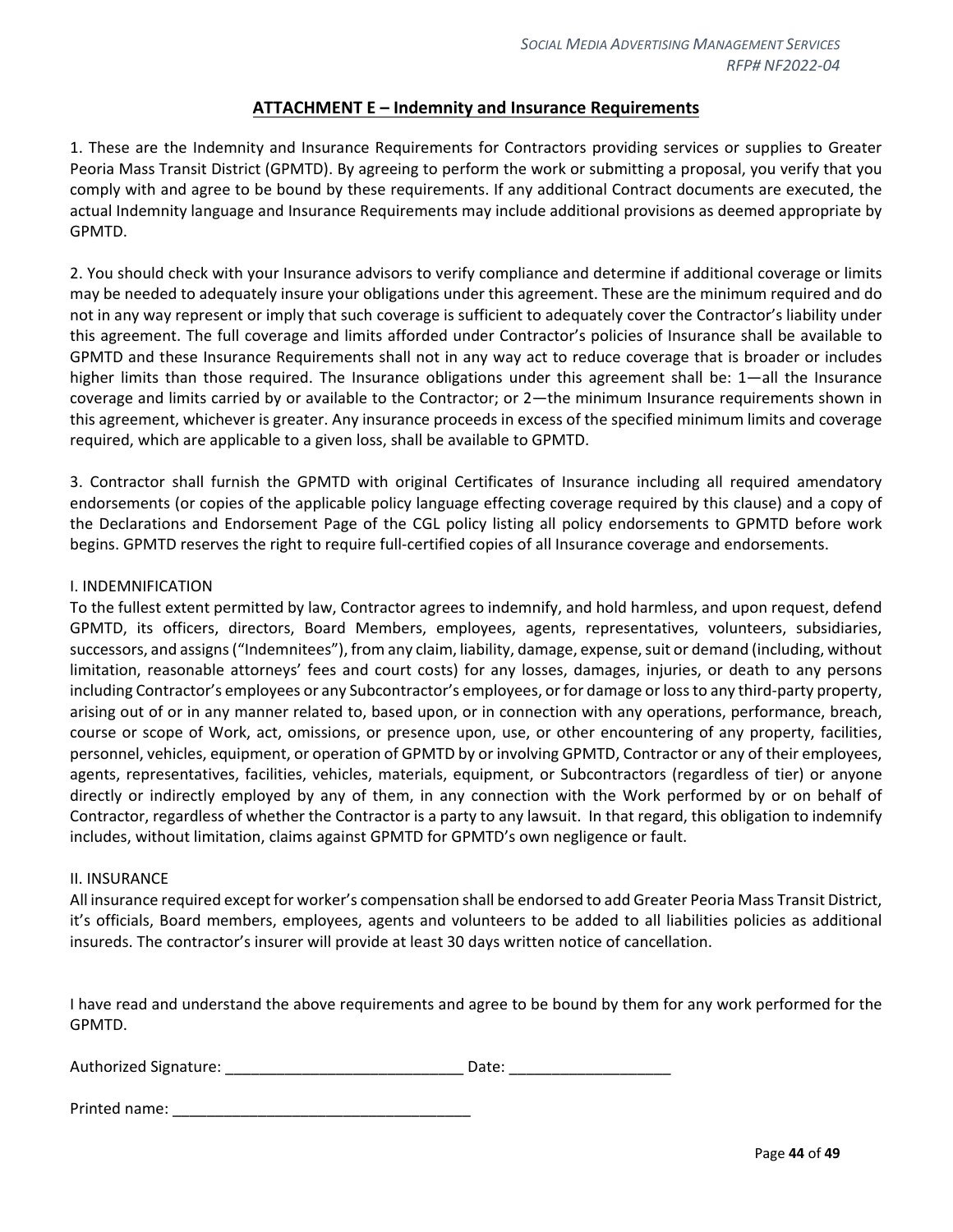## **ATTACHMENT F – Affidavit of Non-Collusion**

<span id="page-44-0"></span>I hereby swear (or affirm) under the penalty for perjury:

- 1. That I am the proposer (if the proposer is an individual), a partner in the proposal (if the proposer is a partnership), or an officer or employee of the proposing corporation having authority to sign on its behalf (if the proposer is a corporation);
- 2. That the attached proposal has been arrived at by the proposer independently and have been submitted without collusion and without any agreement, understanding, or planned common course of action with any other vendor or materials, supplies, equipment, or service described in the Request for Proposals, designed to limit independent proposals or competition;
- 3. That the contents of this bid proposal has not been communicated by the proposer or its employees or agents to any person not an employee or agent of the proposer or its surety on any bond furnished with the proposal, and will not be communicated to any such person prior to the official opening of the proposal; and
- 4. That I have fully informed myself regarding the accuracy of the statements made in the affidavit.

| Subscribed and sworn to before me this _______ day of ___________________________, 20_______ |  |
|----------------------------------------------------------------------------------------------|--|
|                                                                                              |  |
|                                                                                              |  |
|                                                                                              |  |

Proposer's Federal Employer Identification Number: (Number used on Employer's Quarterly Federal Tax Return)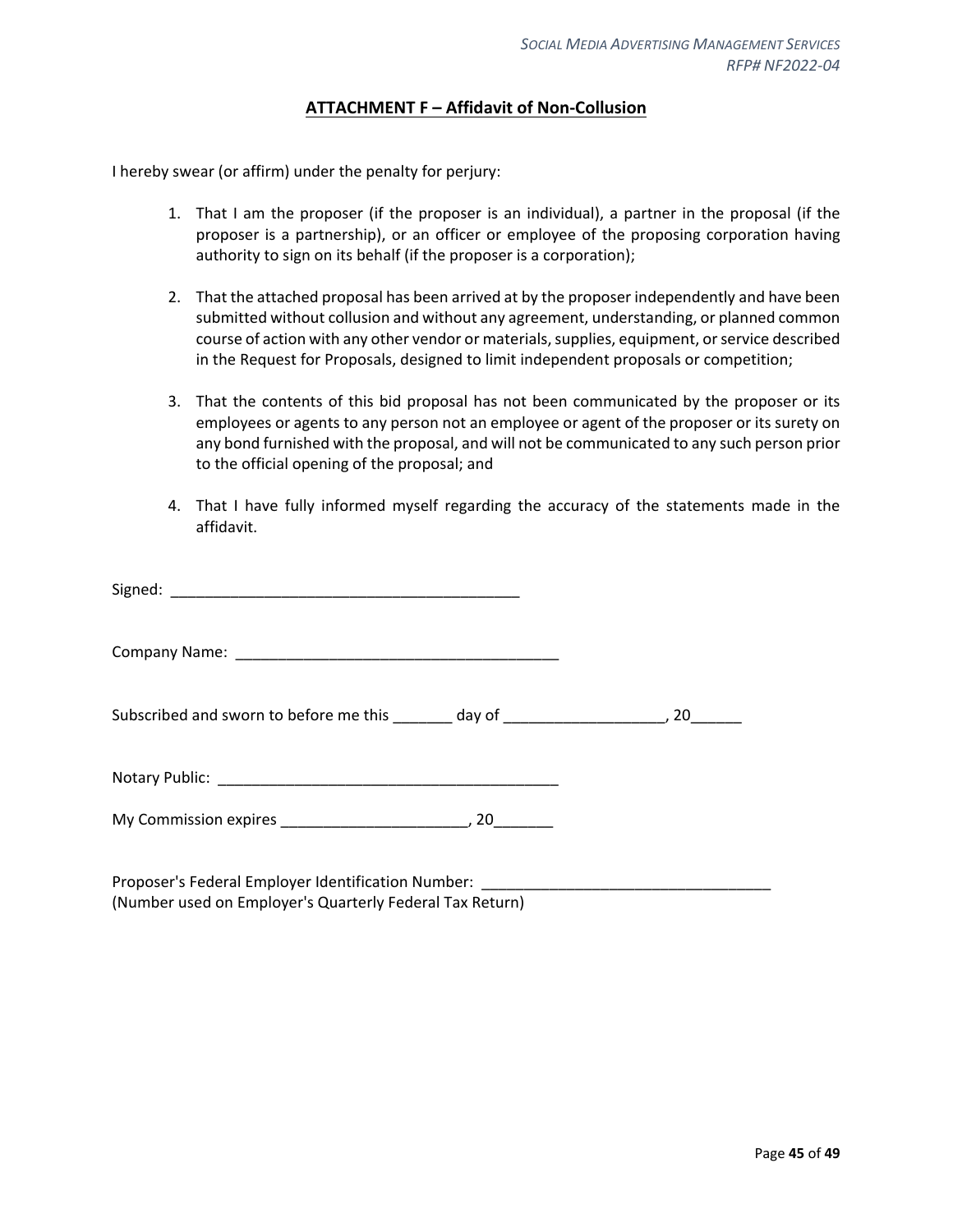## **ATTACHMENT G – Firm Data Sheet**

<span id="page-45-0"></span>The prime consultant is responsible for submitting the information requested below **for all firms on the project team, both prime and subcontractors**. All firms are to be reported on one combined sheet unless the number of firms requires the use of an additional sheet. Failure to submit complete data will result in the Expression of Interest not being considered.

| <b>Firm's Name and Address</b> | Firm's DBE<br>Status* | Firm's<br>Age | <b>Firm's Annual</b><br><b>Gross Receipts</b> |
|--------------------------------|-----------------------|---------------|-----------------------------------------------|
|                                |                       |               |                                               |
|                                |                       |               |                                               |
|                                |                       |               |                                               |
|                                |                       |               |                                               |
|                                |                       |               |                                               |
|                                |                       |               |                                               |
|                                |                       |               |                                               |
|                                |                       |               |                                               |
|                                |                       |               |                                               |
|                                |                       |               |                                               |
|                                |                       |               |                                               |
|                                |                       |               |                                               |
|                                |                       |               |                                               |
|                                |                       |               |                                               |
|                                |                       |               |                                               |
|                                |                       |               |                                               |

\* Y = DBE-Certified by IDOT NA = Firm Not Claiming DBE Status N = Not DBE-Certified by IDOT IP = DBE-Certification In-Process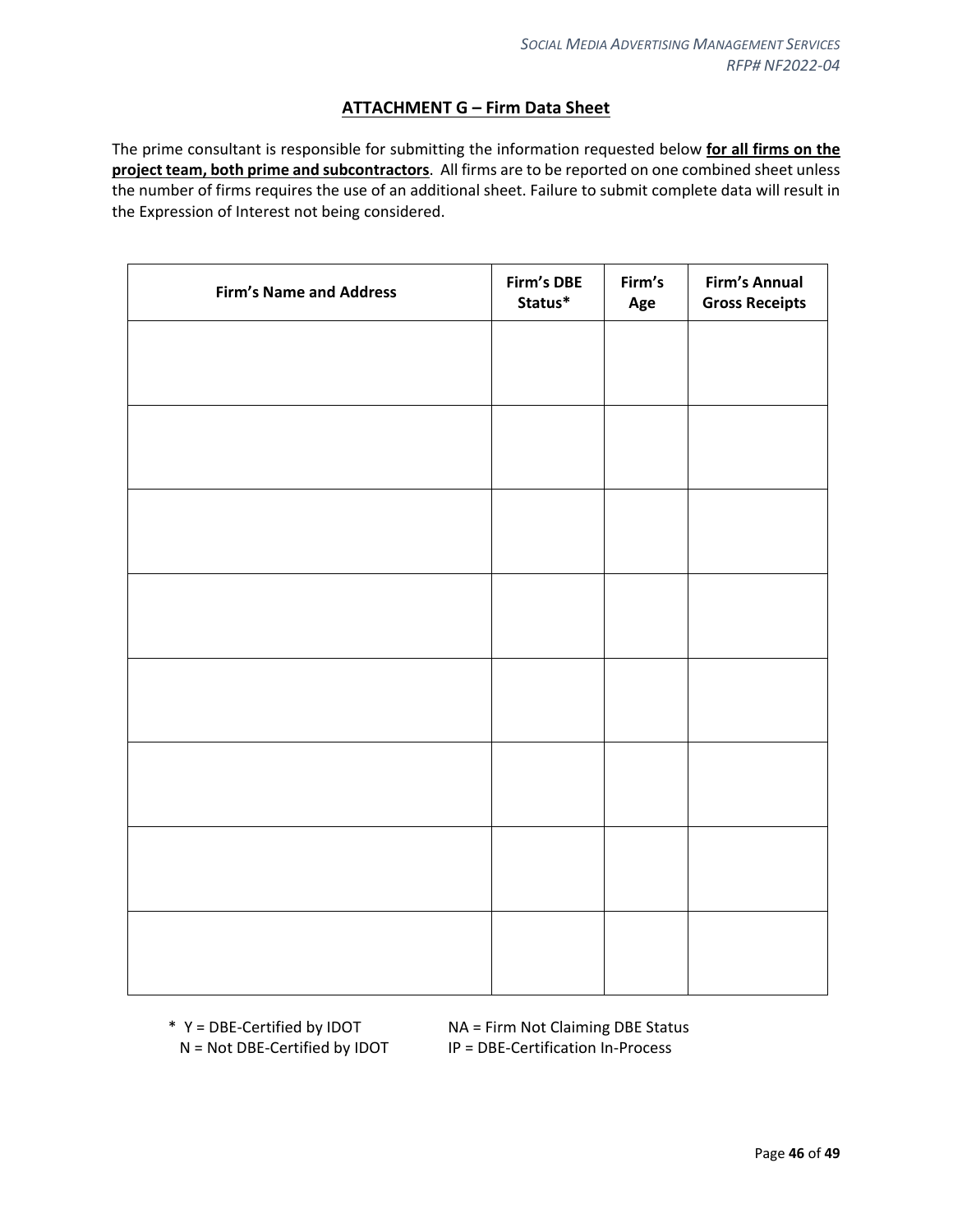## **ATTACHMENT H – Prompt Payment Affidavit**

## **Complete either (A) or (B), as applicable**

- <span id="page-46-0"></span>**(A)** The undersigned affirms, to the best of his/her knowledge and belief, that:
- (1) The undersigned understands and agrees that the Contractor is required to pay all Subcontractors for all work that any Subcontractor has satisfactorily completed no later than thirty (30) days after the Contractor has received payment from GPMTD for that work.
- (2) The undersigned understands and agrees that the Contractor is required to pay retainage amounts, if any, to a Subcontractor no later than thirty (30) days after the GPMTD hasreleased retainage to the Contractor for that portion of the work.
- (3) The undersigned understands and agrees that any delay in or postponement of payment to any Subcontractor by the Contractor requires the Contractor to demonstrate good cause and to receive prior written approval by GPMTD's General Manager or his/her authorized representative.
- (4) The undersigned understands and agrees that the GPMTD will not pay the Contractor for Services performed or Deliverables submitted unless and until the Contractor certifies that the Subcontractors have been promptly paid for the work or services they have performed under all previous payment requests, as evidenced by the filing with the GPMTD the Contractor's sworn statement that the Contractor has complied with the prompt payment requirements.

The undersigned solemnly declares and affirms under penalty of perjury that the above and foregoing are true and correct, and that he/she is authorized on behalf of the Contractor to sign this affidavit.

\_\_\_\_\_\_\_\_\_\_\_\_\_\_\_\_\_\_\_\_\_\_\_\_\_\_\_\_\_\_\_\_\_\_ \_\_\_\_\_\_\_\_\_\_\_\_\_\_\_\_\_\_\_\_\_\_\_\_\_\_\_\_\_\_\_\_\_\_

\_\_\_\_\_\_\_\_\_\_\_\_\_\_\_\_\_\_\_\_\_\_\_\_\_\_\_\_\_\_\_\_\_\_ \_\_\_\_\_\_\_\_\_\_\_\_\_\_\_\_\_\_\_\_\_\_\_\_\_\_\_\_\_\_\_\_\_\_

Signature Company Name

Official's Name and Title **Date** Date

**(B)** The undersigned solemnly declares and affirms under penalty of perjury that no Subcontractors will be used in the performance of the work or services and, as such, the statutory prompt payment requirements are inapplicable. The undersigned further declares that he/she is authorized on behalf of the Contractor to sign this affidavit.

\_\_\_\_\_\_\_\_\_\_\_\_\_\_\_\_\_\_\_\_\_\_\_\_\_\_\_\_\_\_\_\_\_\_ \_\_\_\_\_\_\_\_\_\_\_\_\_\_\_\_\_\_\_\_\_\_\_\_\_\_\_\_\_\_\_\_\_\_

\_\_\_\_\_\_\_\_\_\_\_\_\_\_\_\_\_\_\_\_\_\_\_\_\_\_\_\_\_\_\_\_\_\_ \_\_\_\_\_\_\_\_\_\_\_\_\_\_\_\_\_\_\_\_\_\_\_\_\_\_\_\_\_\_\_\_\_\_

Signature Company Name

Official's Name and Title Date Date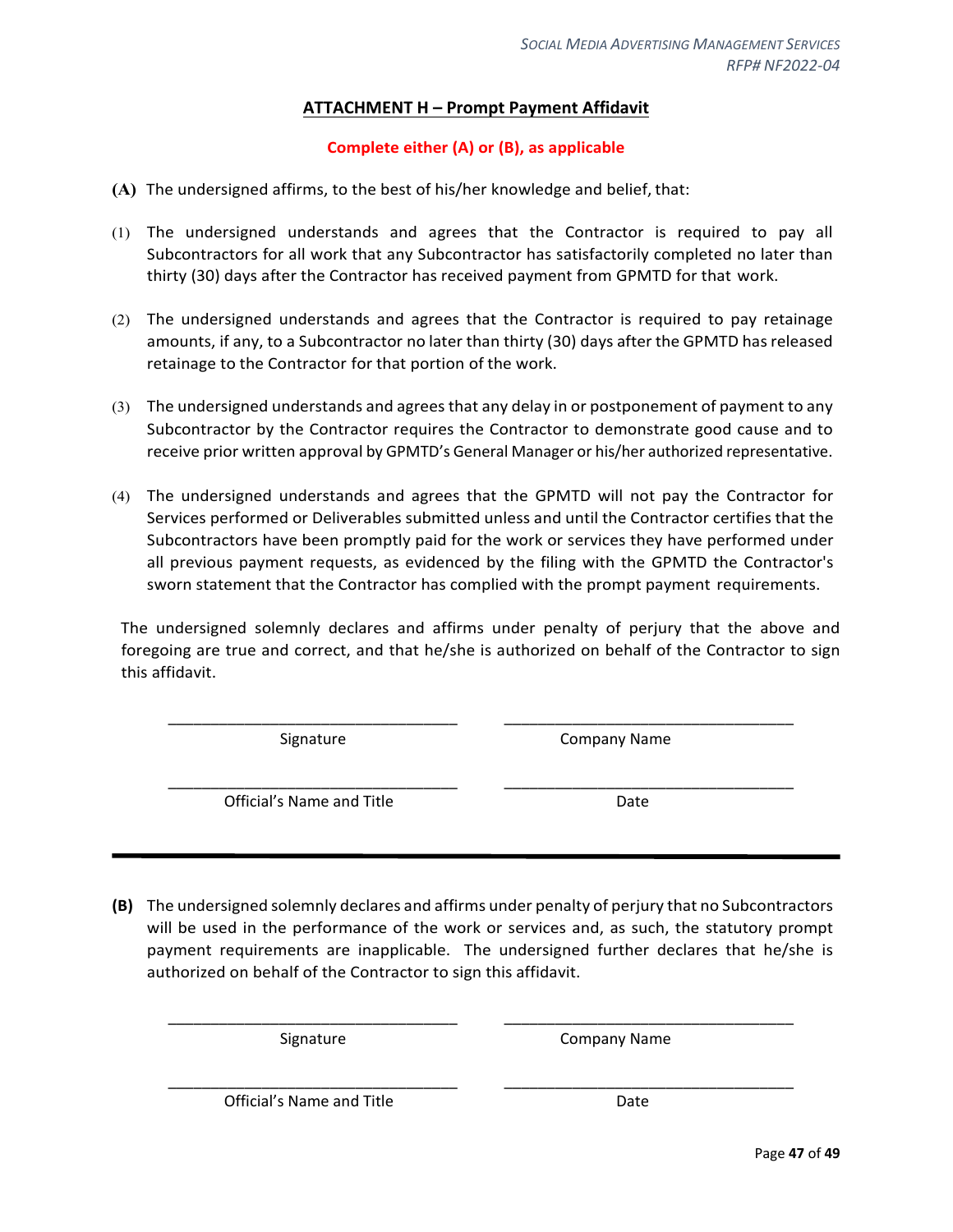## **ATTACHMENT I – Proposal Pricing Form**

<span id="page-47-0"></span>The undersigned hereby declares that he/she has carefully read and examined the Public Notice, the Request for Proposal, terms, and requirements, with all supporting certificates and affidavits, for the goods and services noted herein, and that he/she will enter into contract negotiations for said provision of goods and services, as specified, using the costs identified herein, as the basis for those contract negotiations.

#### **Detailed cost information shall be attached and meet the requirements as described in the Proposal.**

|                            | <b>COST</b> |
|----------------------------|-------------|
| <b>Management Fees</b>     | \$          |
| Set-Up Fees                | \$          |
| <b>Graphic Design Fees</b> | \$          |
| <b>Click Budget Fees</b>   | \$          |
| Other                      | \$          |
| Other                      | ς           |

\_\_\_\_\_\_\_\_\_\_\_\_\_\_\_\_\_\_\_\_\_\_\_\_\_\_\_\_\_\_\_\_\_\_ \_\_\_\_\_\_\_\_\_\_\_\_\_\_\_\_\_\_\_\_\_\_\_\_\_\_\_\_\_\_\_\_\_\_

\_\_\_\_\_\_\_\_\_\_\_\_\_\_\_\_\_\_\_\_\_\_\_\_\_\_\_\_\_\_\_\_\_\_ \_\_\_\_\_\_\_\_\_\_\_\_\_\_\_\_\_\_\_\_\_\_\_\_\_\_\_\_\_\_\_\_\_\_

\_\_\_\_\_\_\_\_\_\_\_\_\_\_\_\_\_\_\_\_\_\_\_\_\_\_\_\_\_\_\_\_\_\_ \_\_\_\_\_\_\_\_\_\_\_\_\_\_\_\_\_\_\_\_\_\_\_\_\_\_\_\_\_\_\_\_\_\_

Signature **Company Name** 

Official's Title **Address** 

Date **Telephone Number**